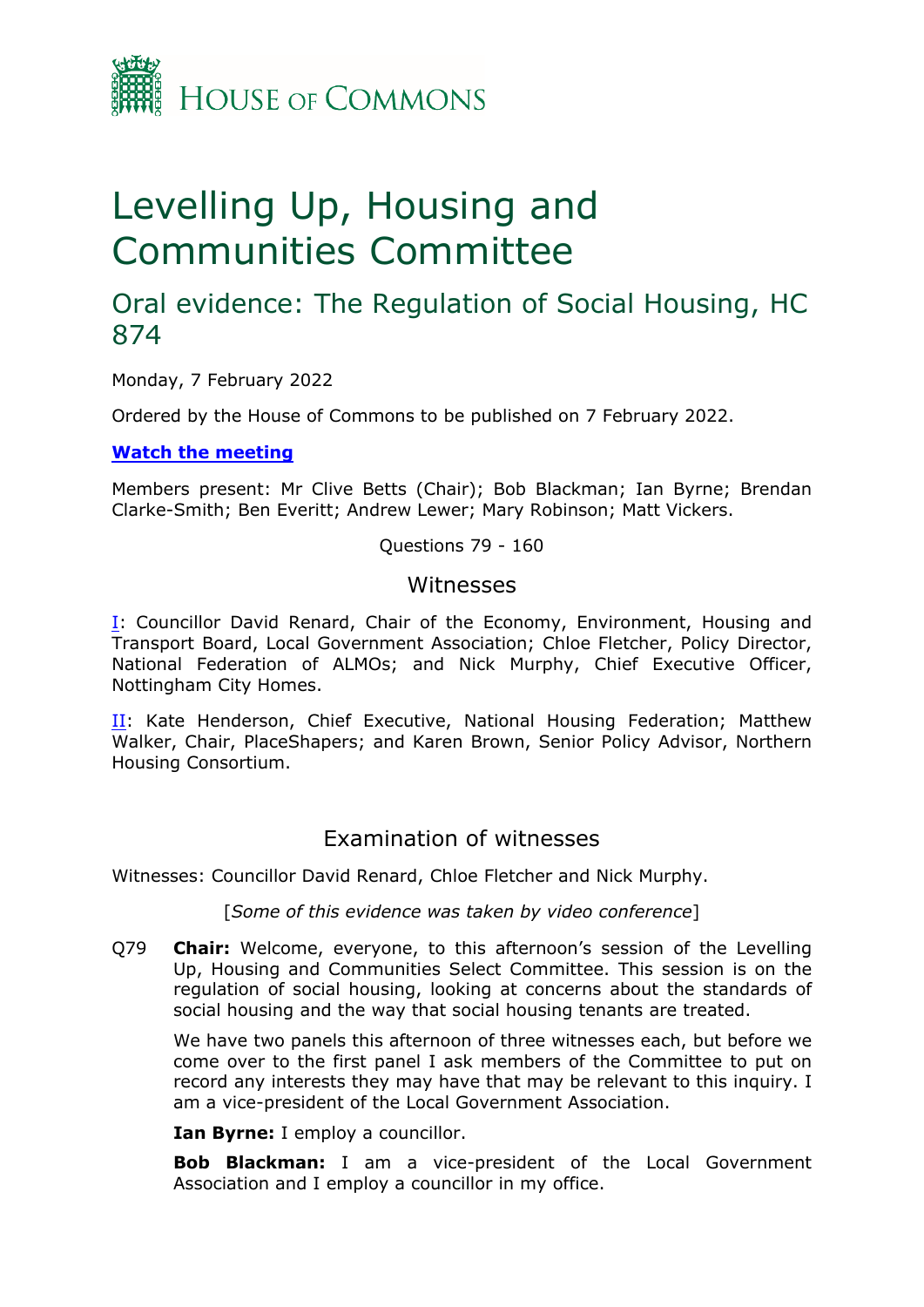

**Matt Vickers:** I have family members and people who work in my office who are councillors.

**Brendan Clarke-Smith:** I employ councillors in my office. I am also a former Nottingham City councillor and operational board member of Nottingham City Homes, in a previous life.

**Mary Robinson:** I employ a councillor in my staff team.

**Chair:** I understand that Florence Eshalomi may be joining us; she has interests she has previously declared.

Coming over to our first panel of witnesses, with us in person is Chloe Fletcher.

*Chloe Fletcher:* I am policy director of the National Federation of ALMOs. ALMOs are arm's length management organisations owned wholly by their local authority with a board typically one-third councillors, onethird tenants and one-third independents.

*Councillor Renard:* I am the leader of Swindon Council, which is still a stockholding local authority. I also chair the Economy, Environment, Housing and Transport Board at the LGA and I am the spokesman on housing matters.

*Nick Murphy:* I am the chief executive of Nottingham City Homes. So we are the council's ALMO. We manage all the council housing in Nottingham. We own our own stock as well and our ethos is all about working with tenants to provide decent, affordable homes in communities where people want to live.

Q80 **Chair:** You are all very welcome. We initiated this inquiry because of the concerns that have been expressed publicly about the quality of some social housing. There have been some quite widespread stories in the news. Particularly, "ITV News" has highlighted a number of bad cases of property in London that were virtually not fit to live in. I think that is the only way you can describe them. What is your initial response to the questions that have been raised by these programmes and these revelations?

*Chloe Fletcher:* We were appalled, like most people were, at those living conditions. They were not fit for human habitation and should never have occurred, but I think that is a minority within the sector. Certainly once they were shown on "ITV News" and social media we have been talking to members, members have been reviewing their own homes, looking at complaints and listening to tenants, and, as far as we are aware, they are a minority, they need to be dealt with absolutely. Mistakes have been made; that needs to be acknowledged and lessons learned. But things like the English House Condition Survey shows a much lower percentage of non-decent homes across the country in social rented housing, so 13% compared to 21% of non-decency in the private rented sector and 16% in the owner-occupied sector.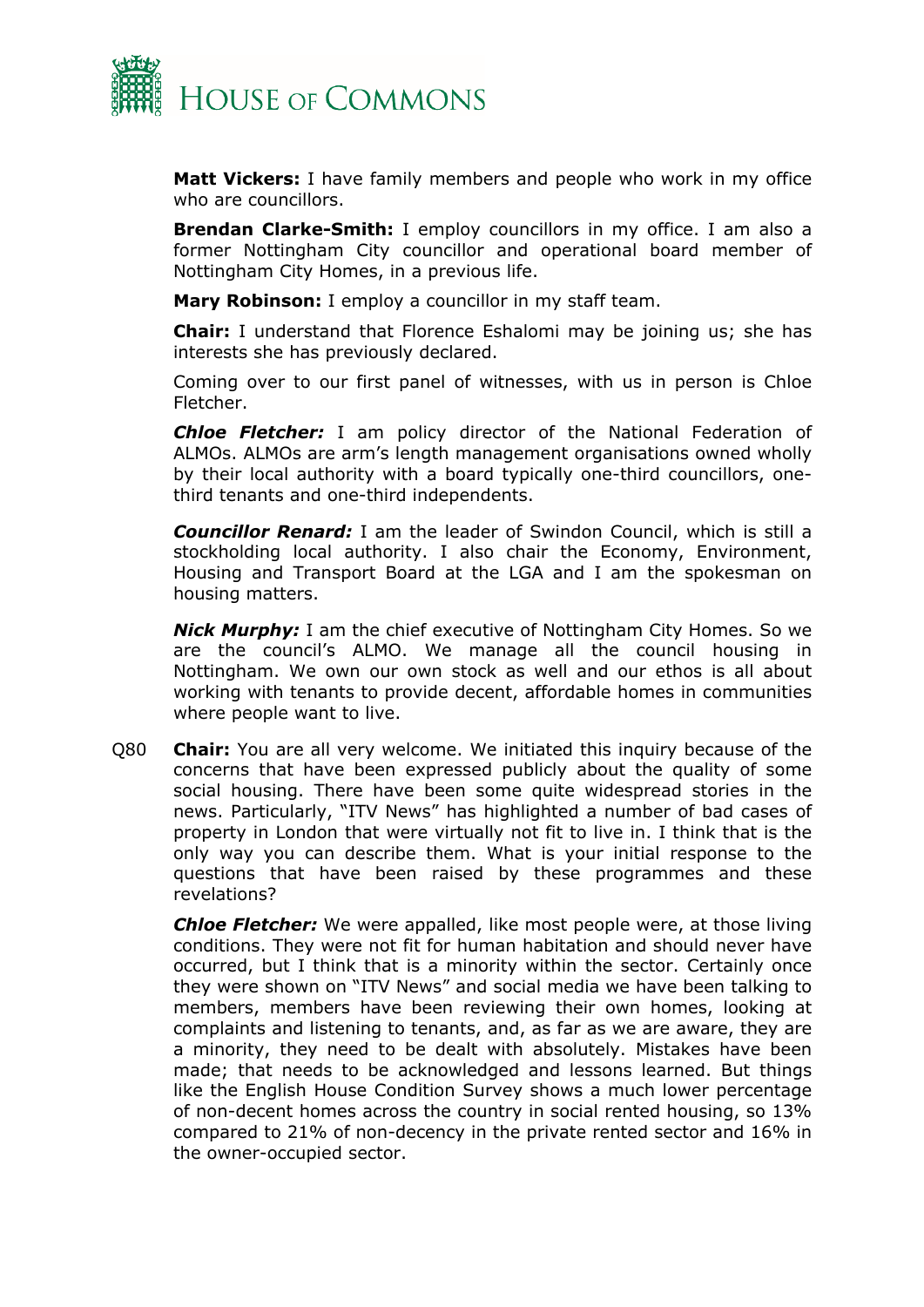

Category 1 hazards, which are the worst type of hazards in the housing, health and safety rating system, we only have 5% in the social rented sector compared to 12% in the private rented sector and 10% in owneroccupation. We do have a bit of a damp and mould issue, I think, in the social rented sector compared to other sectors but still only 4% of homes as shown in the English House Condition Survey come through with damp and mould issues. We do have a relatively more energy-efficient stock compared to most other tenures.

Q81 **Chair:** Everyone will be saying, "Well, it is not our properties, it is somebody else's that are a mess" so everyone went back and had a look at their own properties, is that what you were saying?

*Chloe Fletcher:* Pretty much, yes.

Q82 **Chair:** It did create a reaction?

*Chloe Fletcher:* Yes, it absolutely did. I could absolutely say that every member I spoke to was appalled at the situation and they did go back and do some proper research and start looking at their properties.

Q83 **Chair:** Councillor Renard, what was the reaction among the councils and the LGA?

*Councillor Renard:* Every tenant should have the right to live in a decent home and the vast majority of social landlords are very responsible and do provide decent homes to tenants. Our research shows that 94.3% of homes in England do meet the Decent Homes Standard, but clearly with any reports of substandard accommodation, we would expect the landlords to take the appropriate action to bring them up at least to that minimum Decent Homes Standard.

The Local Government Association is committed to working with any regulatory body and to use any powers that we have as councils to ensure that people are living in decent homes.

Q84 **Chair:** That is a great general statement of what should be done correctly but why are some houses, the ones identified and others that were not in those programmes but we know exist, in such a bad condition?

*Councillor Renard:* I speak on behalf of all councils. The LGA, as you know, Chair, is a membership organisation, and all members of the LGA seek to provide the best-quality accommodation that they can for our tenants within the envelope of the Housing Revenue Account. I am sure later on in the debate we will get into the pressures that are on HRAs, but repairs and maintenance have to be the No. 1 priority for councils when looking after tenants' properties. The vast majority of councils are doing that. If there are some examples where councils are falling short then we would very much want to hear from the Committee or others and we will make best efforts to work with those authorities to bring the standards up.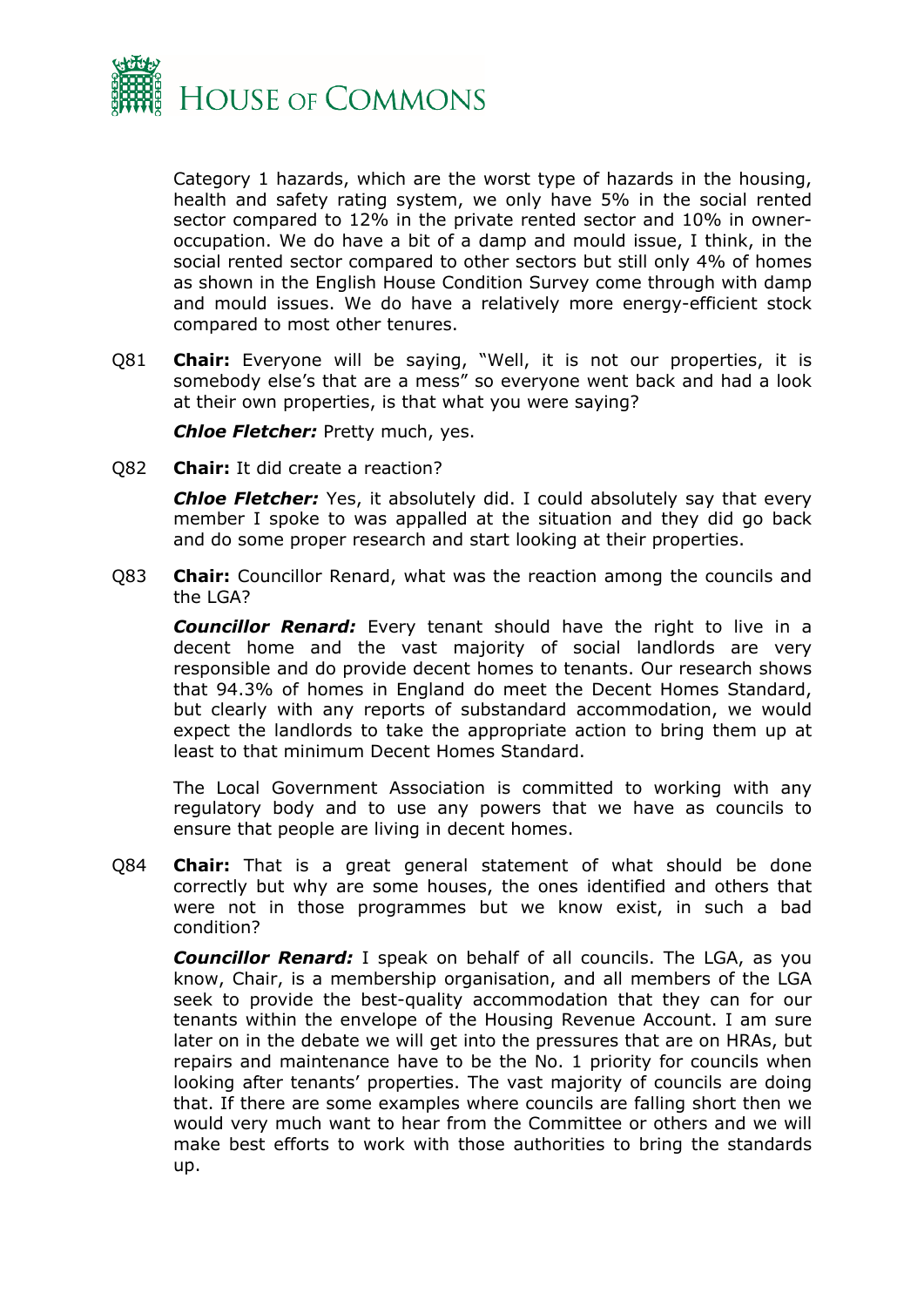

Q85 **Chair:** I am almost hearing an open invitation to anyone who is listening who is not happy with their home, or a home that they know about, that is managed by the council, to let us know pretty quickly and they might well do so.

Nick, what is your view of that situation? Presumably you are going to tell us that you do not have any houses like that that you are managing.

*Nick Murphy:* First of all, I would like to say that the cases that were highlighted in the media are an embarrassment to all of us in the social housing sector who are committed to providing decent homes for people. My take on this is it is actually the scale of the sector and the danger of looking at statistics rather than looking at the impact on the individual. I think that is a trap that the regulator is going to need to avoid as well.

If you look at it from Nottingham City Homes, we manage 27,500 properties and we invest a lot on behalf of the council to keep those homes in good condition. I can look at the statistics, as chief executive, and say, "That is great: 99% of our homes meet the Decent Homes Standard, 86% of tenants are satisfied with the quality of their home. We are heading in the right direction." What that misses, though, is the devastating impact of just one poor quality home on the people that have to live in that home. There are reasons why individual properties can slip through the system.

I am happy to give some examples of the Committee if you might find that useful.

Q86 **Chair:** Yes, very briefly, just to highlight one or two ways because, as I say, all we hear is good intentions and that things have been done correctly, but obviously we know of examples where it does not happen.

*Nick Murphy:* Tales from the ground—this is the reality, this is what happens in real life. There can be system or human error. We have had cases where someone has left doing work in someone's home and rather than click the button on their PDA to say further work is needed, they have accidentally clicked the button saying job completed—human error leading to that job being closed.

To avoid that, what we have introduced now is a call back on tenants after a job has been done to make sure that they are happy with how it has been completed. We also have an issue with claims farmers in Nottingham and some of our tenants are telling us that the claims farmers are telling them not to let us into their homes to carry out work because it will stop them from being able to claim compensation. On rare occasions we have people who just don't want us in their homes, people who are extremely nervous, extremely reluctant to let people in. To try and work with them in those cases we have been working with support workers to try to gain people's confidence to let us in to do the work.

The biggest safeguard is about having a tenant-focused culture and that is what is really important. Working for a local authority we also have the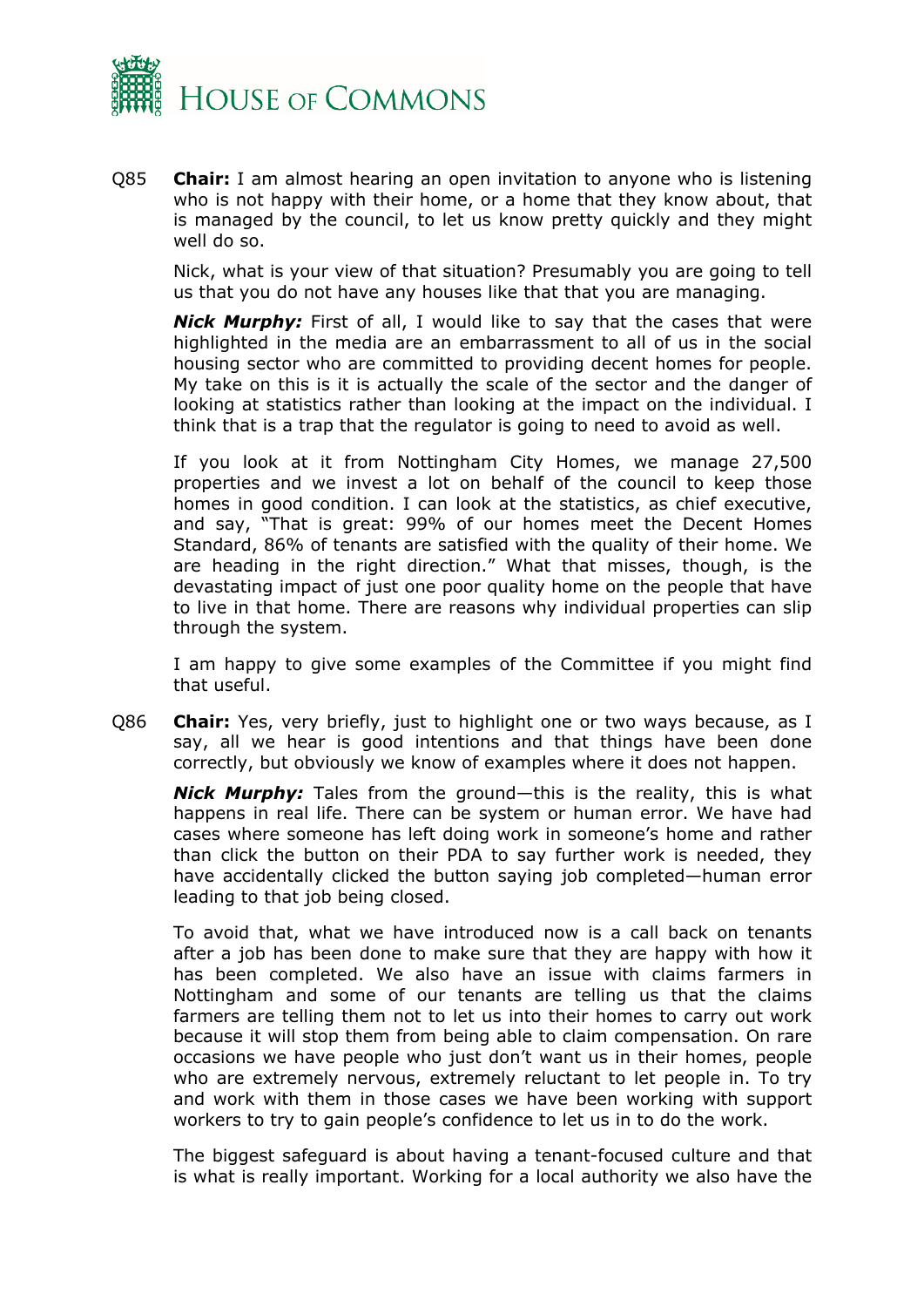

safeguard of ward councillors, who pick up local issues and have a hotline through to us. They know who to get to to get things done if there is a problem in their ward.

**Chair:** You have talked about tenants there and the issue of tenant engagement is very important. Bob Blackman is going to pick that up.

Q87 **Bob Blackman:** Aside from the general condition of properties, which is always a complaint from certain residents, and we understand about that, the other major complaint from residents is always the responsiveness of their landlord to carry out repairs. I think you might accept that is a problem. Indeed the White Paper, obviously published by the Department, says that residents feel patronised, ignored or treated with disrespect by their landlord. Where that is the case—obviously you see these cases highlighted—why is it and how do you explain it?

*Chloe Fletcher:* I would start by saying I don't think that is the case for all tenants but obviously it has happened with those tenants that their cases have been highlighted on television and there will be others.

Q88 **Bob Blackman:** Would you accept there are far too many?

*Chloe Fletcher:* Absolutely, there should not be any. All tenants should be treated with respect and good communication is key to that. Training of our staff and making sure that there is a culture set from the top that permeates the whole organisation that is about respect for tenants and giving a good service.

I would say personally from the ALMO sector that that is set up from the beginning within ALMOs because we have tenants on the board. We also have a range of different tenant engagement mechanisms that have been there from the beginning of the ALMO set-up, as it were, and customers are very much at the heart. That doesn't mean that mistakes won't be made and that some tenants feel either not able to approach their landlord or get a bad service when they do. Certainly since these have been highlighted my members have gone back and looked at their complaints procedures, their customer service, and a lot of them are now doing a bit of a data search on who is not contacting us and who we haven't heard from for a long time. Is that just because there are no problems or is that because of a different reason and a problem with perception or reality in terms of what they might expect from their landlord, and then thinking about how they might engage those tenants and directly get in touch with people. We do work with certain communities if that is starting to become evident.

We obviously have further to go on that but I would say that all of our members are now thinking about how to reach out further in that way.

Q89 **Bob Blackman:** David, the same question—what are local authorities doing about this? Chloe has mentioned tenant participation, which is obviously key to getting decisions made and to a certain extent equalising the power between the landlord and the tenant. What is the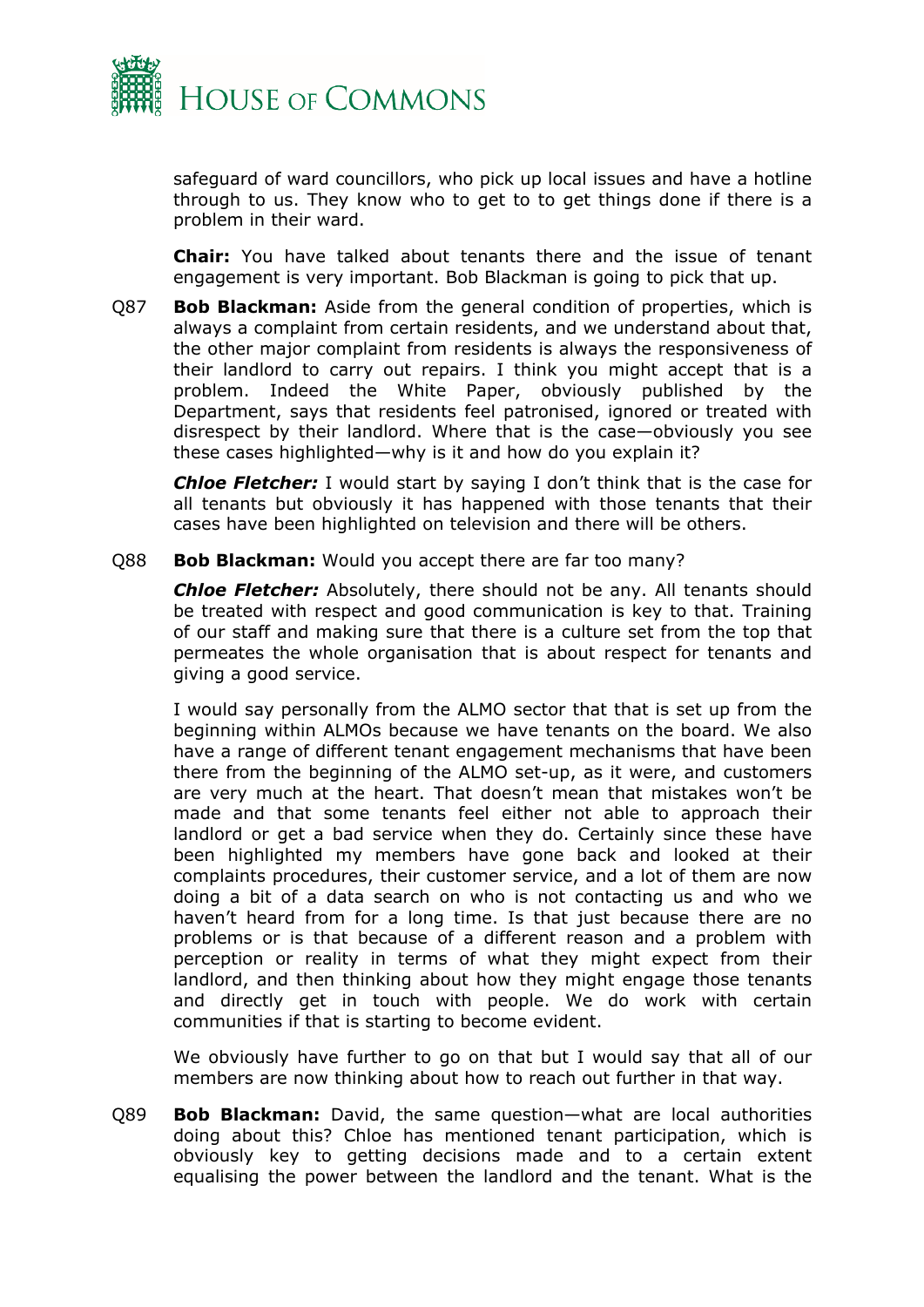

position of local authorities on this?

*Councillor Renard:* Tenant engagement should be at the very centre of this and it is very concerning to hear that tenants are not getting a response in some cases to their enquiries or their requests for repairs and maintenance. The LGA's position is that councils have determined that tenants should have the security and the opportunity to be engaged. There should be tenant engagement groups and support for all tenants, particularly those that are hard to reach.

It is absolutely central to the work that we do. So to improve tenant engagement the LGA is working with councils to identify ways in which we can help, support and promote best practice to ensure that the customer service is at the right level.

Q90 **Bob Blackman:** One of the challenges, I am sure, if any councillors are listening to these proceedings, would be that tenants complain to them but then housing associations are arm's length, they cannot get directly involved. What is the LGA doing about enabling councillors and representatives of tenants to ensure they can get the work done that should be done?

*Councillor Renard:* As you say, Bob, they are arm's length organisations and councillors do lobby very hard on behalf of their tenants and their residents to get things done. It is important if the association is not responding in the right way that they have connections through to the senior people in the organisation.

The LGA can provide support, advice and best practice but ultimately as a membership organisation we don't have the power or authority to intervene on such cases or insist that housing associations do things in a particular way, but we would welcome any strengthening that the Committee and the Government can bring to legislation, particularly around working with the ombudsman and other regulatory bodies to ensure that tenants in housing associations receive the same standard of treatment that most councils provide.

Q91 **Bob Blackman:** One of the suggestions that have been made is a national body to represent tenants. Would the LGA welcome that as a way of getting tenants' voices into the social housing agenda?

*Councillor Renard:* Of course there is the tenants' participation association, which we work with. I am not sure we necessarily want to create new national bodies but if there is a way of strengthening the role of tenants through a national body such as Tpas then we would very much support that.

*Chloe Fletcher:* I wanted to add that since the work on the Social Housing Green Paper, and subsequently the White Paper, Government Departments and Ministers have done a much better job of engaging directly with tenants. The tenants that we have spoken to have really appreciated the time and the engagement that has gone in and are now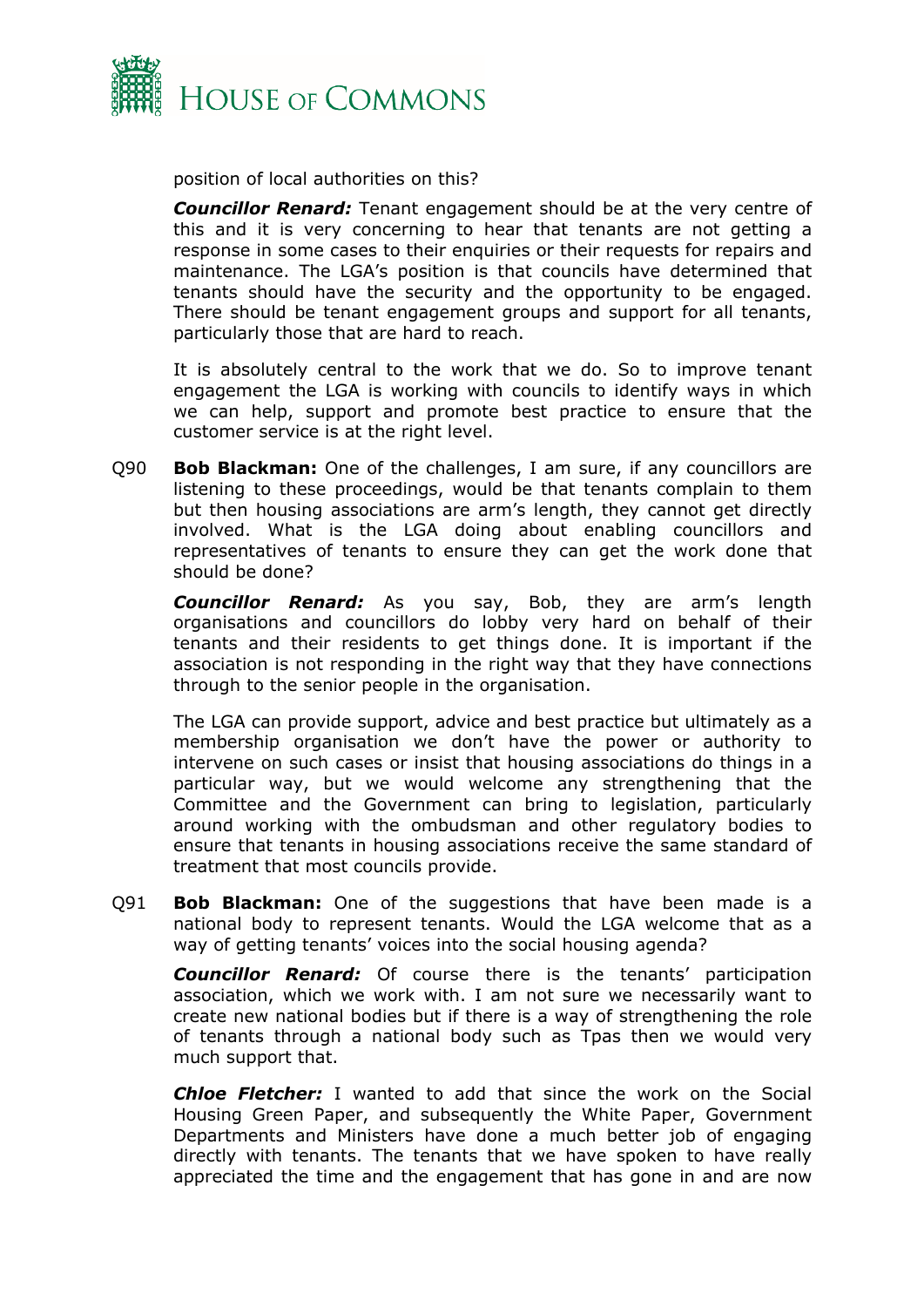

seeing things changing—a bit too slowly for our liking, but they are moving in the right direction.

I would urge that Government continue to do that both at the officer level, so the Housing Ombudsman, the regulator, the Department, and also at the ministerial level because I think that is the best way of getting that breadth of voice across the country and the different people to be engaged at different times.

Q92 **Bob Blackman:** Nick, how does your Housing Association enable tenants to participate and make sure that their repairs are done when they are required?

*Nick Murphy:* As an ALMO, one of the strengths of the ALMO sector is very much that culture of valuing tenants, and tenants' views being at the heart of the organisation, at the heart of decision-making. That is multi-layered. One of the things we have is an ALMO board, which is tenant-led and has a tenant majority. They help us provide the best services to tenants based on real-world experience, based on their experience plus regular performance monitoring, the ability to carry out deep dives into any areas of the service that they are not happy with, to call on external expertise where they think we might have lessons to learn from elsewhere and to improve our policies and our practice.

Specifically on repairs, our ALMO board set up a repairs task and finish group to look at specific improvements that we could make to the repairs service. We are seeing improvements as a result of that.

One of the real benefits that we have, that all local authority housing has, is we work in one community; we work in one area. That means we have strong links. It is not them and us. We are part of the same community. We employ tenants. We have a vested interest in making it all work well. We want to be very proactive, working with our tenants and residents' associations as well, so we have good neighbourhoods, good estates, good communities to live in. It is very much a partnership arrangement to how we make our homes as good as possible, our housing services as good as possible and the neighbourhoods that our homes are based in.

Q93 **Bob Blackman:** Finally from me, and I will come to each of you in turn, since Grenfell—we are four and half years on—there has been a suggestion that there is a stigma attached to being in social housing and that has led to the position of saying, "Those people don't count. Let them suffer. The repairs don't matter; they will just tolerate whatever they are given." How much do you think that has contributed to the legitimate complaints that tenants have that they are not being treated properly?

*Chloe Fletcher:* I would like to hope that in my membership, that has not contributed. We know stigma is an issue for social housing tenants. It unfortunately has been promoted in the mainstream media, on social media. You can look back at government policies and rhetoric from 2010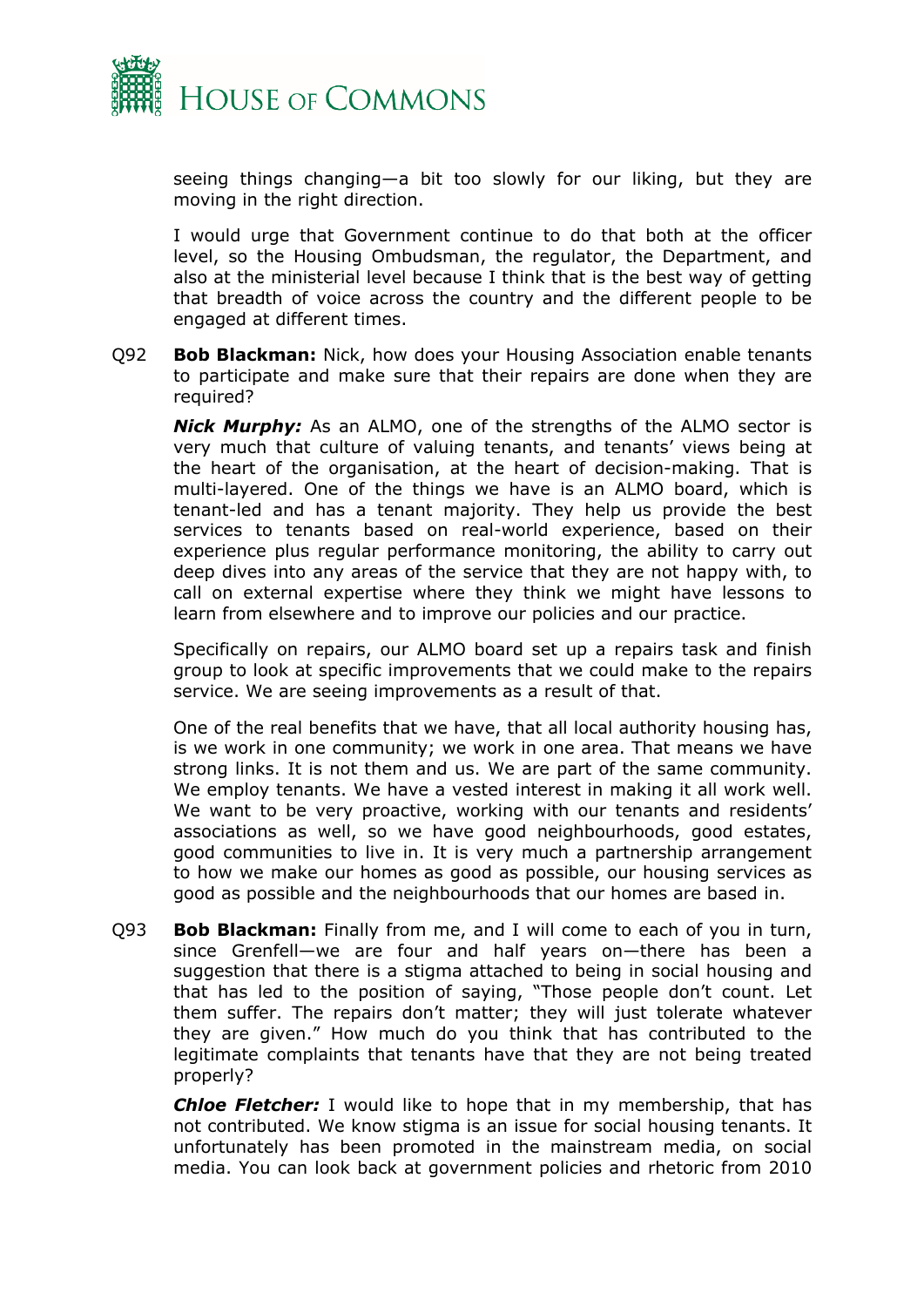

onwards where strivers were pitted against skivers and often that was perceived to be a social housing tenant on benefits, sleeping in, being lazy, not doing any work, which is very far from the truth of our communities that we serve. But unfortunately that popular image has lodged itself in lots of people's minds and has made—it is a difficult job working in social housing, living in social housing. We have done a huge amount to try to challenge that stigma.

Our organisation has contributed to work that was done with See the Person, to provide training and a document to journalists to try to stop them using the go-to grotty estate image from the 1980s sometimes and bad language that put everybody together in the same bad place.

We have been working with tenants who very much have felt this. I was shocked and surprised to hear that some tenants were then experiencing that from social housing staff themselves. That is not acceptable. Certainly our members will be doing all they can to make sure that the culture of respect and engagement flows through the organisation all the way through to the repair staff, who are not necessarily part of the same organisation all of the time so that is a little bit more tricky. There is obviously still more work to do there.

Q94 **Bob Blackman:** A lot of tenants share this view that they are being stigmatised. What is the LGA's view on this?

*Councillor Renard:* Yes, the LGA does recognise the Shelter and IFF Research findings on this, and that there is indeed stigma in some quarters to being a social housing tenant. We recognise that that can undermine the social cohesion in the communities in which those people live. The LGA's view is that by ensuring a sufficient supply of social housing to meet the demand, by having that high-quality, pepperpotted mixture of tenure across developments, that is a way of ensuring that that stigma can be tackled. We certainly want to do whatever we can to reduce and eliminate that.

*Nick Murphy:* When we consulted with our tenants on the Green Paper before the White Paper there was a lot of discussion about stigma and our tenants certainly felt very strongly about it. Interestingly, they did not feel so much that it was us as the landlord that was driving that stigma. There was a view that we worked hard to give our tenants a voice in terms of local and national decision-making. They felt the stigmatisation was very much being driven by the media and to a certain extent by housing policies—housing policy that seemed to value home ownership as a tenure over and above social housing, making them feel that they were being treated as second class citizens.

Undoubtedly, though, there is a number of social housing landlords, some very large organisations, and it is all about getting the culture right at a landlord level. It is all about making sure that your staff have empathy that you are employing the right people with the right motivation and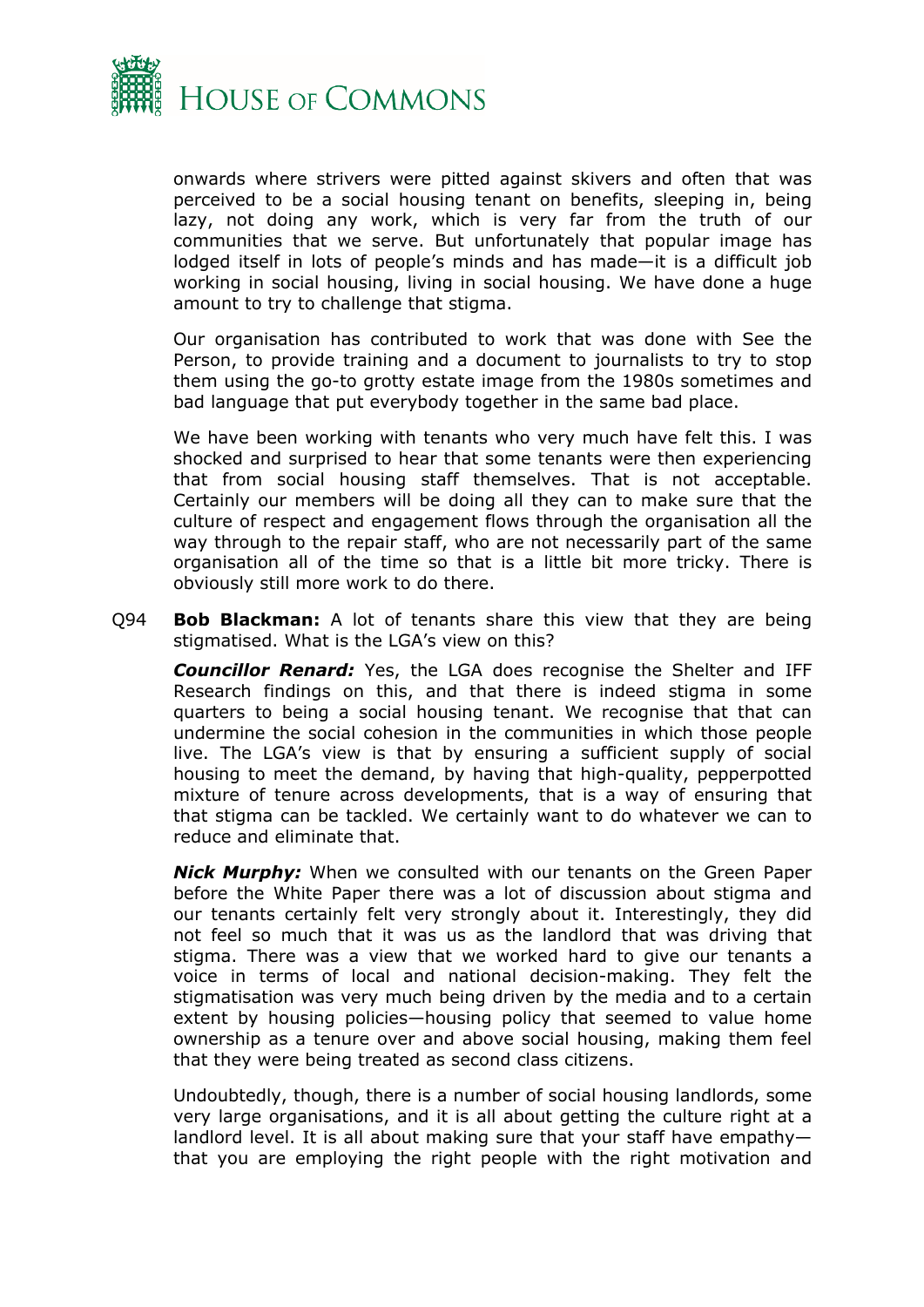

who really want to provide good quality housing services because they value the people that they are providing services for.

**Chair:** All these issues in the end come down in many respects to the issue of finance. Brendan Clarke-Smith is going to explore that a bit further.

Q95 **Brendan Clarke-Smith:** With finances, local authorities can only invest in their housing stock using their Housing Revenue Accounts as we know, and this was devolved to local authorities in 2021. How is this new financing system working? Councillor Renard, I will ask you first for the LGA perspective on that.

*Councillor Renard:* Clearly it is something that the LGA had been lobbying for for quite some time, so we are absolutely delighted that the new freedoms were introduced. It does take some time in terms of developing programmes to deliver new homes, so it is quite early days. Our view is that those freedoms are working and that they are delivering the additional homes that as a country we need.

Q96 **Brendan Clarke-Smith:** Just to follow up on that, how are your members and the authorities choosing to prioritise their spending now they are able to do that? There are competing demands, whether it is energy efficiency or building safety or house building itself. Is there a noticeable change there or is it different across the country?

*Councillor Renard:* This is a real concern for the LGA and also for myself as a council leader with housing stock. It is a debate we have been having with the Budget coming up. There is a real tension already in terms of prioritising spend. It hasn't been helped by the 1% reduction over the last few years in terms of rents. That has meant that HRAs have less money to invest. The priority is always going to be repairs and maintenance. We are expected, and we want to, to do so much more in terms of delivering new homes. Part of the solution to that problem could be for 100% of the right to buy receipts to remain with the local authority, rather than a lot of it going back to central Government.

But, equally, we also have concerns about new burdens that are coming down the line through the Fire Safety Act and the Building Control Bill. If new burdens are placed on HRAs through that legislation without the funding to support it, that will only increase the financial challenge we have.

You mentioned climate change. That is something that we all want to tackle. The LGA's view is that we will need specific targeted grants in order to help bring tenants' homes up to a more energy-efficient standard and thereby also reduce their energy bills and make life affordable, with the current inflationary pressures that we are seeing.

*Chloe Fletcher:* We have had 10 years of the self-financing settlement, which we also, along with the LGA, lobbied for and worked with Government to help get off the ground. We very much welcome that and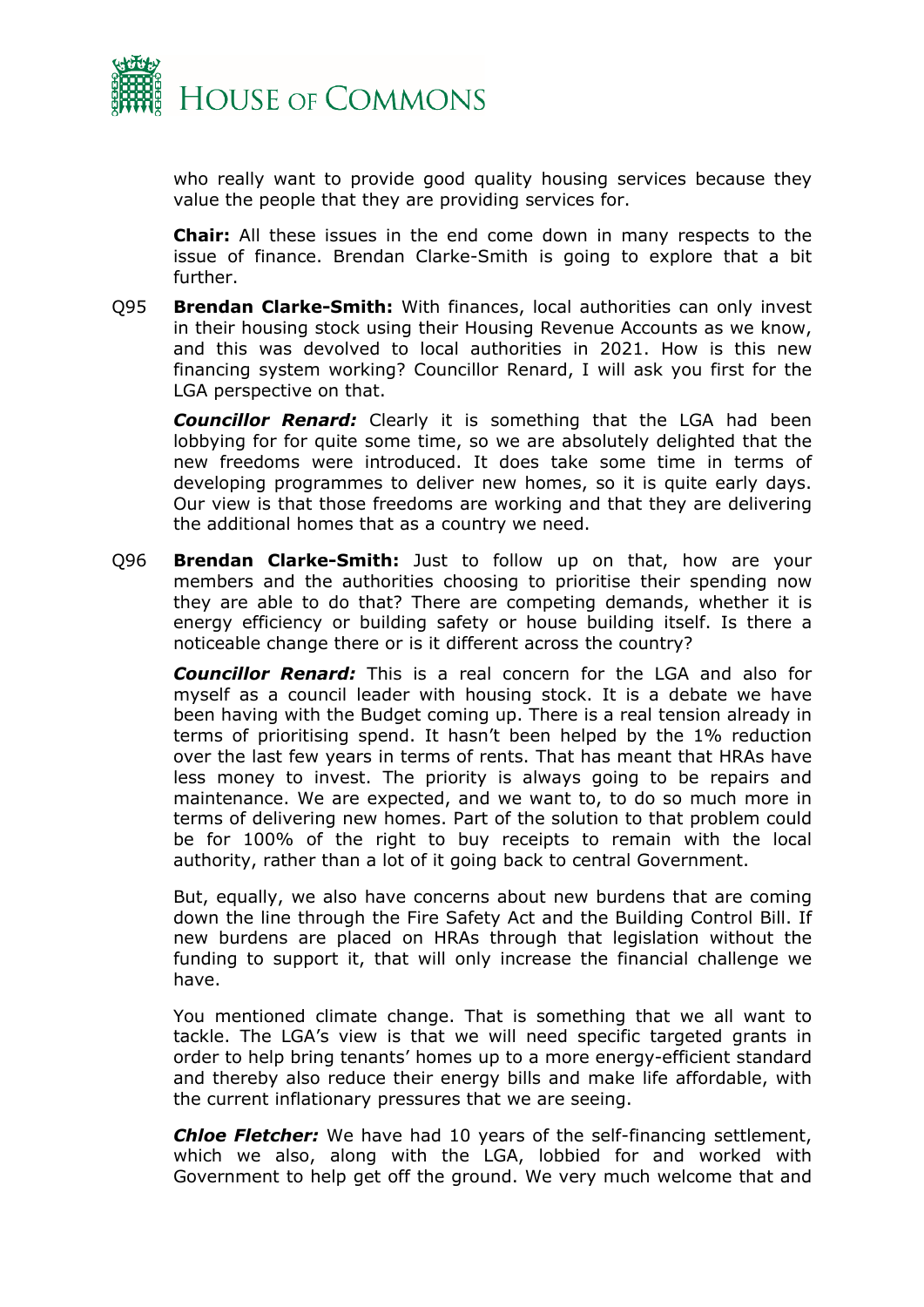

I think that has seen a real shift in investment being made in the stock on a long-term basis and 30-year business plans and asset management strategies being drawn up. That is very welcome.

As Councillor Renard said, we have also then had changes to the rent settlement. We were promised RPI plus 0.5%, it was then downgraded to CPI plus 0.5% and local authorities always have had lower rents than the housing association sector, so there was something called restructuring in place that allowed them to add a little bit on to get to a point where in any one area social housing, regardless of whether it was a housing association or a council tenancy, should be charged at roughly the same amount of rent. That was also stopped before some people had got there. So generally the much lower rents, then the rent reduction for four years on top of that took money that we had planned to be in the HRA out of that system and has had an effect on my members and their councils' plans.

A lot of my members were doing things called Decent Homes Plus that had been agreed with their tenants—the little extra things over and above the very minimal standard that tenants in general had agreed, capital works being programmed to make sure that things did not happen to the building which would therefore fall into damp and mould issues or leaks or things like this—and those things did have to be reprogrammed, stretched out over longer periods of time. Some of the Decent Homes Plus aspirations were cut back. Very difficult discussions were had with local tenants. On top of that were the building safety works that those members with high-rise blocks have been dealing with since 2017-18, after Grenfell. Significant amounts of money—£50 million plus for some London boroughs—are going in to making sure that those blocks are safe, and that is absolutely non-negotiable. That has been done or is being done right now and that has just inevitably taken money out of the sector.

I would say that overall self-financing is a really good system. We need decent, long-term security on the rent settlement so that we can plan longer term. That is one of the things that my members are pressing for constantly on that, so that they know what they are working with and can plan appropriately. We also need to make sure that there is additional money coming from Government to address those unforeseen issues like climate change, like the ongoing building safety requirements. For those who are dealing with some of that really hard-to-treat stock, we have a lot of 1960s, 1970s blocks in some of the London and the metropolitan areas. Some of those blocks, frankly, probably are at the end of their useful life and will need regenerating, possibly demolishing and rebuilding. Either way, they are going to need a significant amount of investment that was not factored into the original settlement.

*Nick Murphy:* I really welcome the HRA self-funding approach and the subsequent lifting of the HRA debt cap—two very positive steps for the management of council housing. When HRA self-financing was introduced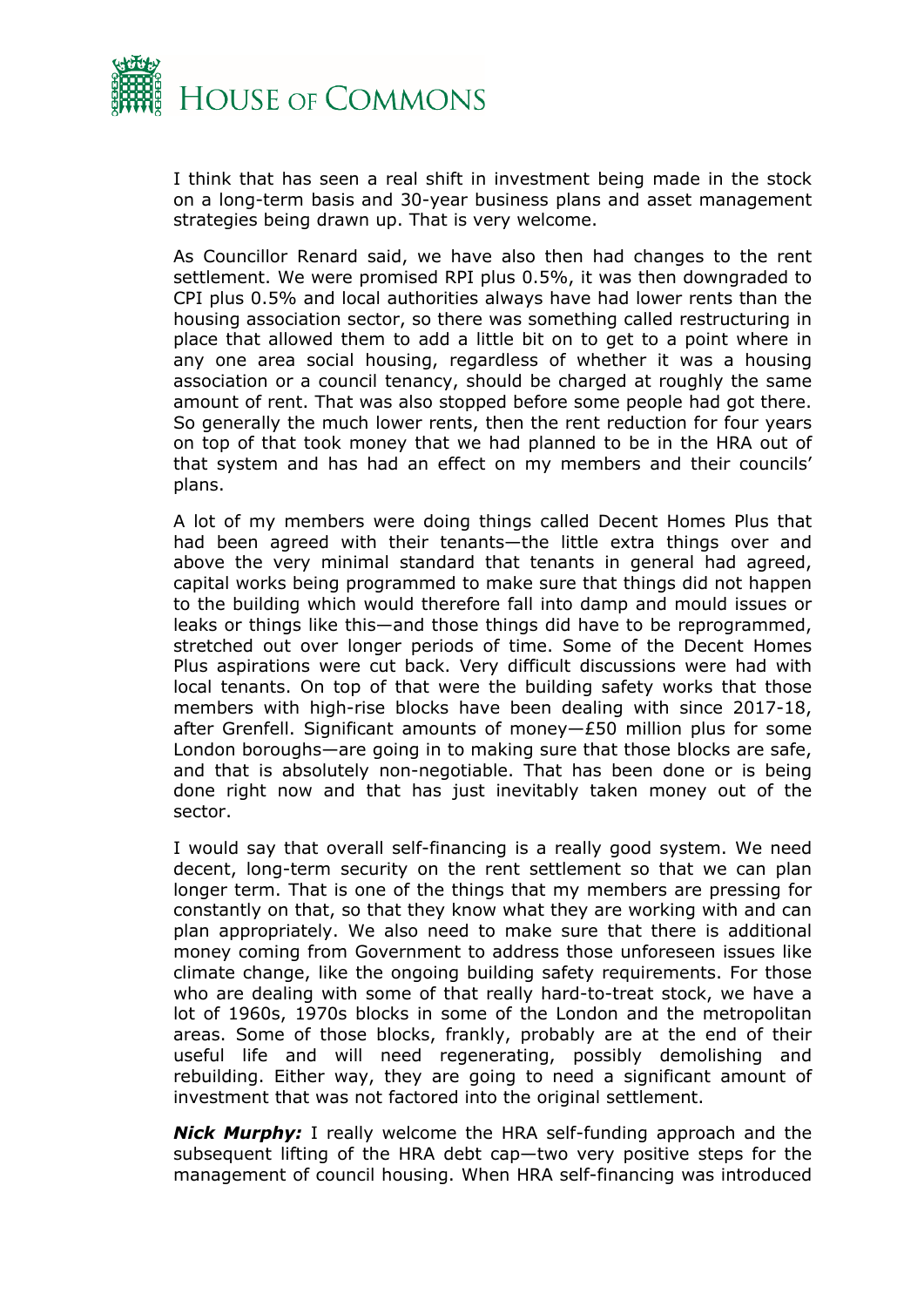

councils took on a certain amount of debt, agreed with central Government, on the understanding that there would be a rent programme that would pay for that debt plus pay for the housing management and maintenance services. The unexpected 1% rent reduction thereafter actually had a really big impact on our ability to have confidence in our HRA business plans.

In Nottingham, that means we have  $E14$  million a year less in the HRA than we would have had otherwise. That is more money needed to run our housing services than the Government said we needed when HRA self-financing was introduced. It is always a challenge, a balance, to keep homes decent in the longer term, the capital investment that is needed in those homes, versus funding a repairs and housing management service that meets our tenants' expectations.

As people have said, we have faced additional costs in building safety. After the Grenfell tragedy, we started a series of improvements to our tower blocks. It has cost £8.5 million completely in addition to the HRA business plan. £1 million more for new carbon monoxide detectors as a result of new regulations that the Government are laying. We have to find this money from somewhere. And the zero-carbon agenda. We have delivered some very innovative energy efficiency projects, some of them with European funding to massively subsidise these expensive projects. It leads to a huge saving for tenants, but in terms of rolling it out more widely across the stock, we cannot charge a penny more in rent for those improved properties. So it costs the same to rent an expensive hard-toheat property, an unmodernised property, as a fully energy-efficient one, so there are some issues around rent policy.

The councillor mentioned the impact of right to buy; absolutely. I would also mention the challenge of older stock. There is not Government policy, there is not Government support, for regeneration activity, only for additional new homes to be built, which does leave us with a problem. Some of our stock is over 100 years old and we could do with a more coherent approach to regenerate and replace older stock with modern energy-efficient homes.

Q97 **Brendan Clarke-Smith:** There have been reports of social landlords increasing those service charges that are not regulated, to cover some of those rising costs that you mentioned, especially with the building safety. Do you think there is room to maybe regulate this? Do you think that would protect residents or do you think there is a wider problem at source there?

*Nick Murphy:* Service charges always seems to be an area of some complexity because some service charges are eligible for benefits and others are not. Sometimes what the service charges are paying for is not transparent and we deal with a number of queries from residents about service charges.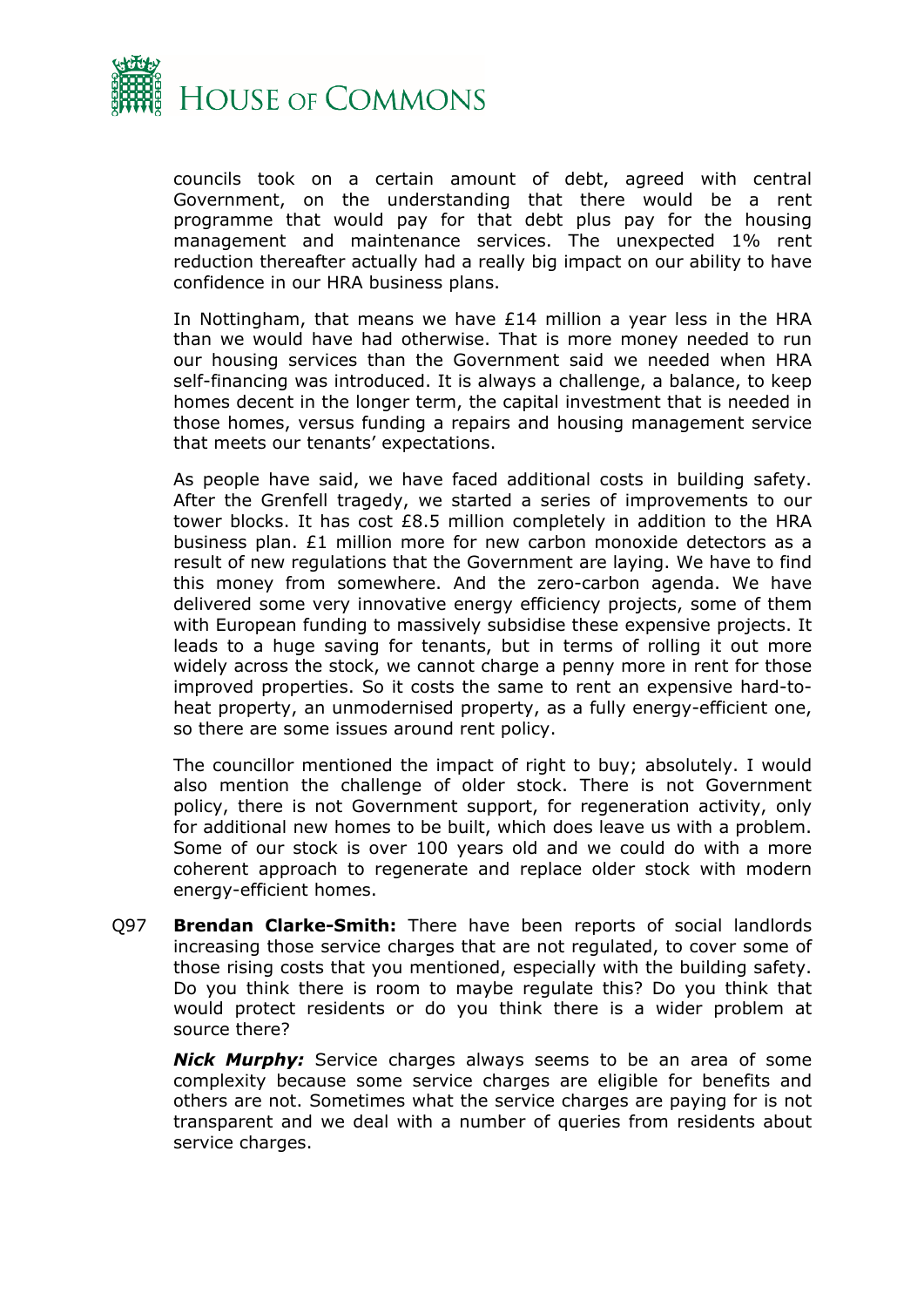

We would like to see much greater transparency over service charges. With the building safety legislation going through Parliament at the moment, there is the potential to levy building-safety-specific service charges as well. At the end of this there is still the question of affordability. If you have rents and service charges you still want to provide homes that are affordable overall, so the rents and service charges combined have to be affordable for people.

Q98 **Brendan Clarke-Smith:** Councillor Renard, what do you think of that particular issue?

*Councillor Renard:* I agree with what Nick has just said. The service charges should be transparent. Everybody should be very clear about they are or are not paying for. The legislation is already in place and it should be applied, so there should be no cases of people being overcharged for service charges to subsidise other services. The LGA is very clear on that and would certainly oppose anyone not following those rules.

Q99 **Brendan Clarke-Smith:** The borrowing rules have been relaxed for local authorities. What has been the impact of that so far?

*Councillor Renard:* It is very welcome. The LGA lobbied for this for quite some time. It is fairly early days, in the sense that it will take some time to develop building programmes and come round to delivering them, bringing them to fruition. There are some very hopeful, optimistic signs at the moment and I think in the next few years you will see the benefits of that.

*Chloe Fletcher:* I echo what Councillor Renard was saying. The relaxation of the borrowing rules was very welcome indeed and it certainly did mean that a lot of our members with their councils increased their house building intentions. That was pre some of the climate change stuff that is now coming out in terms of asset management strategies and stock condition surveys. I think in future that will have to be balanced.

It is fantastic to have that ability to borrow prudentially, sensibly—but you do have to pay that back and that is dependent on the only income to the HRA, which is the rent. Again, I would go back to the rent. Having some long-term security on where those rents might be going would be very helpful.

*Nick Murphy:* Lifting the HRA debt cap was entirely the right thing to do. It has liberated councils to build council housing again. It is not the panacea. We still face challenges—the labour market, skill shortages, construction material costs—and particularly in building homes to higher green standards, higher environmental standards raise the bar but changes to the skillset, modern methods of construction, are needed as well.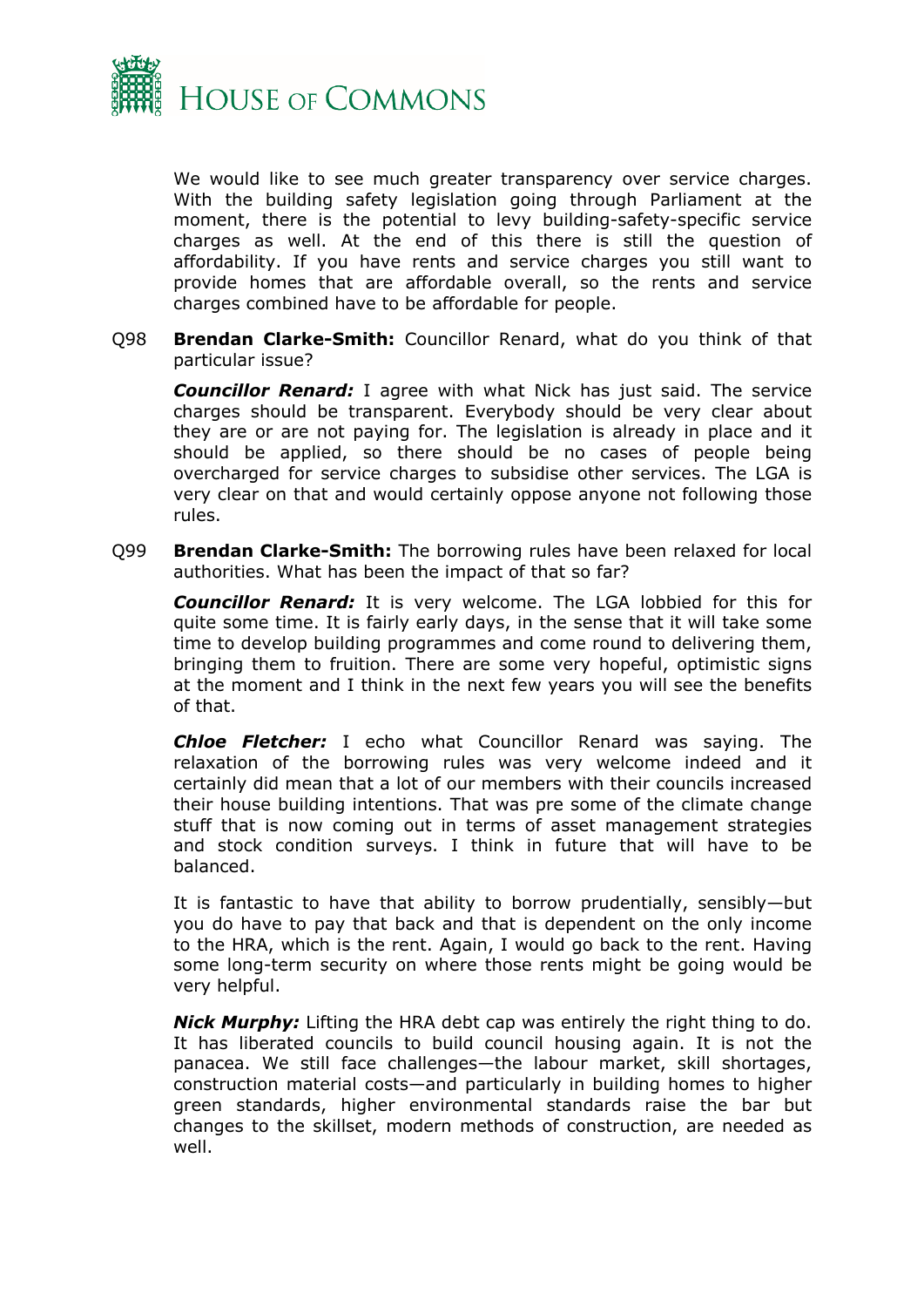

It is a very important step for local authorities but there is a lot more to do to skill up the local authority sector and skill up the construction sector to be able to deliver the homes at the scale and the economy needed to meet the pressing housing demands, the needs of homeless families and the needs of people on the waiting list.

**Chair:** Now, the Housing Ombudsman has a role of last resort in complaints when tenants cannot get them resolved. Matt Vickers is going to explore that.

Q100 **Matt Vickers:** How would you assess the role and performance of the ombudsman? David?

*Councillor Renard:* We very much welcome it. We fully support the serious detriment test, which will focus landlords' attention on those with the most challenges. We work very closely with the ombudsman service, fully support its powers, and are very happy to work with the service as and when we need to.

*Nick Murphy:* The Housing Ombudsman is in a different place to where it was just a couple of years ago. It is worth saying, though, that most tenants just want us to sort out any problem they have without recourse to a third party—without having to jump through any bureaucratic hoops or fill out forms or anything like that. Plan A is to avoid the need for the Housing Ombudsman.

What was very helpful was the code of complaint handling that the Housing Ombudsman put out and required councils and housing associations to deliver. It was very useful in terms of having a much more consistent approach to dealing with complaints at local organisation level. We have adopted the code; it has had a beneficial impact. Yes, we have a clear process but more than the process, it has switched more people on across the company to try to resolve complaints at the earliest possible stage, embedding a culture and then getting managers and senior managers more involved to make sure that complaints do not escalate—that they are resolved at the earliest possible opportunity.

The other very useful thing from the Housing Ombudsman has been the deep dive report into damp and mould. It was useful to be able to collate that information and evidence from around the country and come up with practical measures that landlords can implement. I am very much looking forward to their next piece of work, which is looking to see if there is a racial element to diverse numbers of complaints coming through about the repair service in housing organisations.

*Chloe Fletcher:* I echo everything Nick has just said. That has been the experience I have seen across the membership. Certainly the Housing Ombudsman has a much higher profile than before and has increased staff and resources, talking to us and talking to our members a lot more and advertising itself to tenants but, as Nick said, we hope that most tenants do not need to go there. I think maybe a little bit more in that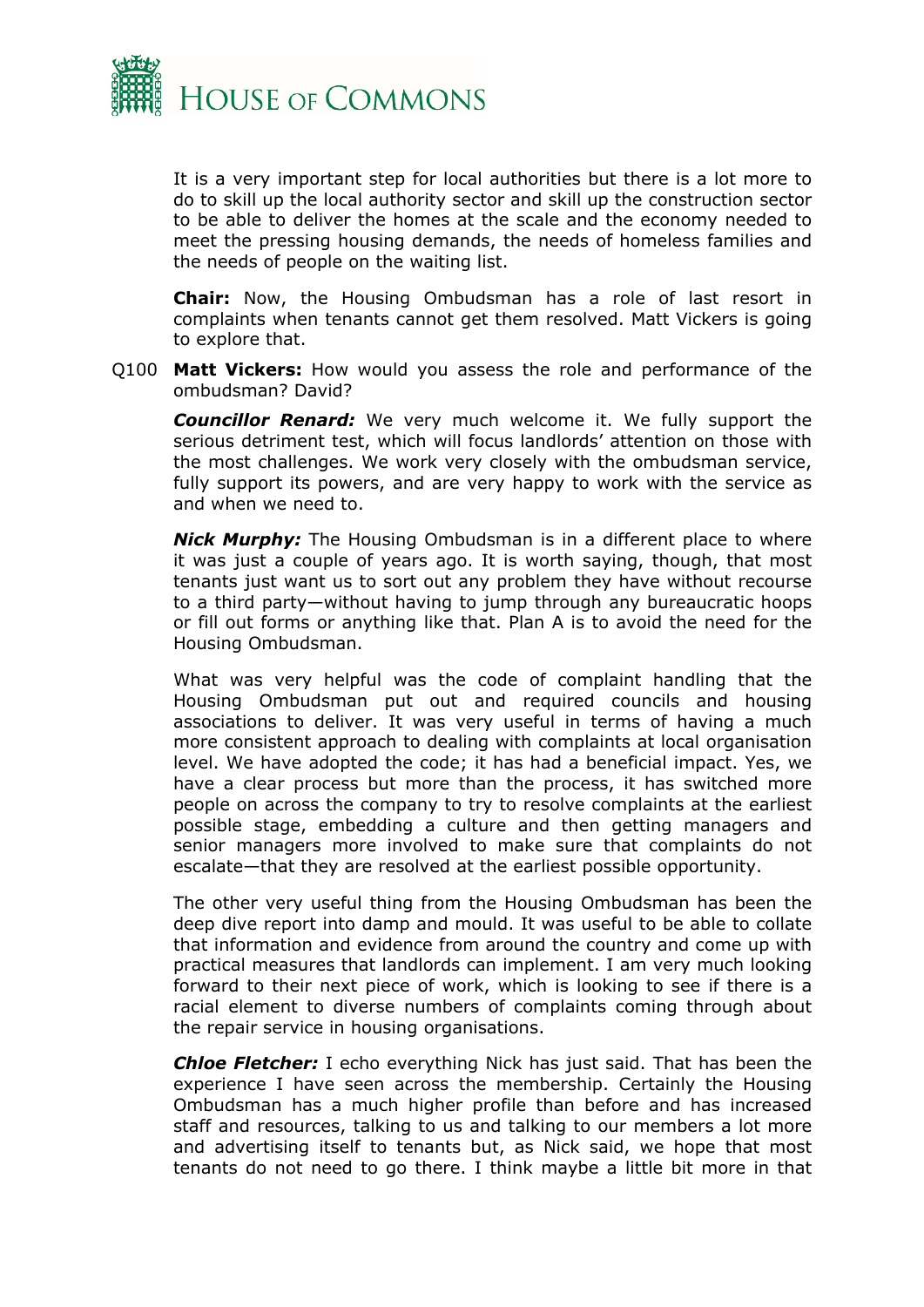

space needs to be done because it is obvious from "ITV News" that some tenants still do not know about the Housing Ombudsman.

We would prefer tenants who have a problem to go down that route than to the disrepair claims farmers. We would prefer their issues to be resolved at a local level quickly and easily, but in the case of more complicated complaints or problems that cannot be resolved, for them to see the ombudsman as an easy way in to get things resolved. I think the Housing Ombudsman still has quite a lot of work to do. There is a huge number of cases coming its way and timescales are still a little long, but they are definitely going in the right direction. Complaints officers are getting together virtually now, talking directly to the Housing Ombudsman, learning lessons from each other, trying to make sure that their complaints processes are as simplified as possible and result in a quick win for the tenant and a resolution to their problem.

Q101 **Matt Vickers:** What do you and your members do to raise awareness among tenants that there is the option to go to the ombudsman?

*Chloe Fletcher:* All our members, as Nick was saying, should have—and I am pretty sure have done—reviewed their own complaint procedures against this code, and every single letter that goes out in response to a complaint should have the paragraph says, "If you are not happy, go to the ombudsman". It should be on all of our members' websites.

We recently did a bit of a check on that and highlighted that maybe some were not as clear as others. Everyone is working in that space. I think maybe the Housing Ombudsman could do a little bit more online to reach those tenants who are not looking at our members' websites.

Q102 **Matt Vickers:** Is your view on the complaint handling code similar to Nick's?

*Chloe Fletcher:* Yes, very much so.

Q103 **Matt Vickers:** David, do you have any view on the complaint handling code and also how many local authorities have signed up? Do you have any awareness of how many have self-assessed?

*Councillor Renard:* I will get one of my officers to respond to the Committee with actual numbers, but yes, we do welcome them. The only other thing I would add on this topic is that we would like to see more of a risk-based approach to regulation. That will make a better use of limited resources for both council landlords and the regulator.

Q104 **Mary Robinson:** The regulator is the port of call for providers. We have previously heard about the ombudsman, who is there for the tenants. The ITV programme focused on what happens when things go badly wrong. The provider Clarion referred itself to the regulator and was found not guilty of any systemic or organisational failures that indicated a breach of consumer standards. In your written evidence, Chloe, you said that the National Federation of ALMOs said that the regulator had had very little to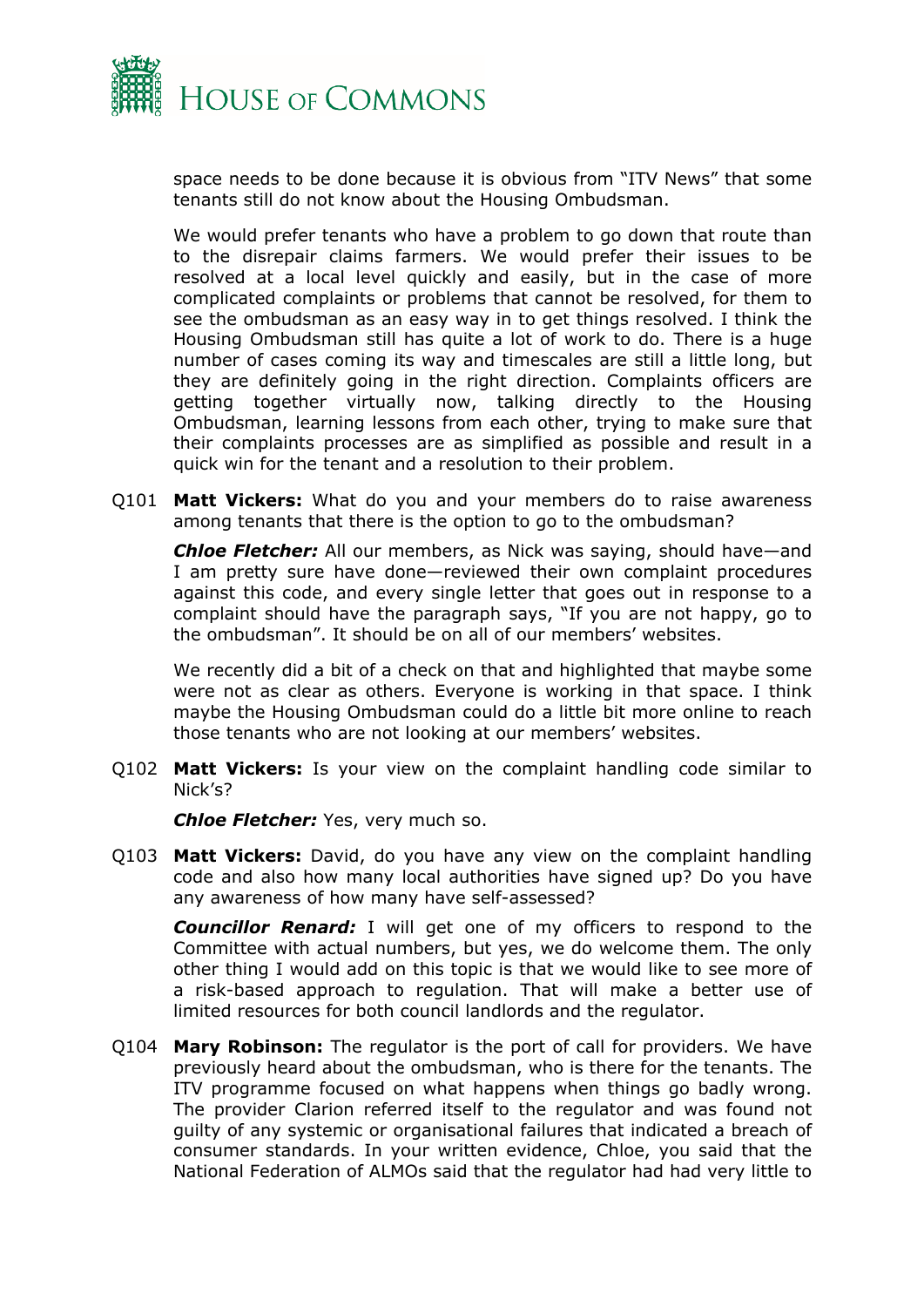

do with local authorities and ALMOs, since you are only subject to the consumer standards and the regulation of those is light-touch, and that the regulator would need to learn a lot more about how you operate. What particular challenges does regulating your sector present that the regulator will not have encountered before?

*Chloe Fletcher:* Particularly in the councils with ALMOs—the sector that I specifically work in—it is understanding that although we have a board that directs the strategic operation of our ALMOs, we are owned by our parent council. We have quite a unique relationship. We are part of the local government family but we have an independent board as well, which has its role. We have been talking to the regulator and educating them about our structures, the lines of accountability, where they would see the actions happen. Although the landlord, quite rightly, is the one who is ultimately regulated, for an ALMO-managed organisation and the tenancies involved there the regulator needs to recognise the ALMO's role. We are the managers of that stock, dealing with the repairs, the housing management and the ASB complaints. So if we are not in the room or part of that conversation the regulator will be too far removed from what is happening on the ground.

Q105 **Mary Robinson:** Would you say that the regulation is too light-touch or not?

*Chloe Fletcher:* I think it is at the moment. The serious detriment test is a very high bar. It clearly has to be a very serious health and safety breach for the regulator to get involved. We would prefer to see a more proactive regulator that looks at whether or not the organisation is providing a decent service to its tenants. Even if it is not causing serious detriment, that does not mean it is a good service that we would all hope for ourselves or our relatives in a similar situation. We very much welcome the direction of travel. We urge the Government to get the legislation on the books as soon as possible because we have been waiting a long time for more proactive regulation to come into being.

Q106 **Mary Robinson:** The Government have said that they will scrap the serious detriment test and instigate a system of inspections for larger providers. Do you welcome these proposals?

*Chloe Fletcher:* Absolutely. We very much welcome them. The ALMOs were born of a system that started off with ALMOs being created and having to improve the service to at least a two-star or plus standard of service to tenants as then adjudged by the Audit Commission. They went in and did an inspection, looked at the organisation, talked to tenants directly, got a feel from all the data and things going on on the ground, and made their report and recommendations. If you got your two stars you then got the money to invest in decent homes. The evidence from that time shows that the carrot and stick approach worked in bringing about a complete culture change in council housing, in my experience.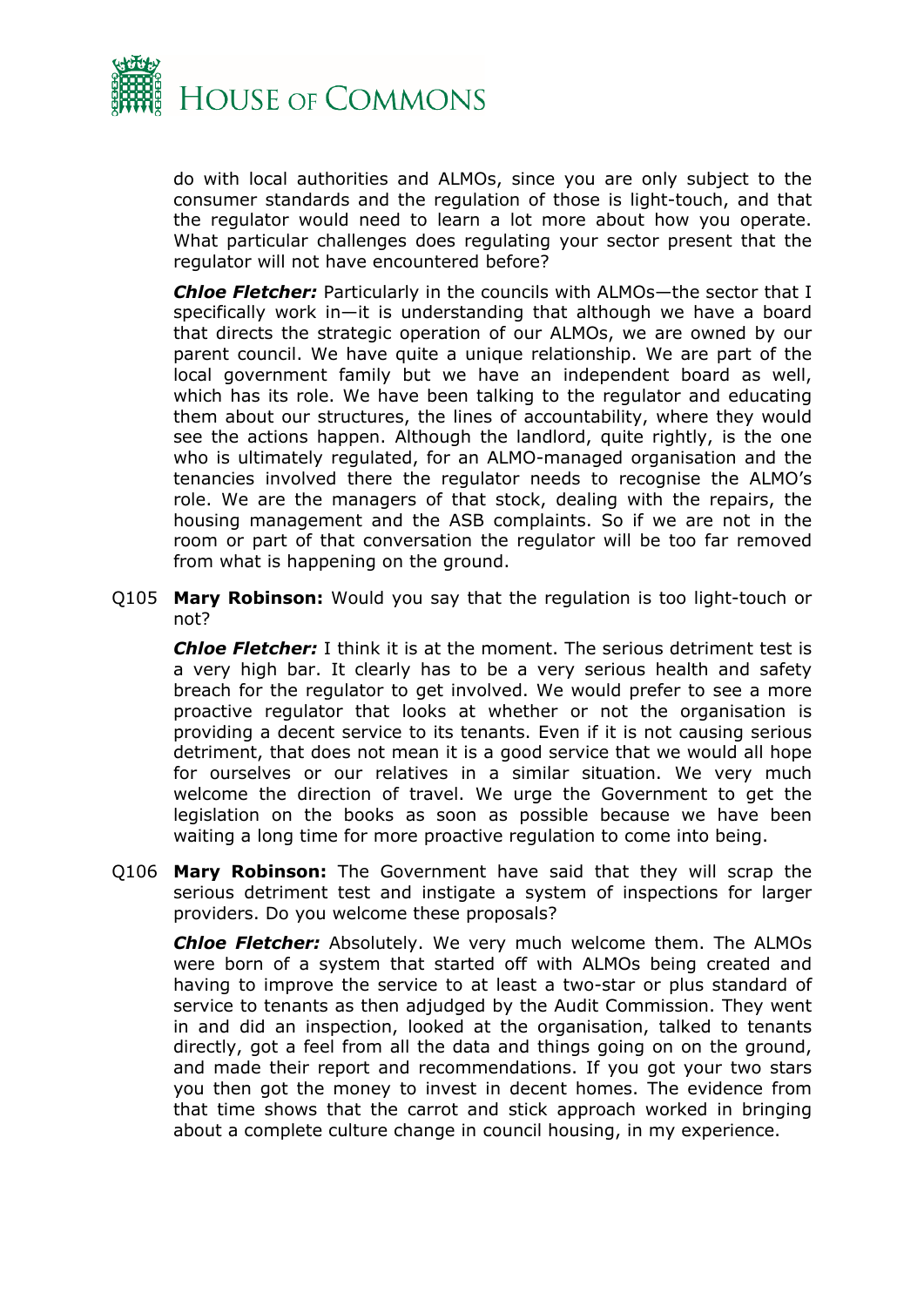

The chief executives that I work with have worked hard to keep that embedded over the time but with the demise of the Audit Commission and the eyes being taken off the social housing world, unfortunately a bit of complacency comes in and tenants don't have a strong voice to go outside when they are having problems. They can't move around because they have a secure tenancy and the scarcity of social housing means that they can't pick and choose their landlord as you might pick and choose where to shop for your groceries. Having a powerful regulator is important for ensuring that tenants have a decent standard.

Q107 **Mary Robinson:** Councillor Renard, I think I heard you say that you supported the serious detriment test. I may be wrong, but I will ask you. The Government plan to scrap it and instigate a system of inspections for larger providers. How do you feel about that?

*Councillor Renard:* We do, but we also welcome the reframing of the regulator's role. Chloe talked about the regulator being proactive and we support that. We also want to see the regulator being proportionate, outcome-focused and risk-based. The social housing landlords must be allowed to be supported to manage their own journey of continuous improvement. To that end we ask Government to consider supporting a sector-led improvement programme for social housing management organisations to help educate and inform on best practice. Overall we support a risk-based regulation approach and that would make the best use of limited resources for council landlords and the regulator.

Q108 **Mary Robinson:** Are you opposed to an inspections regime in totality? Is it simply a risk-based approach?

*Councillor Renard:* Given that resources for all organisations are under pressure, the LGA's position is that a risk-based approach is the best way of ensuring that those with the biggest challenges and the biggest issues are dealt with.

Q109 **Mary Robinson:** Thank you. In line with one of the proposals in the White Paper, the Government have asked the regulator to review its consumer standards, which it is doing now. The Government are also consulting on reviewing the Decent Homes Standard. Do you support reform of both, and if so, what changes should be made?

*Councillor Renard:* We support the review of the Decent Homes Standard We welcome that, but of course any additions to the existing standard will require additional investment. We talked earlier about climate change and energy efficiency. We welcome the Decent Homes Standard including measures to tackle that issue, but it would need to be funded. We are very supportive of any plans to decarbonise housing stock as we know housing and transport are the two biggest contributory factors to global warming and  $CO<sub>2</sub>$ .

The LGA feels that this is an important issue that should be addressed by the Government. We would like a standard new baseline to be set, which looks at energy efficiency standards and that would also help support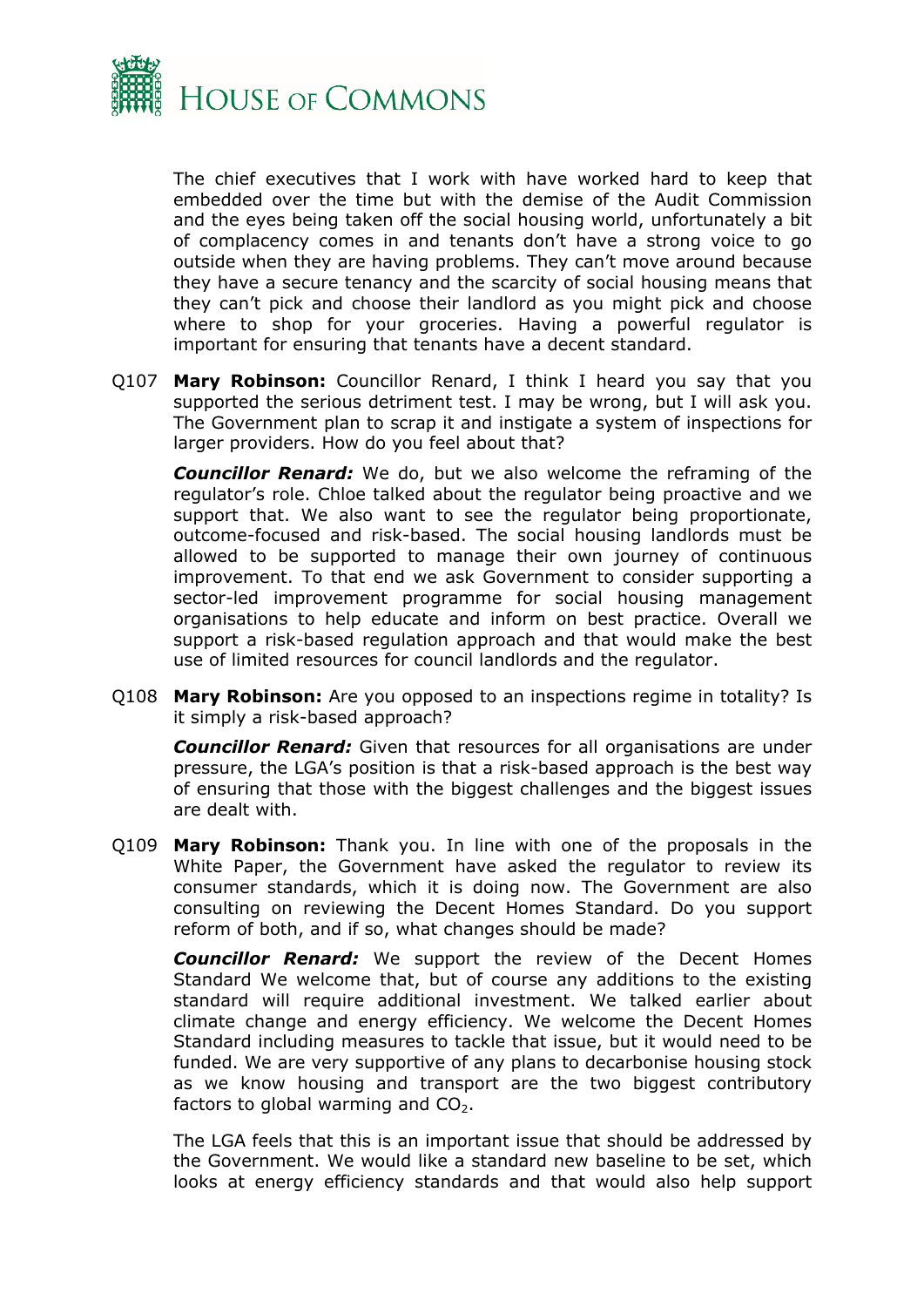

councils in their work towards delivering on net zero for their own housing stock but also in enforcing that across other tenures.

Q110 **Mary Robinson:** Nick Murphy, you have referred to this in your previous answers so you may just be in agreement?

*Nick Murphy:* On the Decent Homes Standard, we fully support the review and the wider remit of looking at the neighbourhood in which homes are located and the environmental agenda that Councillor Renard has just mentioned.

On the wider regulatory review, the review under way at the moment of tenant satisfaction measures is part of the answer, but not the whole answer. When we consulted with our tenants about tenant satisfaction measures they were spectacularly uninterested in league tables. They did not care that we were in the top quartile for repairs. They were much more interested in their personal experience of the repair service.

I think that the danger in looking at the consumer standards and the new tenant satisfaction measures is that the regulator might fall into the statistics trap as well and think, "Okay, they have got 95% satisfaction; they are doing well". What about the 5%? I think what Councillor Renard said is very important. We need more honesty about self-assessment from housing organisations. Do we really know, and do our tenants agree, that this is what we do well, this is where we need to improve and these are the credible proposals we have for improving the areas where we need to improve? If the regulator could help support that culture of self-awareness and improvement with a backstop of intervention where it is needed, I think it can help raise up the whole sector, rather than just have people chasing scores.

Q111 **Mary Robinson:** Some people may say that that sounds quite lighttouch. What is your answer?

*Nick Murphy:* That depends on what the level of intervention is. We have heard that the serious detriment test is going but we are not quite sure what threshold replaces that. There is a danger of confusion here, particularly among our tenants. If they have a problem, do they go to the regulator, do they go to the Housing Ombudsman, and there will be a new building safety regulator as well. There needs to be real clarity for people, so that if there is an issue that requires intervention it gets to the right table quickly for action.

#### Q112 **Mary Robinson:** Chloe, do you have anything to add?

*Chloe Fletcher:* Not a huge amount. We also welcome the Decent Homes Standard review, particularly on climate change. There is a series of funds at the moment under BEIS, the Social Housing Decarbonisation Fund, which quite a few of our members have been bidding for. To make that work properly in the future it would be good to have a longer-term programme a bit like the Affordable Homes Programme, where people can do a proper asset management strategy and assessment and then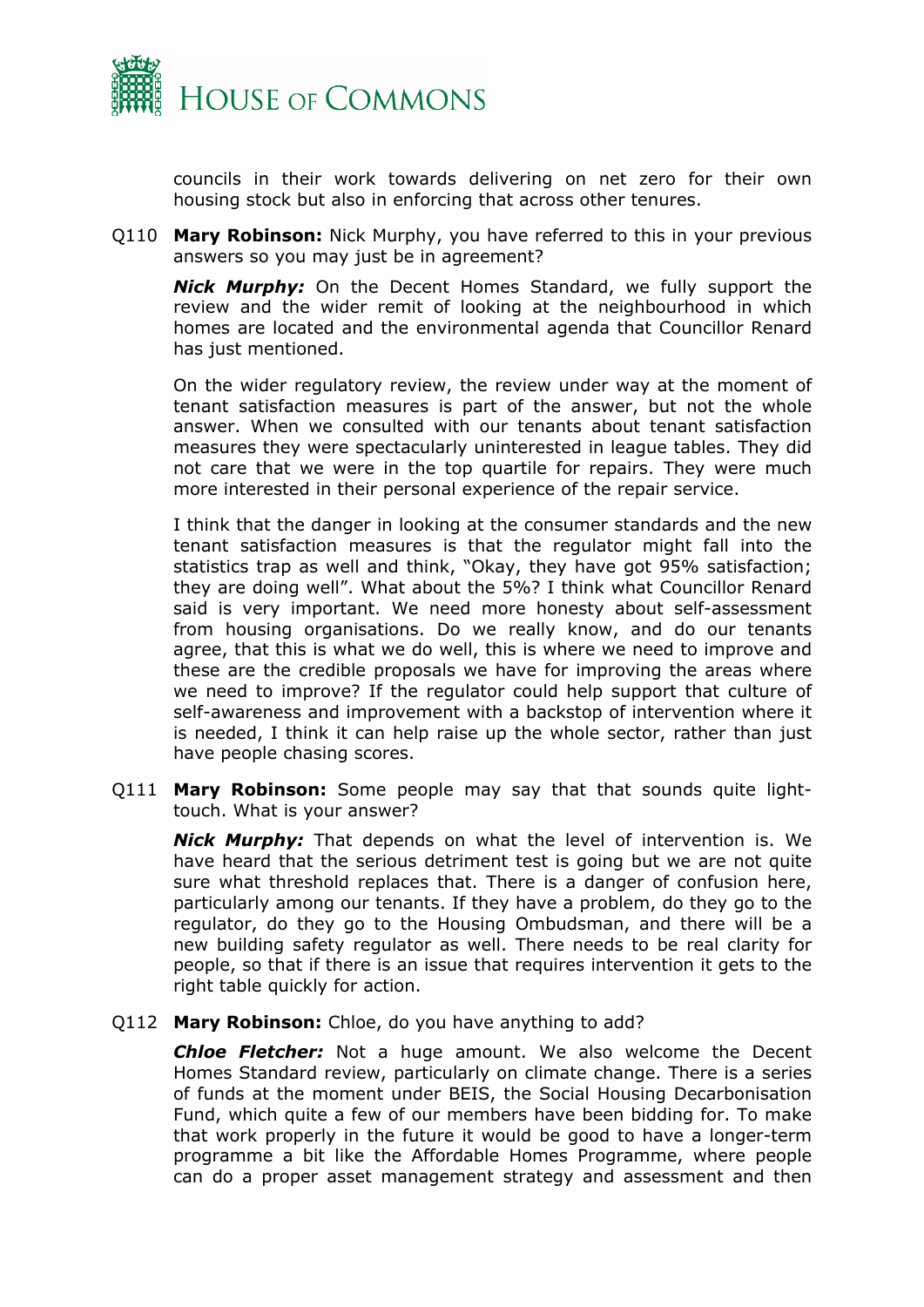

bid in when they are ready. At the moment the timescales are so tight and we all know the supply chain issues we are experiencing in the construction sector. This area is even more specialist. Some members may end up having to give money back if they can't find somebody to do the work, and that is no good for anyone. We would like to work with Government to make that a flexible programme that works for everyone.

**Chair:** Thanks to all three of you for coming to give evidence on a wide range of very important issues this afternoon. It has been really helpful to the Committee to have the overall views and also the experiences from your individual organisations and how things are going well or sometimes not so well, but obviously that is what the Committee is here for—to look at those and make proposals for the future. Thank you all very much for coming and giving evidence to the Committee this afternoon.

We now move on to our second panel.

## <span id="page-17-0"></span>Examination of witnesses

Witnesses: Kate Henderson, Matthew Walker and Karen Brown.

[*Some of this evidence was taken by video conference*]

**Chair:** We move on now to our second panel. Thank you to the three of you for coming this afternoon. I will ask each of you in turn to introduce yourself.

*Kate Henderson:* Good afternoon. I am the Chief Executive of the National Housing Federation.

**Chair:** You almost have a season ticket with us, haven't you?

*Kate Henderson:* Two Committees in five days. It is nice to see you again.

*Matthew Walker:* Hello. I am the Chair of PlaceShapers. We are a national network of community-focused organisations. Thank you for the opportunity to give evidence today. I am also the Chief Executive of Leeds Federated Housing Association, which is a medium-sized housing association operating in Leeds and across the Leeds City region. I am passionate about the work of both organisations, all of which is about supporting the customers that we were set up to serve. By way of introduction, in advance of our submission to this inquiry we had a meeting with 10 residents from across the country. Their feedback was included in our written submission and I will try to incorporate their feedback in my answers today.

*Karen Brown:* I am the Senior Policy Adviser at the Northern Housing Consortium. We are a membership body for housing providers in the north of England.

Q113 **Chair:** Thank you all for coming. There has been quite a lot of criticism in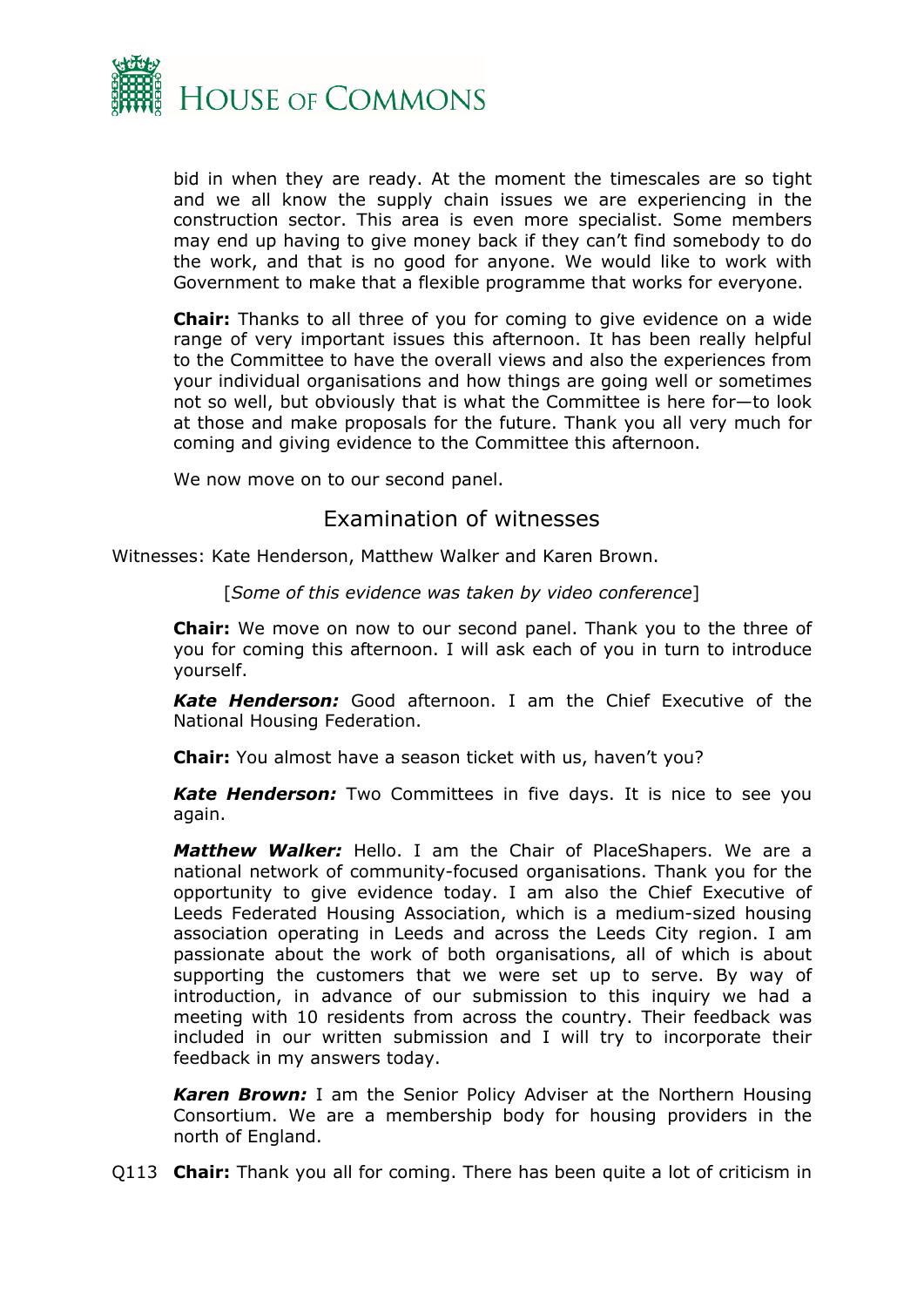

the media about the quality of some social housing. We have seen the stories that ITV has run about particular properties in London, which I think have been truly shocking for those who have looked at them. Beginning with Kate Henderson, what was your response to those?

*Kate Henderson:* The examples we have seen in the media have been completely unacceptable and I know how seriously the members involved in those particular situations are taking it. I want to personally apologise; I have done already, and I know that the housing associations have done too. As a sector, we strive to get it right for all of our residents but we own and manage more than 2.5 million homes and we know from these reports that we do not always get it right. The criticism that you have seen in the media is absolutely understandable. It is incumbent upon us and the organisations involved to make sure we put that right, but also that we learn from this. We value the opportunity through this inquiry to talk about the work that we are doing, the work that we need to do and some of the underlying factors around quality in the social housing sector.

Q114 **Chair:** How can it go so spectacularly wrong, at least in a few cases? If we had had the organisations responsible before us three or four years ago they would have told us that everything was fine in their organisations, their policies were perfect, their tenants were satisfied and happy, yet at the same time this was going on.

*Kate Henderson:* We know that what we have seen in these stories is completely unacceptable, but this is not the norm in the social housing sector. Social housing is of higher quality than other tenures. The 2020 Government figures on the Decent Homes Standard show that 88% of housing association homes pass that Decent Homes Standard, compared with 79% in the private rented sector and 84% in the owner-occupied sector. However, where our homes do not meet that standard we have work to do and we have work to make sure that we improve the quality of all of our homes. Some of our homes are no longer fit for purpose. That is often due to the nature of construction and we have to talk a bit more about that. That makes them more difficult to maintain, but even if homes are difficult to maintain, every resident deserves a good level of service.

Q115 **Chair:** I will move on to Matthew Walker. What was your reaction and do you have an explanation for what goes so badly wrong in these cases?

*Matthew Walker:* I think the examples highlighted on TV are simply unacceptable, full stop. I don't think that is representative of the wider housing sector. When we spoke to residents about this, they said that there is dissatisfaction from time to time but they were keen to differentiate between what they saw as dissatisfaction, which on the whole in the vast majority of cases was to do with day-to-day repair not being done on time or not being done in the way that they would like, and the much more serious cases that we have seen on television. They said what they were particularly concerned about with those cases on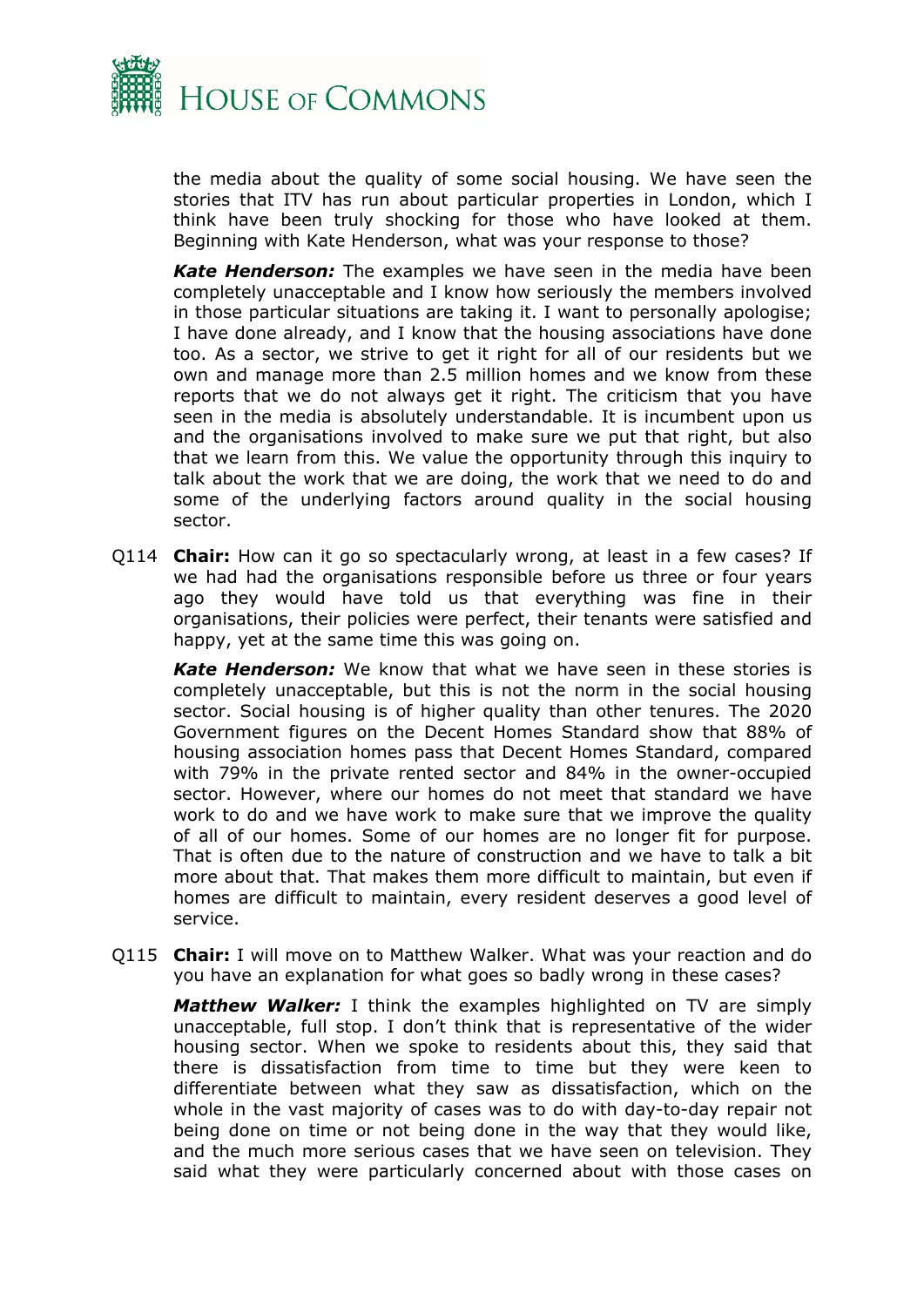

television was the powerlessness that they perceived the residents have in that situation.

PlaceShapers say that one of the connecting factors to those issues is communication. Organisations need to be clear with their residents about how to get in touch about the issues that they wish to raise and then deal with whatever the issues are. I think that it is fair to say there is a lot of work going on across the sector at the moment in these areas of communicating and connecting with customers in response to the housing White Paper.

I would like to comment on damp and mould in particular and the increase in energy prices. One of the contributing factors to damp and mould is an inadequately heated house. We know that with the increase in energy prices there will be an increasing number of people who will find it difficult to adequately heat their homes and it is hard for that not to have an impact on an increased incidence of damp and mould across the country. That is why the work that housing associations are doing in improving the thermal efficiency of properties to help customers manage their fuel bills is important for our collective journey towards net zero carbon.

Q116 **Chair:** Karen Brown, what was your reaction to the media coverage? Why do you think it happens? Why can examples as bad as that be allowed to develop?

*Karen Brown:* The examples we saw in the media coverage were appalling and it sent shockwaves through the sector. I agree with the other two witnesses that it is not indicative of widespread failings and it is rare that problems are that severe. There is a number of reasons why that could happen and it could be related to the fabric of the building, the structure of the housing and the conditions within the housing. We know that overcrowding is increasing in social housing; one in 20 homes in the north are overcrowded. Fuel poverty is one reason, as Matthew said, and cold homes in older housing are contributing to some problems, but we know that what can't be a contributing factor is the internal processes. If a tenant has raised something or feels that there is no point in raising something, clearly that is a failing that needs to be addressed.

Q117 **Chair:** When you saw these examples, did you get feedback from your members that they had gone out and looked at their own stock and made sure that they were not in that position as well?

*Karen Brown:* I would say every housing provider will be seeking an assurance that they don't have something similar. Some organisations are very large stockholders and there are no easy solutions here at all, but everyone will want an assurance that those situations don't exist and that anything that has been reported has been listened to.

*Kate Henderson:* The sector is taking this incredibly seriously and I think when a problem is reported the vast majority of residents are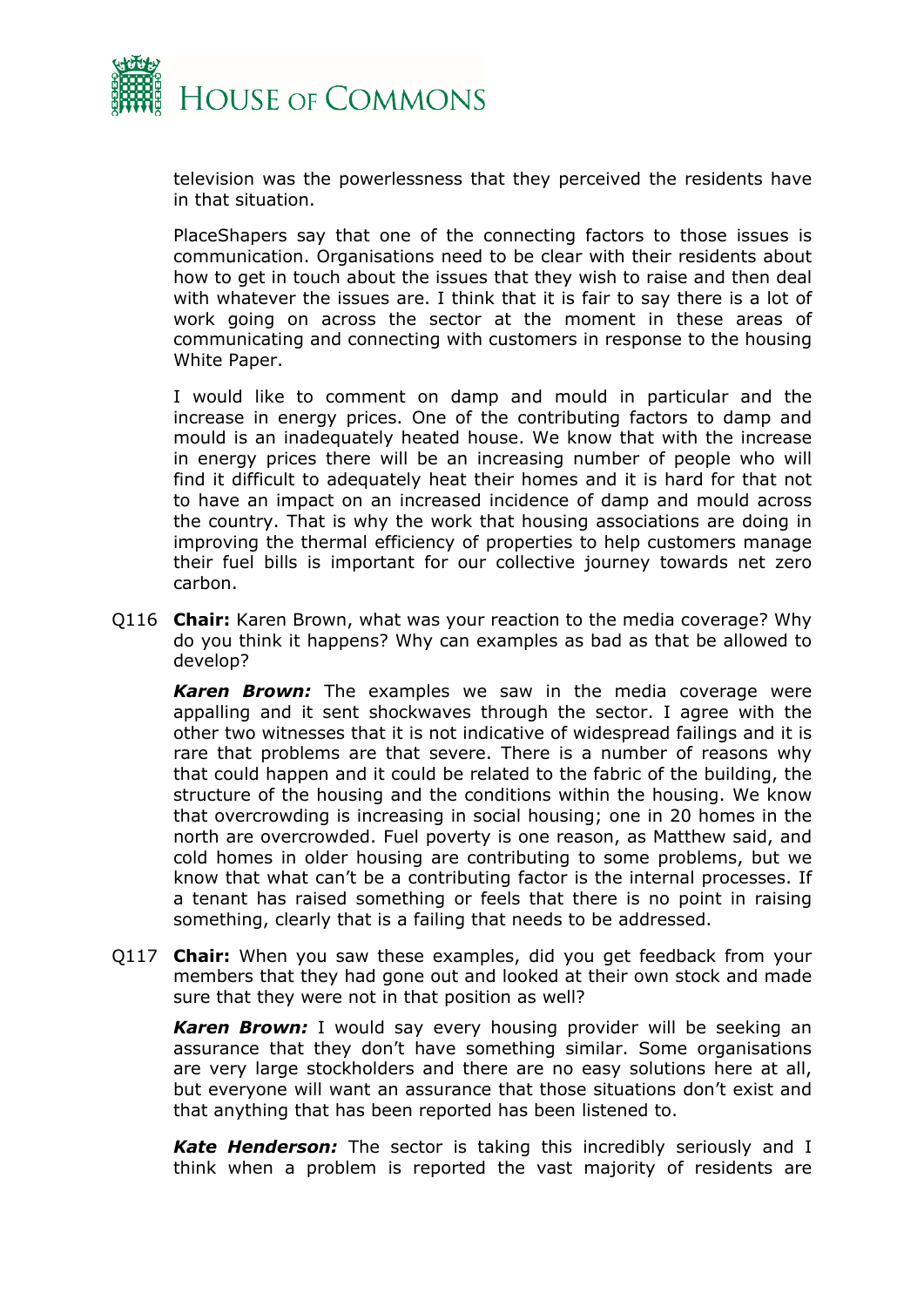

satisfied that it is dealt with. However, and as revealed by some of these news programmes, there have been problems with customer service systems. That has resulted in people feeling that they have not been listened to. One issue is the condition of the home itself. The other issue is the service, such as the way residents feel they have been treated. This has been recognised in the Government's social housing White Paper and we welcome the conversation that is happening right now about tenant satisfaction measures.

On assurances, every housing association is looking into this in different ways: what has gone wrong? Specifically on damp and mould, some of our members are looking at every historic damp and mould case and the way that it has been processed. I know that other housing associations have introduced a new step in their complaints process specifically about damp and mould. Another I have been speaking to has been investing more but also has a more granular reporting system. If somebody phones up and says, "My home has some kind of damp and I have a child with asthma," that gets escalated incredibly quickly.

It would be good to touch on some of the causes for people living in homes that are not good enough quality in the social housing sector. I think there are three reasons for this. We know about 3% of housing association homes have some kind of damp and mould because of condensation. This happens very often because the resident cannot afford to heat or ventilate their home. We are worried that this is likely to get worse with the energy bill crisis. We predominantly house people on the lowest incomes in this country. We house people who are already in fuel poverty. There are things that housing associations can do. When damp and mould are reported they go in and they need to support with ventilation and dehumidifiers, but also work with some of the other charities around that can help alleviate fuel poverty, but this is not easy. It does not mean we should not be making sure we are doing everything we can, but condensation is one of the causes.

Another cause is the structure of the building. Government figures show that 2% of housing association homes have some kind of damp and mould because of the structure of the building. This is more complicated to fix. Again, everybody should have a good service and we should be keeping our homes in good repair. However, the solution for those properties is regeneration and we need to be talking about housing regeneration, which will fit with the Government's agenda on levelling up on supply and quality.

The third reason why we have people whose housing conditions are not acceptable with damp and mould is because there is simply not enough social housing available. We have families living in social homes that are too small for them, people living in overcrowding, and this is another contributing factor. These contributing factors are complicated. There is no excuse for poor service. The service provision should always be good and responsive, but for the causes of some of these problems, the damp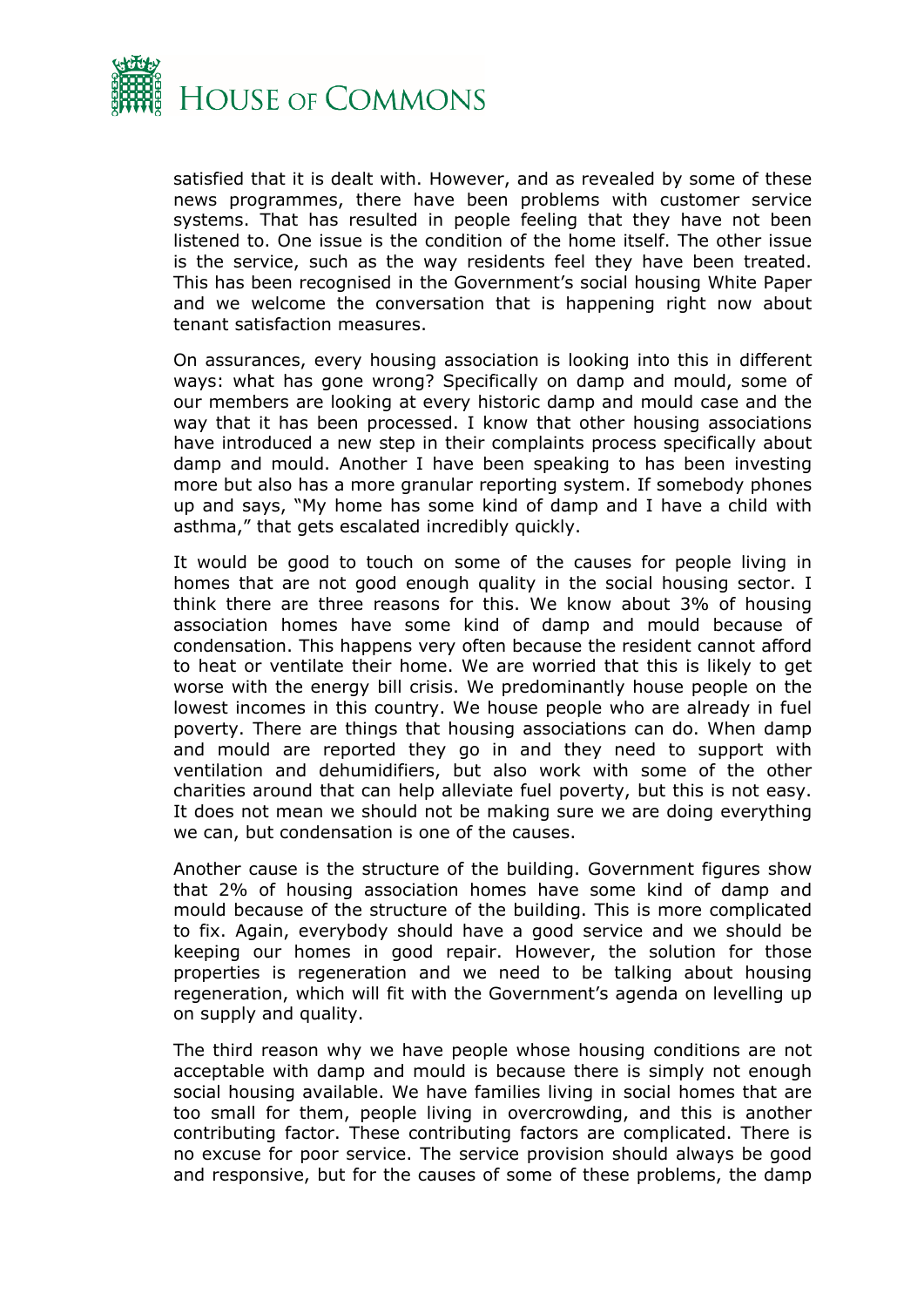

and mould, we need to be looking at poverty and doing everything we can with the fuel crisis, we need to look at the structure and regeneration, and we need to build more social housing to alleviate overcrowding.

Q118 **Chair:** Matthew Walker, has your organisation been going out and looking at what they are doing and making sure that they are not managing properties in the same sort of condition we saw?

*Matthew Walker:* I think that one of the contributors to the previous panel said that all chief executives went and asked their organisations, "What are the chances that this is the reality in my organisation?" I did the same in my organisation. I got the answer you might expect, but we did a stock condition survey last year, partly because of net zero carbon but influenced by this agenda as well, to take a much higher sample of the properties that we inspected, 85%. We fixed any issues from that straightaway. There were some instances of damp and mould in our properties that we addressed when we became aware of them. We had not been aware of them before the stock condition survey was done.

As a consequence, we have used those examples to communicate those sorts of instances in our tenants newsletter to encourage other people who might in the future have the same issue to tell us about it, so that we can go in and do something about it. We have also done refresher training for our front-line staff on identifying damp and mould so that anybody who goes into one of our customer's homes has had up-to-date training to spot it and take responsibility for reporting it back and doing something about it.

**Chair:** Thank you for those answers. We move on now to the issue of tenant engagement, which is obviously a very important one.

Q119 **Bob Blackman:** Apart from the obvious issues with the condition of properties, one of the most frequent complaints from tenants is on the responsiveness to repairs and the repairs being carried out to a reasonable standard. According to the social housing White Paper, the response from a lot of residents is that they feel patronised and that they are treated with disrespect by the landlord overall. Kate, why do you think this is the case, and what are you doing about it?

*Kate Henderson:* Housing association staff are not stigmatising residents. People who work in social housing do so because they are driven by wanting to provide good quality, safe, secure, affordable homes for people on the lowest incomes in this country. We are committed to making sure that residents' views and concerns are not only heard but acted upon. The sector must have good, clear complaints procedures and repair services that are responsive and high quality.

Following the social housing Green Paper in 2018, the National Housing Federation launched an initiative called Together with Tenants. We did a widespread consultation, to which we had 3,000 responses, and had an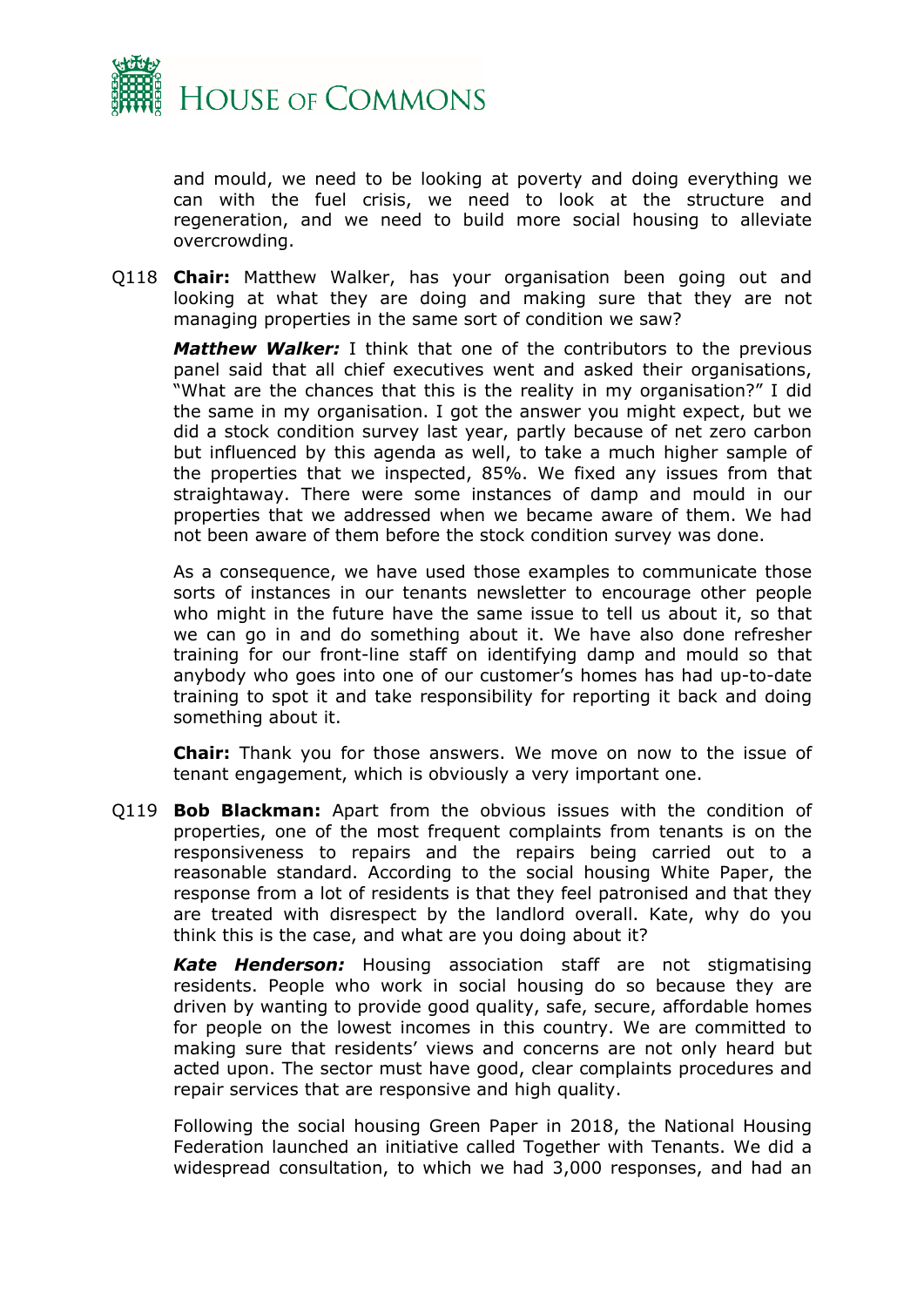

independent tenant panel. We did a number of things as part of that. We updated our own code of governance, which is what boards use around the table for guiding their conversations and decision-making. We included much stronger content on the importance of tenant engagement and accountability in that code of governance. With our independent tenant panel, we produced a Together with Tenants charter of what tenants should be able to expect of their landlords. We have supported a huge amount of work on tenants being able to scrutinise their landlords against that charter through a variety of different means and we have also called for stronger consumer regulation, which we are getting through the social housing White Paper.

About 200 housing associations have signed up to this. It is a voluntary initiative that we are running and we would love more housing associations to sign up, but that represents about 79% of all homes owned and managed by housing associations—about 2 million homes. We would like it to go further. This does not mean we don't need consumer regulation; we do.

Q120 **Bob Blackman:** Can I just cut across? Of those organisations, how many are small organisations and how many are the bigger housing associations? You say 79% of homes, which is not a bad number, but it still leaves 21% that are not covered.

*Kate Henderson:* It is a voluntary initiative, whereas the regulation will cover all. We can provide the Committee with a list of who signed up, if you would find that useful.

**Bob Blackman:** That would be helpful. I don't suggest we go through it now.

*Kate Henderson:* No, but just to reassure you, it is housing associations of all sizes, including some of the very largest in the country and some of the very smallest.

Q121 **Bob Blackman:** One of the suggestions has been that there should be a national body representing tenants to try to make this a more equal partnership between landlords and tenants. What is your view on whether such an organisation should be set up?

*Kate Henderson:* I think a national voice for tenants would be an excellent idea.

Q122 **Bob Blackman:** Matthew, I will come on to you. No doubt your tenants all feel that all the repairs are done in your area, completely 100% and there are no problems. But you have already given evidence to us to say that you discovered damp and mould and other problems. Is there the same view on repairs in your organisation?

*Matthew Walker:* The same view that we provide a good service or that there are issues that are not going well?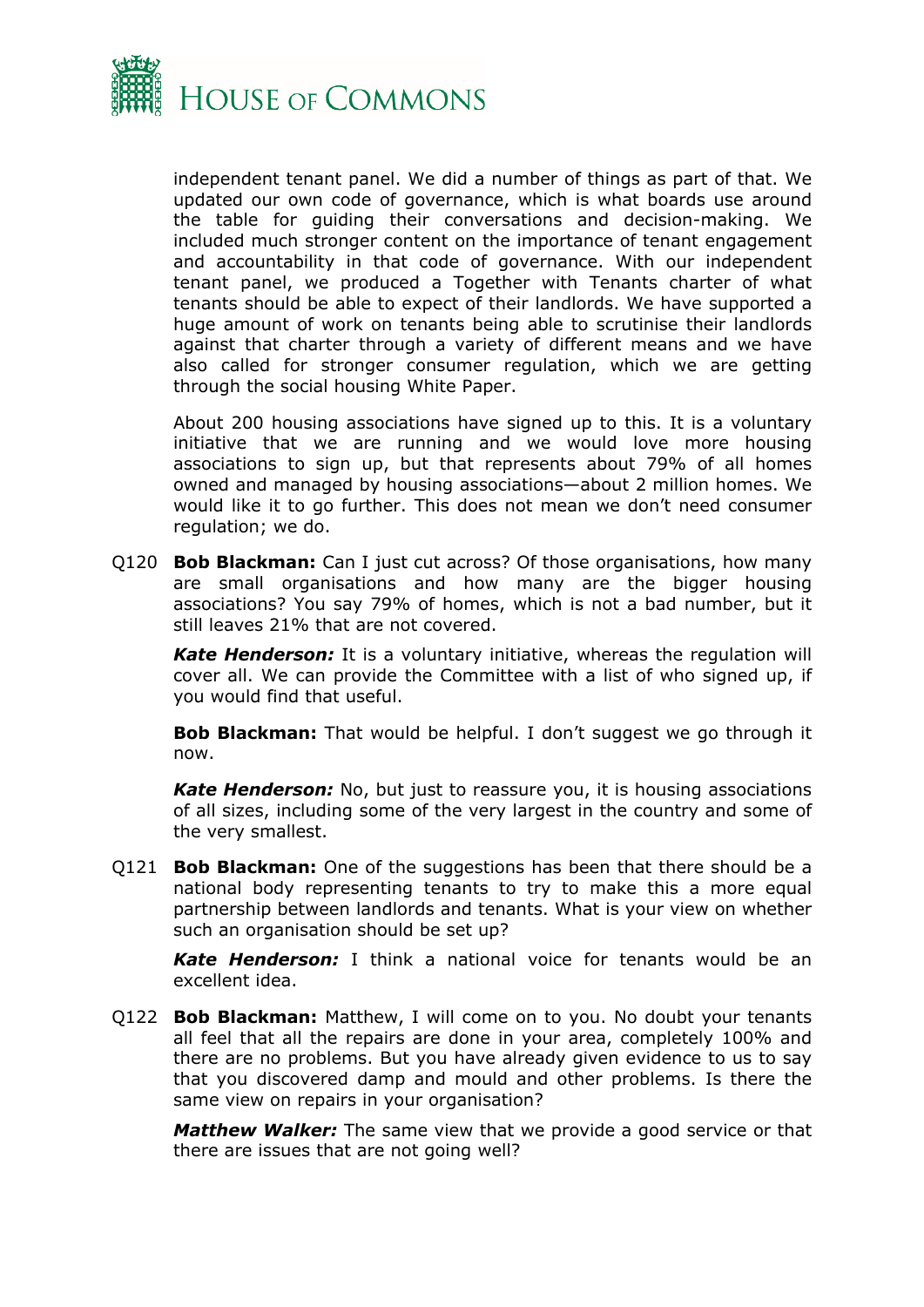

**Bob Blackman:** Complaints about the service from your tenants. The fact that people have not reported damp and mould, for example, suggests to me that people don't think they will be taken seriously and anything will be done about it. What would be your response to that?

*Matthew Walker:* I haven't spoken to the individual people where that was the case to be able to give a comprehensive answer, so "I don't know" is the short answer to that question. But if a customer has a repair with Leeds Fed we do that repair and you would expect us to do it. If they were not satisfied with that I would expect them to make a complaint and, like lots of associations, we have reviewed our complaints procedure and we would respond to it in a timely fashion. We welcome the White Paper's developments to give immediate access to the Housing Ombudsman and if that option was not satisfactory to them we would expect them to contact the Housing Ombudsman and welcome the engagement of the Housing Ombudsman. Where we have occasionally been referred to the Housing Ombudsman, we have never had a case found against us, so I don't believe that there would be a case where a customer would not get a satisfactory response from Leeds Federated.

Q123 **Bob Blackman:** Kate has already mentioned the stigmatisation of social tenants. Do you think that is true among your tenants—do they feel stigmatised?

*Matthew Walker:* I think there is a number of perspectives when it comes to stigmatisation, from those who have a view who are connected to the housing sector and those from outside of it who may have misinformed assumptions about the role and makeup of social residents. I heard a quote from a resident of Coastline Housing Association, based in Cornwall, where one of their tenants, a woman, said, "I am a single parent and work bloody hard to provide for my daughter. Being in social housing, I often get the surprised look of, 'Oh, you have a job?' Yes, I work." I think that there is a notion in this country of deserving and undeserving and we must stop that if we are going to tackle this stigma.

I think that there is also an issue of residualisation of social housing. There is significant demand for the properties that we have, in part because of the high levels of private rents in the areas that we work in. The allocation policies that we use to decide who gets what property rightly prioritise those in greatest need, but there is a risk that that can create an impression that social housing is merely a safety net and not something that people should aspire to or be content with. We think the solution for that is clearly to build more social housing, so that the provision is greater for people to be able to take advantage of.

*Karen Brown:* I agree with Matthew's point, in a sense. The whole sector of social housing is marginalised when home ownership is the ultimate goal, when in fact residents of social housing can have a lifelong relationship with their landlord and professional landlords are not stigmatising their tenants. That is not to say that the White Paper is not throwing up some issues around that power imbalance between landlords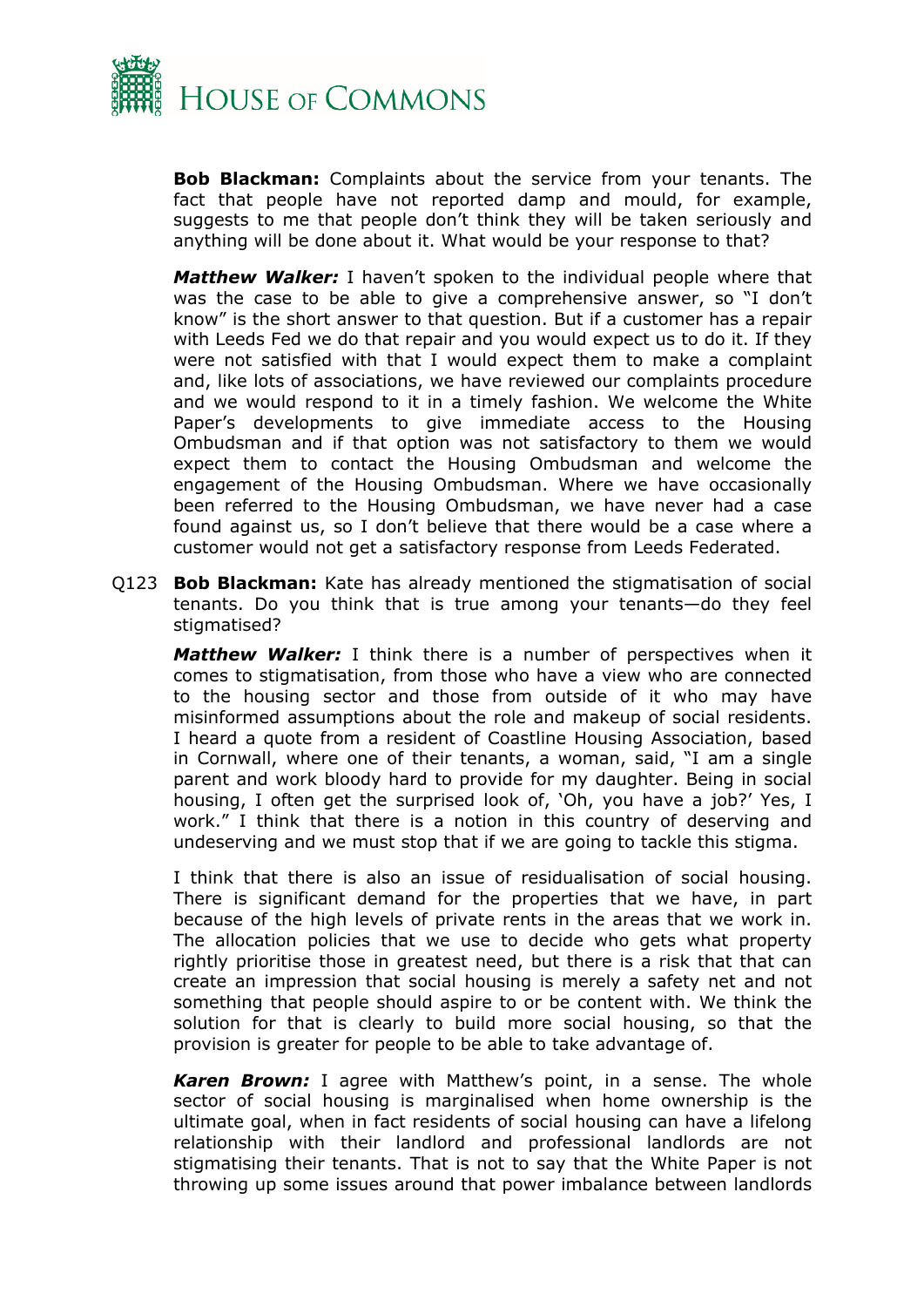

and tenants. They can't vote with their feet. They can't go anywhere else other than into the private rented sector, which we know has much poorer quality. That leads to low expectations and low engagement. There are some issues addressed in the White Paper that will tackle this.

When we talked to our members—going back to the Green Paper—they consistently said to us and gave us case studies of the high level of engagement they have had. But now they are required to go back and test it again and again to the standards so that it is not business as usual and ask what else can be done. I know the White Paper is talking about an empowerment programme but that has to be more than just passing on more information and raising awareness.

There is so much more work that can be done around this because there are some big societal issues around this that are not just for the sector to look at but we can look at ourselves as well. Why are there lower levels of democratic engagement for social housing tenants and segmenting, diversity and who lives in social housing and how they are engaged and talked to? The White Paper opens up some opportunities to look at who is living in social housing and how they can contribute to the communities they live in. Social housing providers are not just putting a roof over someone's head; they do so much more in their communities, but all of our members support the Together with Tenants programme.

Q124 **Bob Blackman:** One of the suggestions in the White Paper on social housing was giving an equivalent of freedom of information legislation so that tenants could make enquiries and organisations would have to answer them. Karen, what is your view on such a measure?

*Karen Brown:* In theory no one can object to more access to information. It depends how it is designed. We have not seen the design of such a programme and how it would equate to the public sector version of it. We don't know if it will just be—

Q125 **Bob Blackman:** Covering the issue of repairs and suchlike, one of the constant complaints from people is that the repair is not carried out properly or, alternatively, unfortunately jobs are closed off when they should not have been and there is no follow-up and people may end up living with something that is unacceptable. This would at least give a view on getting access to information for tenants. Do you accept that?

*Karen Brown:* I think that is a reasonable point and I know the ombudsman has regularly reported that the thing that adds to the length of time to resolve complaints is where information has not been kept reasonably well within the housing association and data quality around repairs has certainly added to the timescale for repairs. If it raises the bar in all of the information from when the original complaint or request comes in and right through, it speeds up the resolution of the complaint.

The White Paper makes 27 references to transparency, so clearly there is a message to the sector to be transparent and have good quality data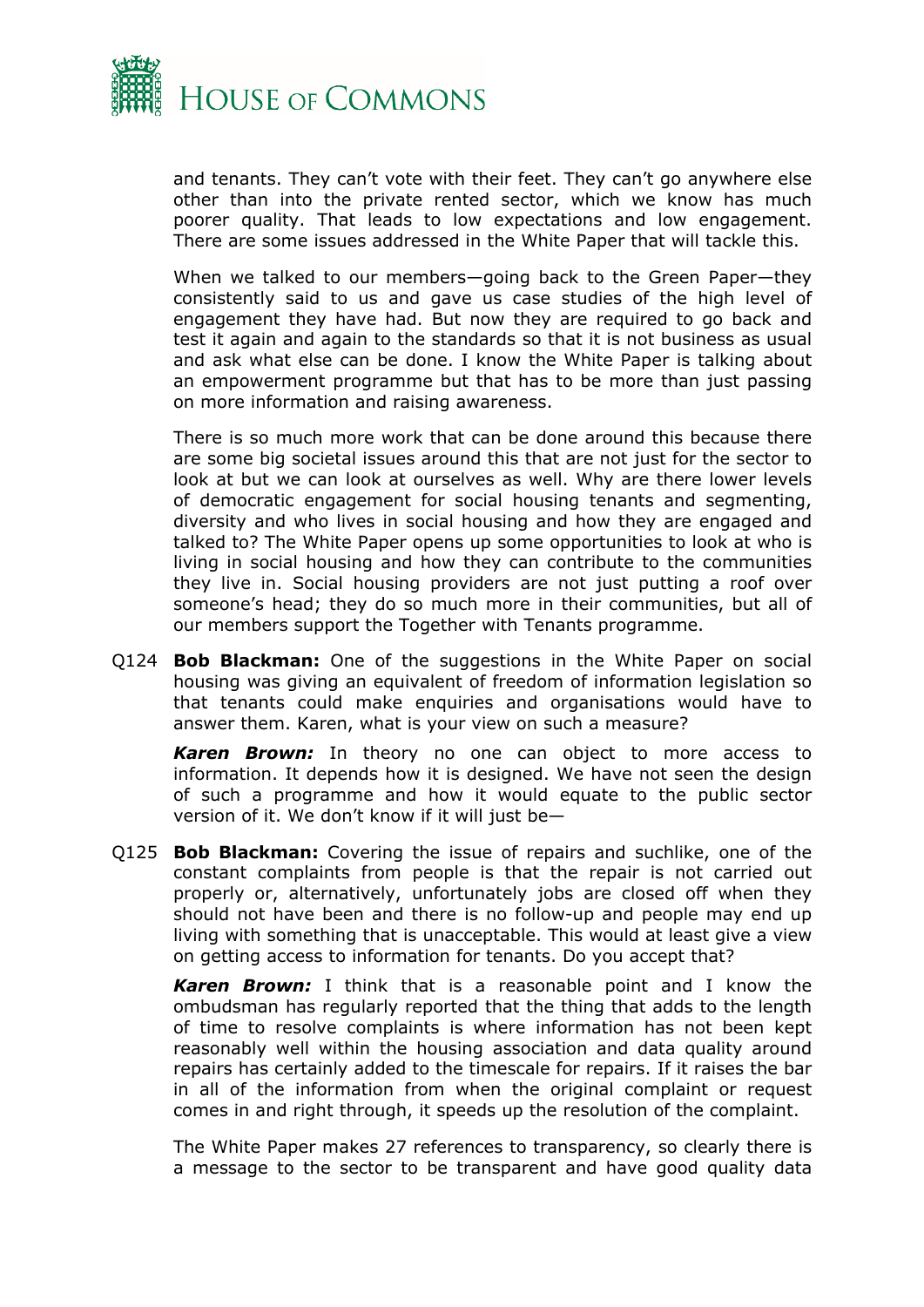

and the regulator regularly advises providers about good quality data. Access to information in the way that it works in the public sector is the level of detail that is not otherwise provided because there is so much transparency and so much publication of data. Then it comes down to notes of meetings and emails. Actually, that is a positive that it adds quality data and throws light on that level. The ombudsman would need that to resolve complaints quickly. Yes, generally it is welcome.

Q126 **Bob Blackman:** Thank you. Matthew, what is your view on an FOI equivalent for tenants?

*Matthew Walker:* I am comfortable with it.

Q127 **Bob Blackman:** Good. Kate?

*Kate Henderson:* Similarly, we want to be open and accountable.

**Chair:** Moving on now to the important issue of finance.

Q128 **Ben Everitt:** Hello again, Kate. It is nice to see you. Let's stick with transparency and I will come to you first because National Housing Federation represents housing associations in England and provides homes for nearly 6 million people across 2.7 million homes. How much do your members spend on maintaining and improving that existing stock? Does all of that money come out of rents and service charges?

*Kate Henderson:* Housing associations are invested in the longevity and the conditions of their homes. They spend around £5.6 billion in repairs and maintenance each year and looking forward, emergency repairs are absolutely to be prioritised. The sector is forecast to spend £81.7 billion on development and £35.1 billion on maintenance and major repairs in the next five years. We are dealing with some competing priorities at the moment: building safety, the climate crisis and the quality of our existing stock. We really want to work with the Committee, with Government, and with residents and partners on how we come up with a workable solution that balances these priorities and enables us to develop a workable strategy for housing people on the lowest incomes in this country.

The majority of investment into the housing sector is funded through sales. I am looking for the figure here and I will find it in just a second, but I think about 41% of the investment in new development over the next five years is from cross-subsidy from sales. About 10% is from Government grant. The rest is from borrowing against the income that we receive from rents. I will double-check those figures because I can't see them in front of me; I will send a follow-up note on that. I think it is quite an important point that we as a sector borrow huge amounts of money against income streams but we also have a cross-subsidy model in terms of sales for us to deliver investment in existing homes and to build muchneeded new homes.

Q129 **Ben Everitt:** I have two things to follow up on. Is the model of crosssubsidy by sale sustainable in the longer term if the Government achieve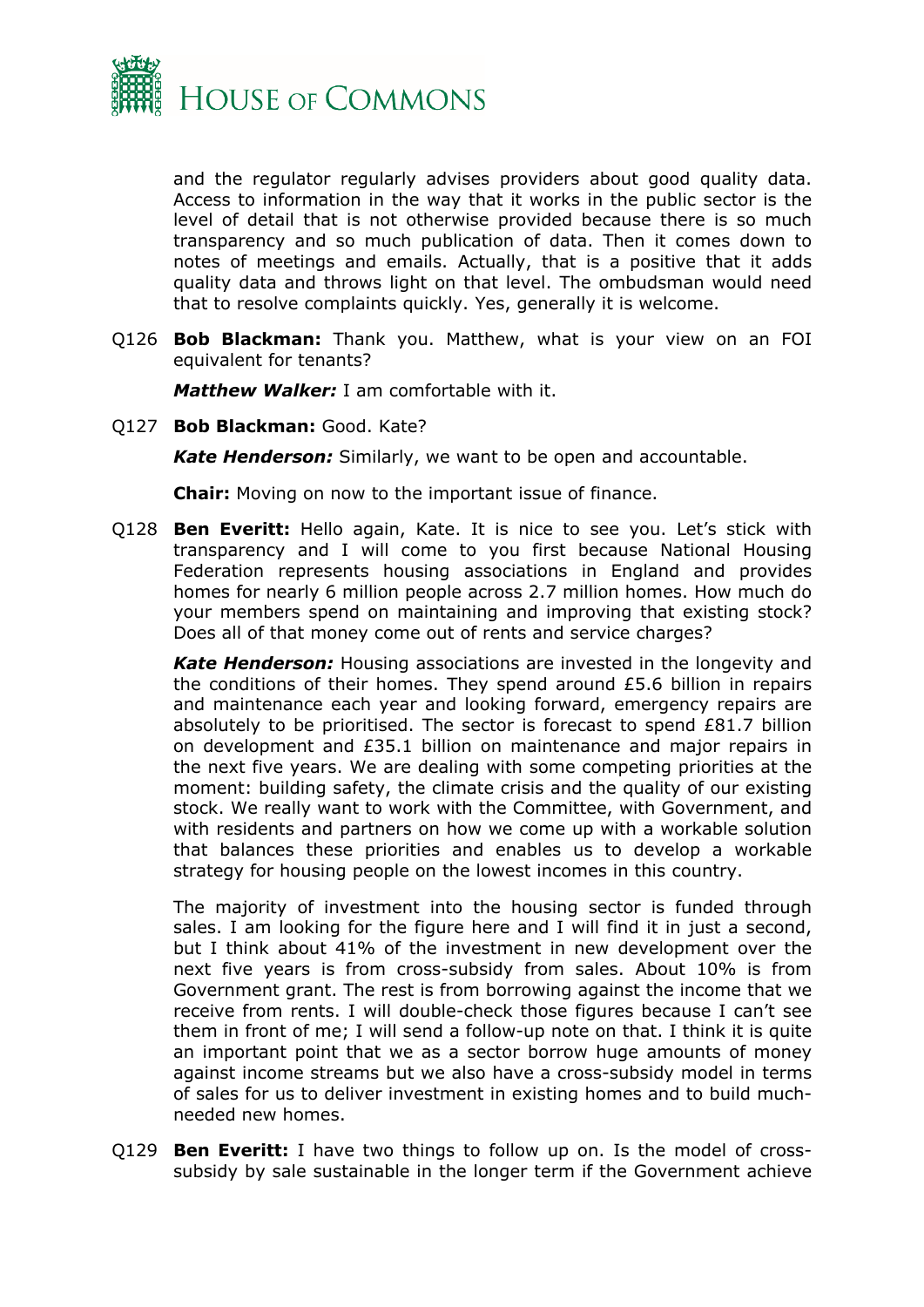

their objectives in meeting their 200,000 houses a year and thereby we hope—touching wood and everything else we can find lucky—easing the pressure and reducing the overall value of houses in the UK and making them more affordable? Can your model or the model of your members withstand that?

*Kate Henderson:* Cross-subsidy plays an important part in the model at the moment. I have found my figures, which is that we are forecast to spend £81.7 billion on the development of new homes over the next five years and it is 41% funded by sales, as opposed to only 10% by grant. There is a limit to that. At the moment housing associations deliver about one in four new homes in this country, either through direct delivery or through section 106. It is split about 50:50. Through the current model of delivery, we are delivering as many homes as we possibly can while meeting the other priorities of sustainability, existing quality, service provision and safety.

We would like to build a lot more homes and homes of all tenure, including social rent. We have an Affordable Homes Programme. The new Affordable Homes Programme is hugely welcome. It is a 50:50 split between affordable home-ownership and rent, including social rent. That is great. The higher the grant rate we have and the more grant available, the more social rented homes we can deliver.

Q130 **Ben Everitt:** You mentioned the conflicting priorities in where to invest. I think that everybody here will be very keen to take you up on the offer of working together to iron those out. How do your members prioritise at the moment?

*Kate Henderson:* We had the Committee session last week. At the moment, safety is absolutely non-negotiable. There is no Government funding for buildings that require remediation following assessment for properties where social residents live. The impact of that is that we estimate, based on a survey we did last year of 106 housing associations, that just over one in 10, 11%, of new planned development will not be delivered because of building safety costs. Building safety is an absolute priority. Investments will absolutely go into repairs and maintenance, especially emergency repairs. That will not be compromised on.

We will work out the balance, how quickly can we move on sustainability and we want to play a central role in decarbonising our homes, not just for the climate crisis but because it will help our residents with the energy bill crisis we are facing at the moment. It also has huge opportunities for creating jobs and growth and potentially could benefit other tenures as well if the social housing sector goes at pace.

The real thing that can go up and down in speed is supply and we absolutely have a housing crisis. This Committee has looked at this many times. We need 300,000 homes a year and we need 145,000 of them to be affordable, 90,000 to be social housing this year and every year for the next 10 years. That is the priority that will be turned down at the cost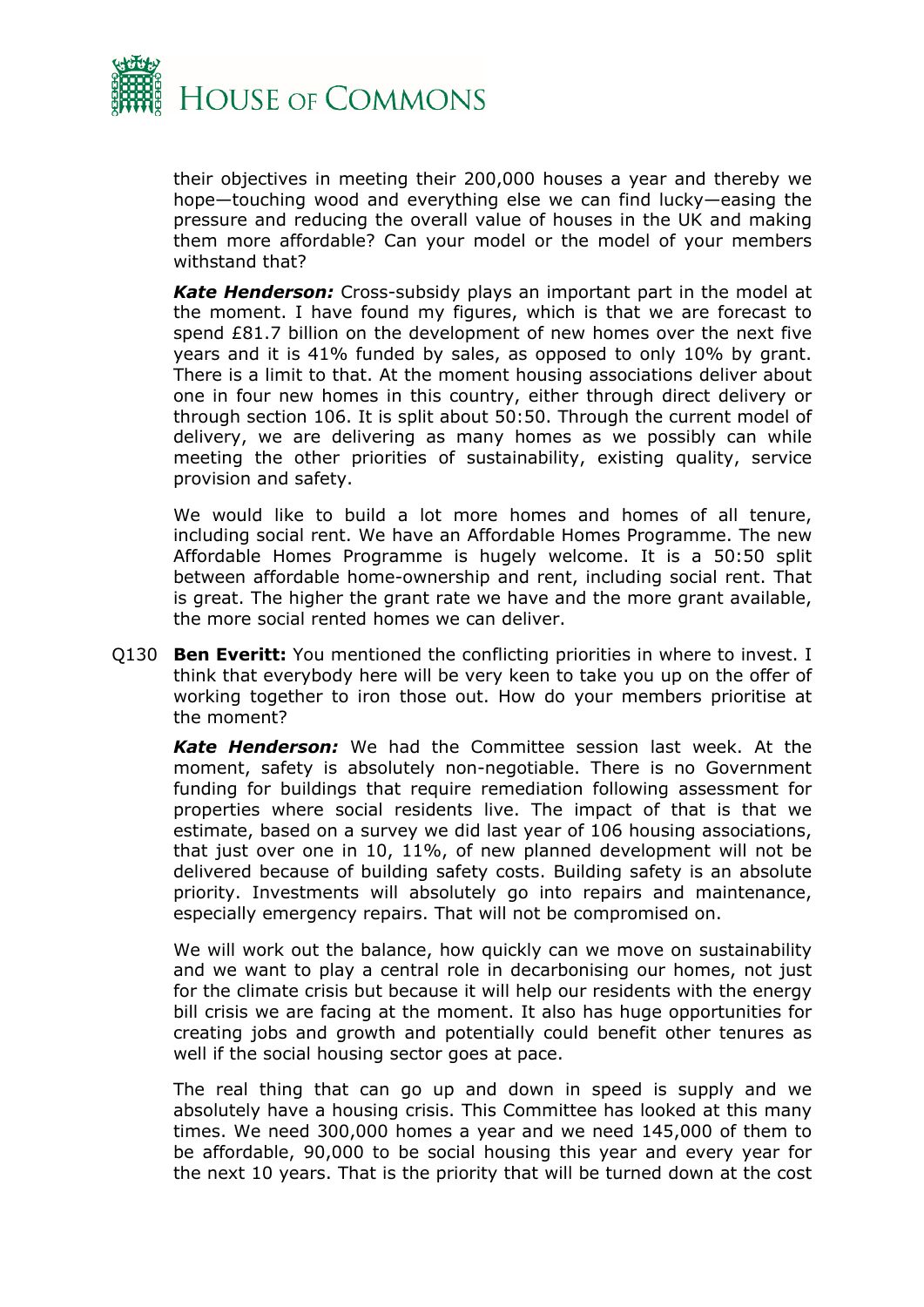

of the others and we should not be playing off any one of these things. We should not be playing off safety against the housing crisis and people in housing need. We need to work out a better solution, which is a national strategy for housing people on the lowest incomes in this country that is around supply, quality, safety, existing homes and new homes too.

Q131 **Ben Everitt:** So as things stand the priorities go: building safety, urgent repairs, sustainability and then new stock?

*Kate Henderson:* The priorities will vary depending on the housing association and it will depend on the quality, the age, the profile and the typology of the existing homes that it manages. A good level of service provision, everybody; safety, non-negotiable; and likewise emergency repairs. I would like to think our planned repairs are things that we absolutely want to do with the longer-term investment and maintenance into our homes, but we have to do the safety and the continued service and emergency repairs first. Then I think it is sustainability or responding to a Government agenda and also driving work ourselves. Sustainability and supply will depend on the nature of the stock and the capacity of the organisations, the ability of different members to build.

Q132 **Ben Everitt:** Matthew, do you recognise that set of priorities as described there?

*Matthew Walker:* I do. We have finite resources as organisations and seek to make the most of those resources at any one time. Of course, if you add in additional commitments to that equation, something has to give somewhere. Just to give you a couple of examples of what this means in practice for associations: one association apprenticeship member told us that they have had to provide £70 million over the next five years for the costs of building safety. That is an organisation with an annual rental income of between £50 million and £60 million, which effectively means that one-fifth of its rental income is going to go on building safety over the next five years.

When I took over the chair of PlaceShapers, I took it upon myself to talk to all of our members. Over the course of a year, I had 216 conversations with chief executives about their plans and their intentions. There was only one chief executive who told me that they had the full knowledge of what it was going to cost against net zero, had included that within their business plans and it had not bust their business plans. In other words, as things stand for everybody else, the full cost of net zero would bust their business plans. PlaceShapers does work beyond just housing management. We do other things—supported housing and employment initiatives, to mention but two—and something eventually has to give. You cannot keep doing all those things and spin all those plates.

In terms of the priorities—to come back to the essence of your question— I can talk for Leeds Fed. We have a fairly straightforward approach and that is, you get what you have got right before you do other things, and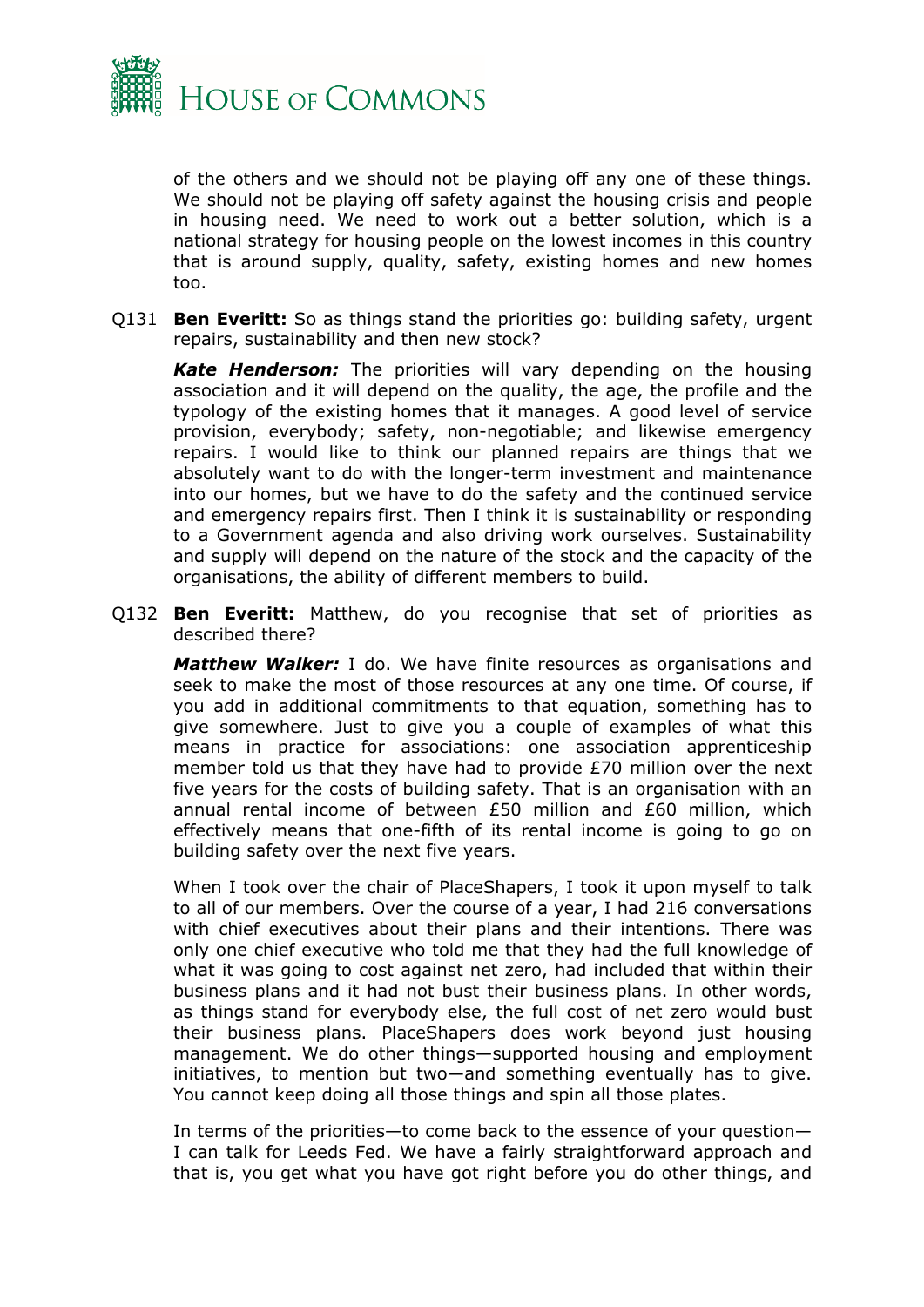

that is the approach that we will take and, to be honest, I do not think many associations would take a different approach. That means if something has to give, it most likely will be development because people would not compromise on either building safety or net zero carbon costs.

Q133 **Ben Everitt:** That creates a bleak picture for getting to our 300,000 standard if that is the choice you have to make on the ground. Karen, do you share that view?

*Karen Brown:* It is a bleak picture and that makes things like the strategic partnerships with Homes England or on home building even more important because the sector has such an important role to play in meeting the 300,000 home building target.

So many of those other priorities are not optional and, in addition to the ones that have been mentioned, there is the Future Homes Standard, which is going to increase the cost of building new homes as well with higher standards. Our understanding is that it is slowing development and that that is where the squeeze is. It is certainly not on repairs and maintenance. That is not where it is. It is not a finite choice between development and repair; that is not how it is working at all.

Q134 **Ben Everitt:** Matthew, I will come back to you because you mentioned the issue of rents. Since 2020 rents have been regulated by the Regulator of Social Housing setting the rent standard. Before that, they were cut for four years in a row. What effect did that have and would you like more control over rent levels?

*Matthew Walker:* The impact of the rent reduction over the four years that we were required to introduce it took 15% out of our income for the life of our business plan. I suspect that would be fairly consistent across the sector so, yes, it did have a fairly fundamental impact on the extra things that we were able to do.

Like, I am sure, all associations, we were able to continue to deliver the services that we were obliged to deliver so it did not affect our maintenance service or our component replacements, all that sort of thing, but the extra things that we did came largely to an end for the period that that happened.

Going on to longer-term rent, the more certainty we have as to what the rent settlement is going to be and the longer that that rent settlement is agreed, gives us more clarity and, therefore, more ability to commit to long-term commitments, development being a good case in point. If we have clarity as to over the longer term what that is going to look like, we will be in a much better place to be able to commit to more development in the long term because of it.

Q135 **Ben Everitt:** Of course, service charges are not included in this regulation. We have had reports that some social landlords have been ramping up their service charges to cover things like building safety and rising costs of maintenance and so on. Do you think that service charges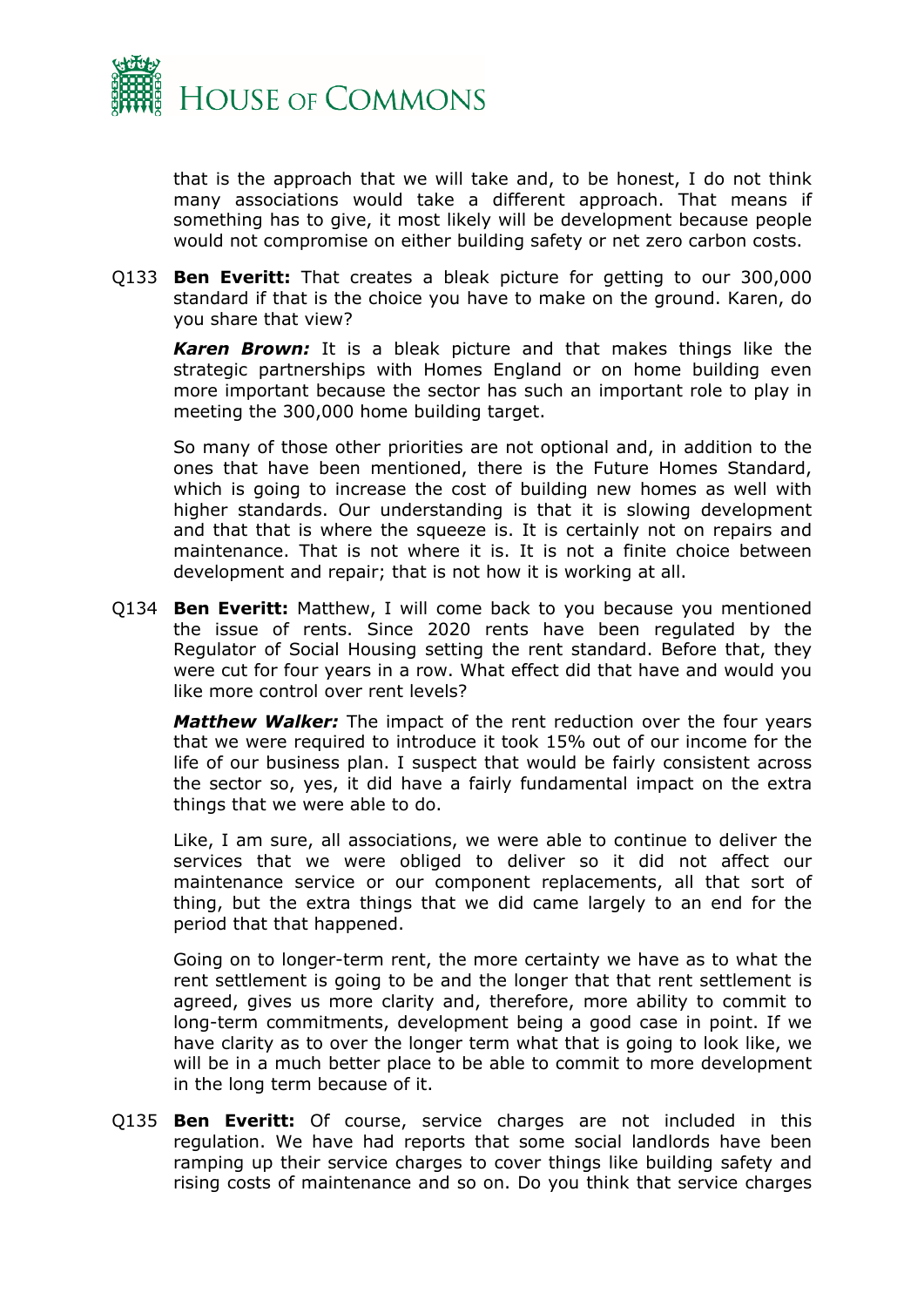

should be regulated to protect residents from those increases, or is that a fair mechanism for filling that 15% gap that you just told us about?

*Matthew Walker:* There is clarity in the rules as to what you can and cannot charge for service charges at the moment, so I do not see the need for additional regulation in that area. I think the issue, though, is that the rents should be affordable, and it would be wrong of any landlord to pass on those—often significant—additional costs of whatever that might be to do with building safety, to building residents because it will more than likely make their rents unaffordable, which is what we are not in the business of.

#### Q136 **Ben Everitt:** Indeed. Karen, do you have any views on that?

*Karen Brown:* Yes. Service charges are part of the governance structure already. They are part of the economic standard and a landlord not complying with the legislation as it stands would be in breach of the economic standard. Those charges are for actual services provided and they have to be reasonable, and anything else would be a breach of that existing standard. I am not aware of landlords using service charges for anything other than to cover the actual charge of the service.

I am aware that there are concerns around the setting of charges, increasing of charges and sometimes it even causes resistance and engagement when people have a fear of charges increasing and there really needs to be transparency and engagement around this to explain exactly what those charges are for. We have talked about transparency as well and I think that is the solution, not further regulation.

Q137 **Ben Everitt:** I suspect you are right in that transparency is going to be key to this. Kate, do you recognise the 15% figure that Matthew brought to our attention? I wonder whether you could give us your views on further regulation encompassing service charges. I suspect I might know the answer as to whether your members would like more control over rents.

*Kate Henderson:* I shall take the second part first, which is around service charges. Service charges should only cover costs associated with the service of the building. They should be transparently reported on and residents in that building should be able to question their landlord about those charges. It should be transparent. Case law is available to support having that conversation, that challenge, with your landlord.

You cannot profit from service charges, whoever is the building owner; that is a really important point. Anybody who is watching this session who is a member of the public who is worried about their service charge, do speak to your landlord. It should be transparent and accountable and we fully support that.

I mentioned the planned investment in development and that £81.7 billion figure. Our rental income underpins that investment, which is why having a four-year rent cut from 2016 to 2020 was so significant and why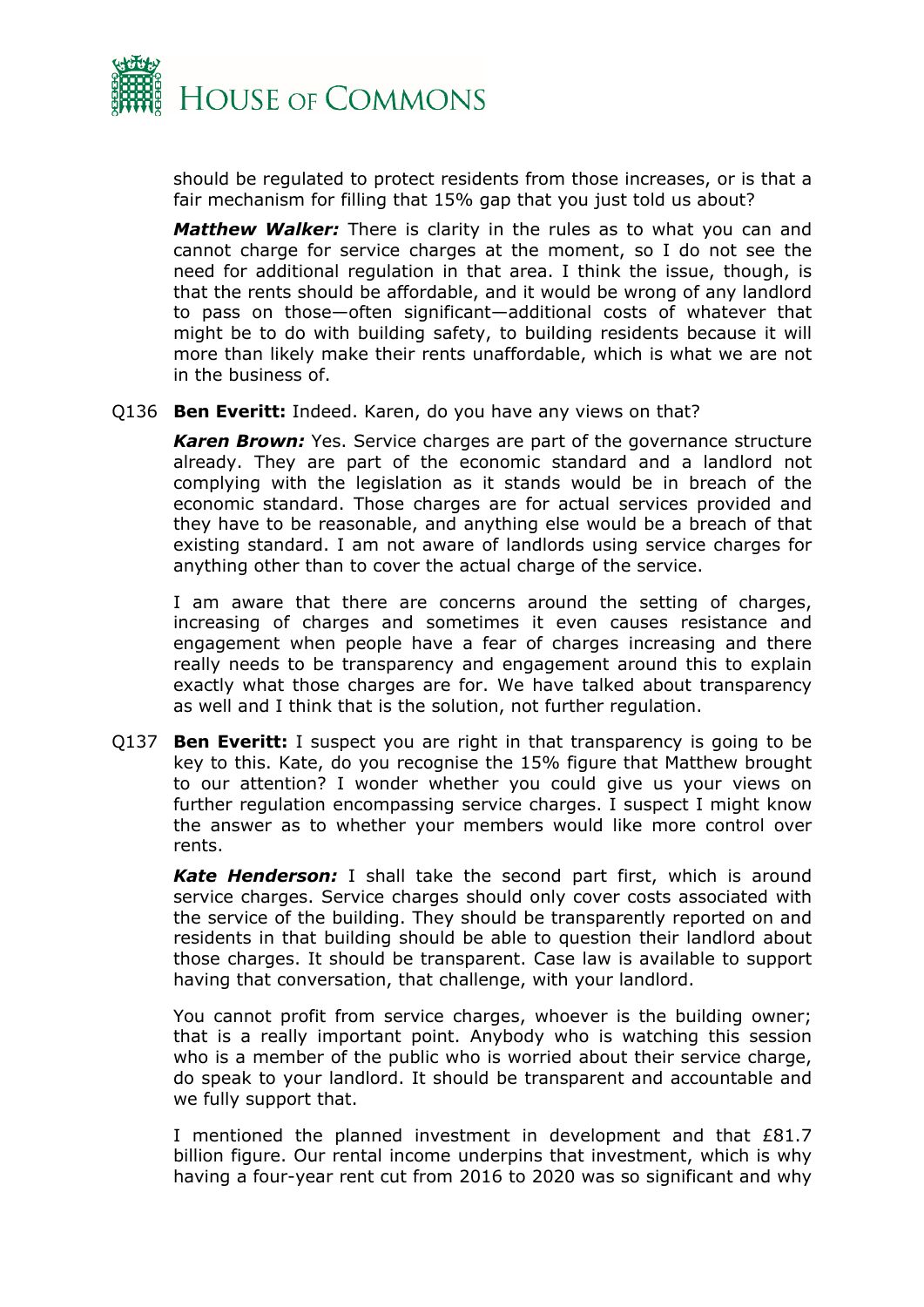

certainty over rental income is crucially important for us to deliver all the Government's and our own combined objectives.

The current rent settlement ends in 2025. The Affordable Homes Programme largely ends in 2026 and the Social Housing Decarbonisation Fund is currently projected to run until 2025, so the middle of this decade provides a unique opportunity to realign revenue and capital funding in the social housing sector. The strategic approach behind it, with those core outcomes of what social housing can do for both existing and future residents, offers a big opportunity. Where the Committee goes is obviously for the Committee to decide but there is this moment, mid-2025, where we could think differently about both capital investment and revenue investment, and we would really welcome being part of that conversation.

Q138 **Ben Everitt:** What would need to change from central Government to make that conversation actually achieve something? We get people around this table frequently saying, "We want to make it better. We recognise that we have a difficult situation," and, as Matthew said, at the moment it is structured so that we cannot really deliver those competing priorities, so something has to drop. What would need to change from central Government?

*Kate Henderson:* The ability to think forward about 10 years or even longer. We have a target for net zero, which is 2050. I don't suppose we can think about a 30-year housing strategy, although that would be fantastic, but if we could think about 10 years. There is so much we could do if we could think about the funding streams for investment in the supply of affordable housing, including social rent, over the next 10 years, alongside an investment strategy and decarbonisation, with clearly mapped out increments, alongside bringing in new consumer regulation, alongside having the trajectory of the Decent Homes Standard and getting that up to all of our homes meeting the Decent Homes Standard within that timeframe.

At the moment we have different pots of money and different Government levers. If we had a national strategy for housing people on the lowest incomes, which included existing homes as well as providing for all of those who would benefit, whose life chances would be so much better by being in safe, secure social housing, I think we could do this. It is not beyond us. At the moment, the nature of the short-term funding makes that quite complicated but with levelling up, with support for social housing and with an emphasis on quality, we absolutely can do it, but I think it depends on the long-term nature of thinking about revenue and capital together.

**Chair:** We move on now to the concerns that have been expressed to us, including in the previous panel, about the commercialisation of the housing association sector.

Q139 **Ian Byrne:** In recent years, the social housing sector has diversified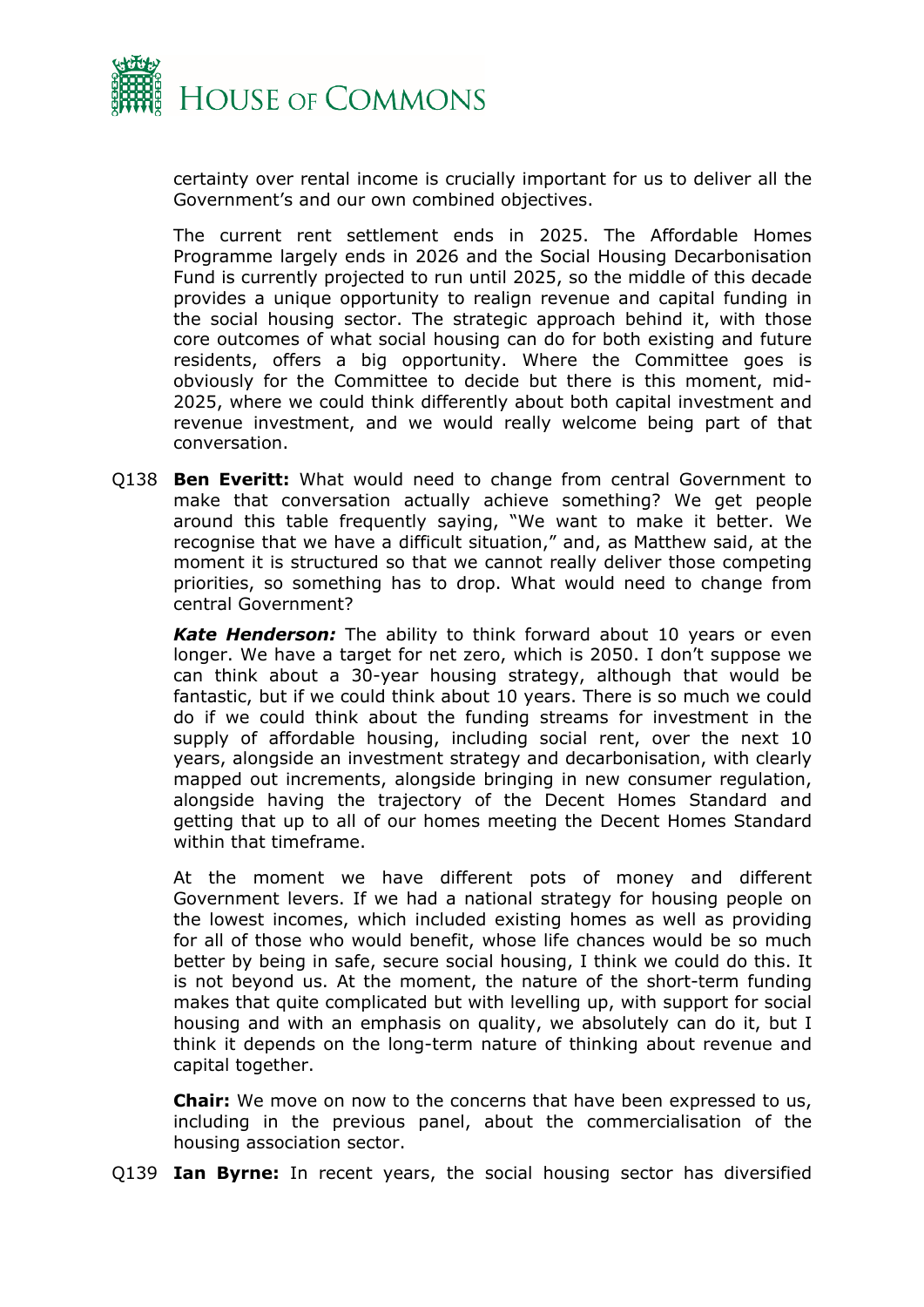

considerably, with the introduction of for-profit providers, so-called mega mergers resulting in very large and geographically spread housing associations, and a greater reliance on private equity for investment. What has driven these trends and do you welcome them? Starting with Matthew.

*Matthew Walker:* I can only speak on behalf of the not-for-profit sector that PlaceShapers represents. I have to say I don't recognise the description of a trend of increased commercialisation across the sector. When I talk to our members about what they do, I hear Warrington Housing Association talking about the youth club that it has created for the elderly, including over lockdown Zumba classes for the over-60s virtually. I hear the Havebury Housing Partnership talking about delivering schemes that the private sector are not interested in developing because it would not earn them any money, but it thinks it is important for that particular locality so it spends time doing it. I hear Jonathan Higgs from Raven talking about the employment initiatives that Raven has and I hear Andy Wallhead from Wakefield District Housing Association—a big housing association of 32,000 homes—describing how, when he became chief exec a few years ago, he spent time talking to residents because he wanted to find out what they were about and to make sure the service reflected that.

Q140 **Ian Byrne:** These were not-for-profit providers?

*Matthew Walker:* These were not-for-profit PlaceShapers providers. When I listened to those stories about how PlaceShapers run their businesses, I do not recognise the description of a commercialised sector. Clearly, though, I am only speaking on behalf of the not-for-profit sector.

There are of course times when associations do have to take commercial decisions, but that is largely to do with the lack of funding for a particular scheme that requires some subsidy from the sale of property in order to create a profit in order to subsidise the social housing. I think that is a common-sense, good approach because otherwise that social housing would not be delivered. I would stop short of saying that that is reflective of a wider commercialised approach.

*Kate Henderson:* As you know, the National Housing Federation represents housing associations of different specialisms and different kinds and different sizes across the country. I think that they are absolutely all united by a core purpose. That purpose is around providing good quality, safe homes to people on the lowest incomes.

Housing associations are not-for-profit charities. We are well regulated, so it should be very clear where taxpayers' money is going. If a housing association is taking that money it will be recorded. In terms of service provision, there is no evidence of the service being better in a larger or smaller association across the sector. Some of the challenges we have seen, with the start of the questions here around the quality of service, quite often come down to the stock that some of our housing associations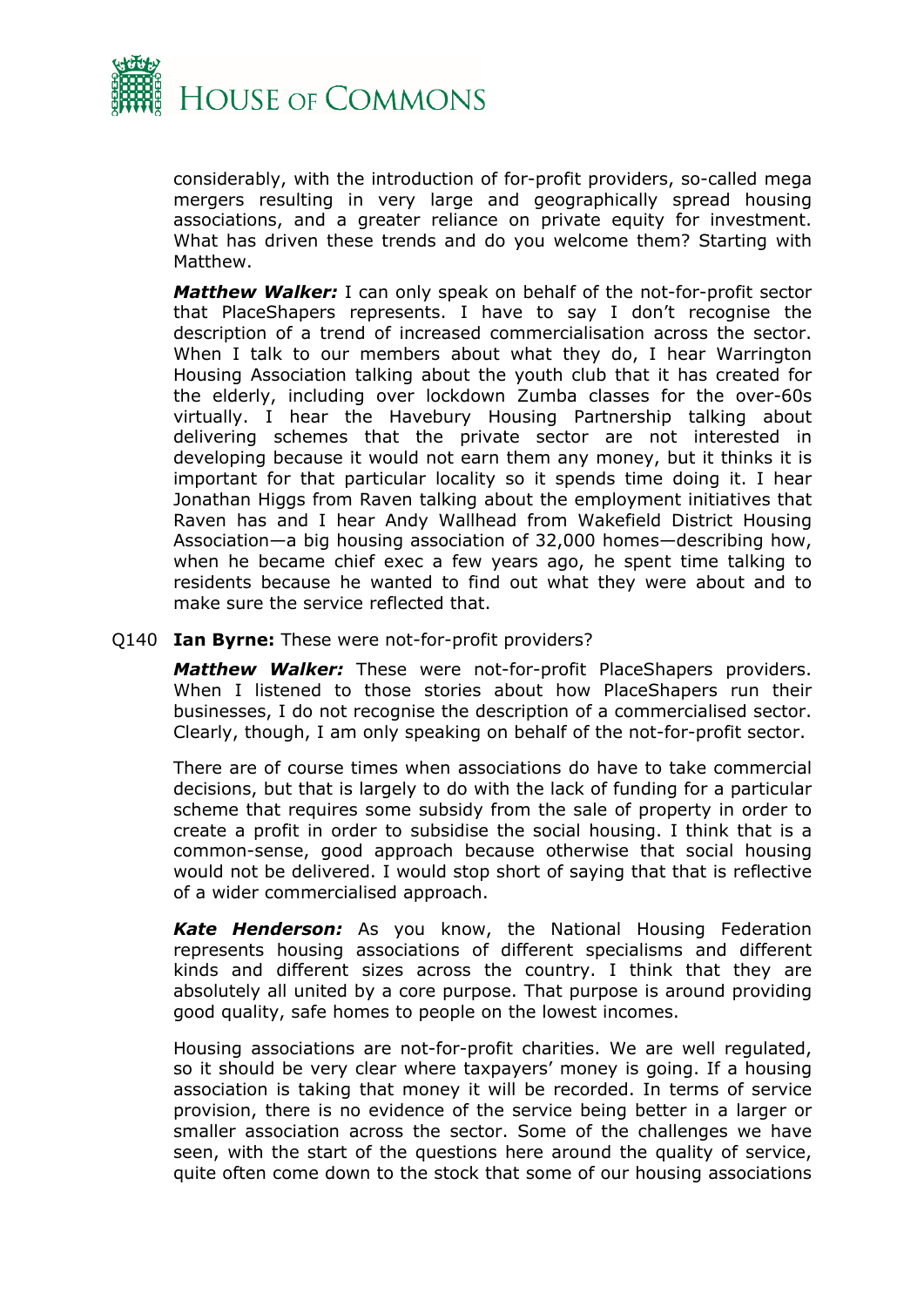

own and manage and we are keen to address that, although it is very difficult to do so without large-scale regeneration.

Regardless of size or challenge, all social landlords, all not-for-profit housing associations, should provide a good service, but our model, in terms of whether it is commercial or not, does require that we have a very well regulated, economically regulated model of business that enables us to borrow money to build and to invest. I think that is very important. It has been driven by Government policy over a number of years. I mentioned that we are forecast to spend £81.7 billion on the development of new homes over the next five years: 41% of that is funded by sales. Only 10% that is funded by grant, so there is commercial activity associated with the work of housing associations but it is done within a well-regulated, well-governed framework and, very importantly, we are not-for-profit so any surplus that is generated is reinvested in existing homes and services and in building new affordable homes.

To your question about for profit, housing associations do need to invest particularly in safety and sustainability of their existing homes, alongside building desperately needed new affordable homes. Given that there is this desperate need for more social housing, and without substantially more funding from Government—we do really welcome the Affordable Homes Programme but we need more—it is right to explore every option around bringing investment in.

So, some of our members are working with carefully chosen investors, totally regulated to protect tenants and safeguard new social housing and to keep spending on new and existing homes. However, the for-profit model itself—we do not represent the for-profit; we only represent the not-for-profit—is new and still largely untested. I think the vast majority of new social homes over the next few years will come from the not-forprofit sector. I think that, as for-profits emerge, it is absolutely vital that they are strictly regulated, just as not-for-profit housing associations are.

Q141 **Ian Byrne:** Before I bring Karen in on that question, are you afraid, as I am, that bottom-line profits will be more important than top-quality services in the for-profit model?

*Kate Henderson:* What is unique about housing associations is that they are not-for-profit. Profit is surplus and that surplus goes back into existing homes.

Q142 **Ian Byrne:** Yes, but this model is different, isn't it?

*Kate Henderson:* I don't think we have the answer to that. If it is forprofit, the profit part, unless it is well regulated and particularly if we are putting taxpayer money into the model, putting grants into the model and we have for-profit building social housing in this country, needs to be regulated. We need to know where that public taxpayer money is going as part of it. There are different models of for-profit—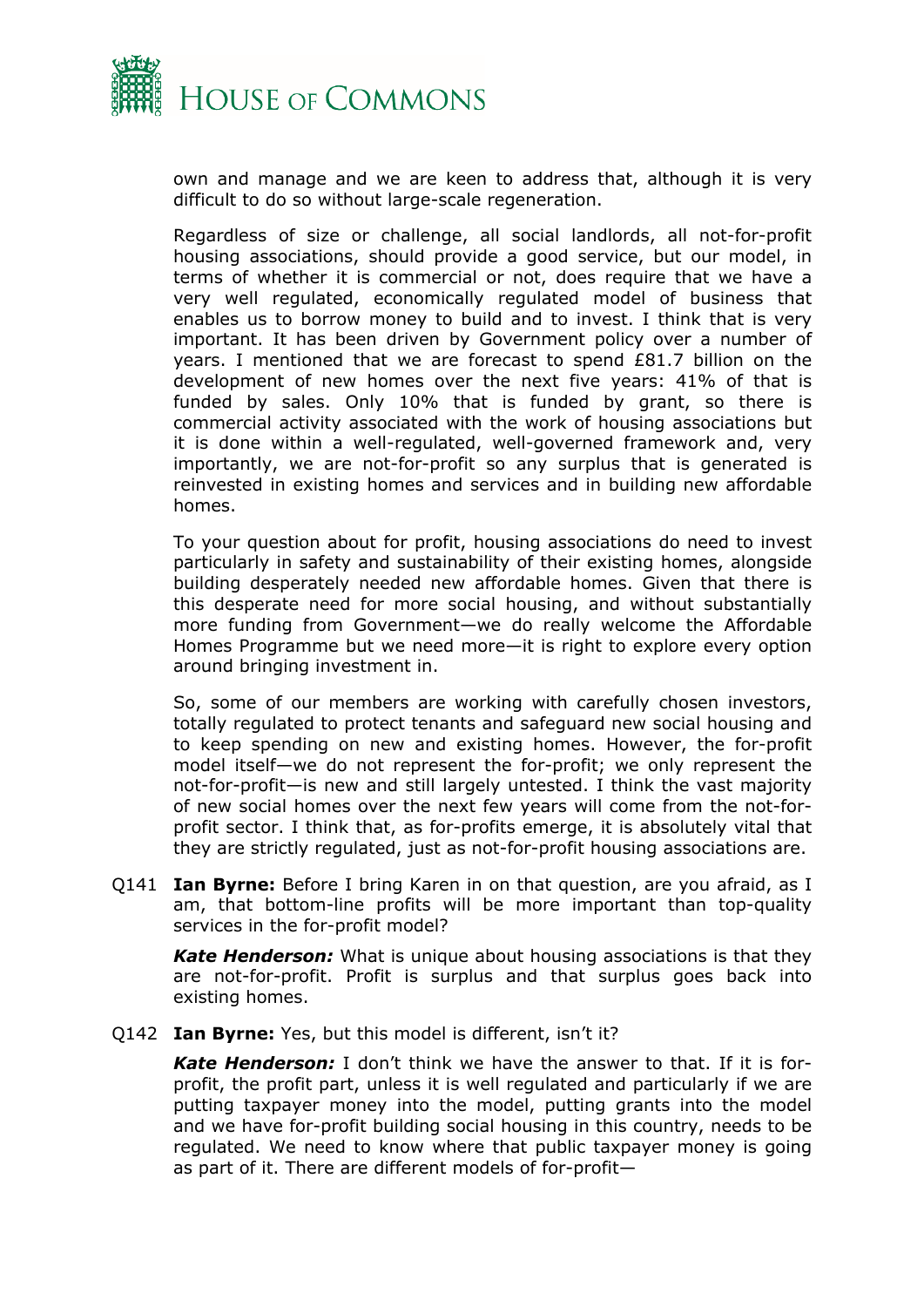

Q143 **Ian Byrne:** On regulation, over the course of the last few months we have heard about the culture within the building industry, the lack of regulation and where we have got to because of that. With regards to what we are talking about, for-profit providers and the regulation, could that sort of ethos be encouraged within that sector or are you confident that the regulation will be sufficient to ensure that that does not happen—that corners are cut and profit becomes the overriding concern, like it was with the building industry?

*Kate Henderson:* Anybody providing social housing in this country, whether a not-for-profit social landlord or a new entrant as a for-profit, needs to be well regulated and well governed. It is really important, so that we know residents are getting the service that they are paying for and that they deserve.

**Ian Byrne:** A good answer. Karen, may I bring you in on this?

*Karen Brown:* On the for-profit model, the involvement of that new way of working certainly provides challenges for economic regulation. It is a new and emerging model and it is going to develop further. It is bringing finance in and money is being reinvested into the sector. It is bringing all that new money in but, certainly, as diversification takes place, it is challenging the regulation of it. That is reflected in the White Paper, which is looking at what needs to be kept an eye on, the direction of travel. In the not-for-profit sector, any surplus is reinvested in existing housing and there is a clear-cut accountability there. I don't recognise that commercialisation. It is just a viable financial model to invest in development.

**Ian Byrne:** Thanks, Chair. That has all been covered.

**Chair:** Moving on to the issue of the Housing Ombudsman.

Q144 **Andrew Lewer:** A change of topic here. As you know, when tenants have exhausted their landlord's internal complaints procedures, they can seek redress from the Housing Ombudsman. Broadly to begin with, how would you assess the role and performance of the ombudsman, Matthew?

*Matthew Walker:* I think the ombudsman has the power it needs to deal with the complaints that it has. It probably needs more resources because I hear from people that the amount of time it is taking for those issues to be dealt with is longer than anybody would want. As the White Paper becomes legislation and access to the ombudsman increases, I suspect that will become a bigger issue. I think the ombudsman is dealing with the complaints that it needs to but it is taking longer than it probably wants to.

*Kate Henderson:* The Housing Ombudsman has an important role to play. I welcome the Committee's looking at the role of the ombudsman and being clear that the role of the ombudsman and the role of the regulator remain distinct and complementary.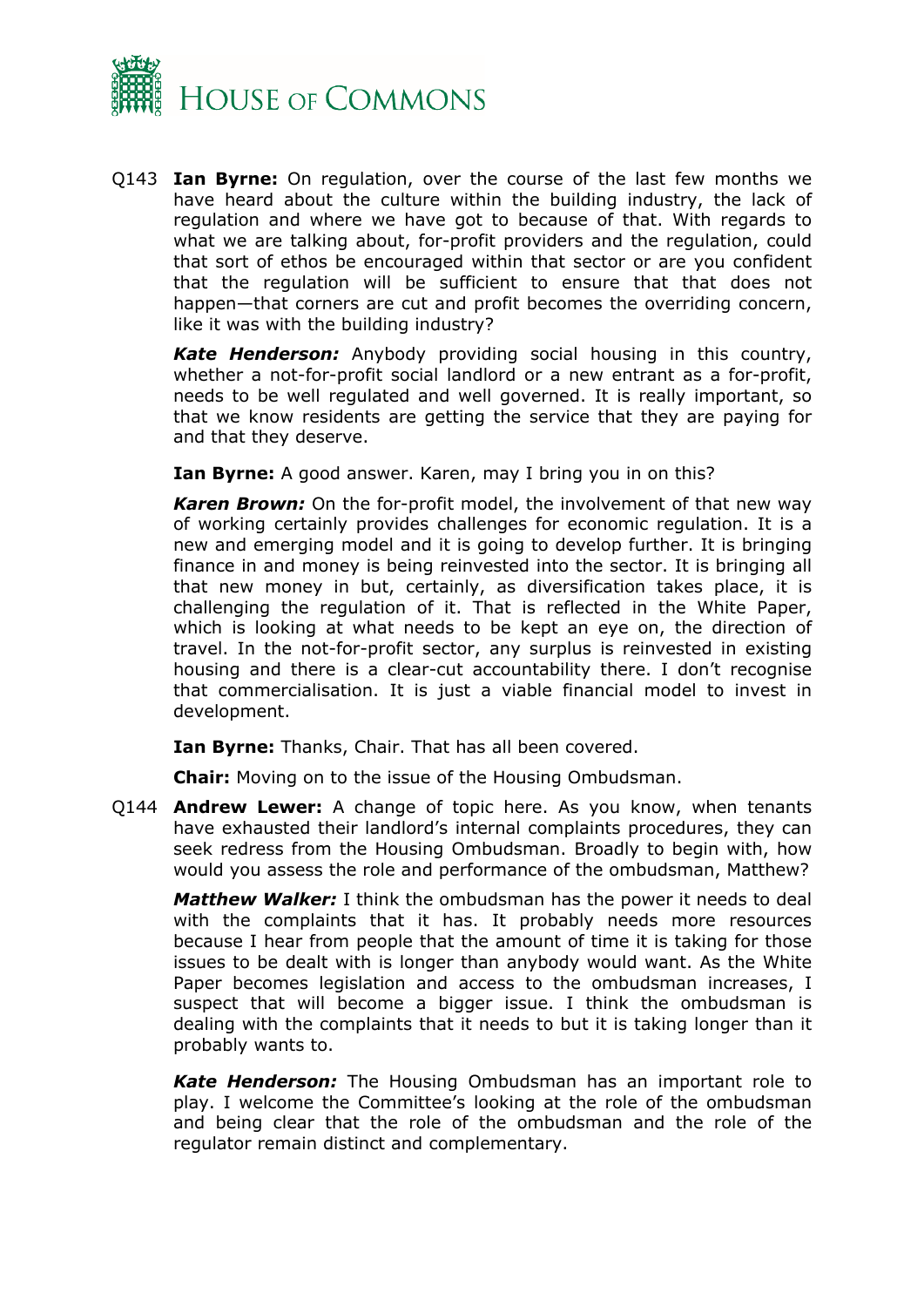

The work of the ombudsman should inform the work of the regulator, so where the ombudsman might identify something systemic or significant it would pass it to the regulator to investigate.

Importantly, our members are continuing to seek ways to improve and simplify their own complaints processes, to ensure that as many are resolved as possible within the housing association. However, if issues are escalated, we want to make sure that they have a clear route to address with the ombudsman. We want to work with the ombudsman to ensure that that is simple and accessible to all tenants.

It is really important that the Housing Ombudsman is resourced properly, so that it can investigate complaints quickly and effectively and avoid any delays in dealing with complaints. Because we want to be able to reassure tenants that if things get to that point, that things have gone on and then they go through this route, they will also get a timely response.

Q145 **Andrew Lewer:** Just before I bring Karen in, just a quick follow-up with Kate because you have touched upon it already: NHF in its written submission said it was concerned about the distinction between the ombudsman and the regulator. You have just touched upon it again there. Other people have expressed that sort of concern as well but, given that you have done so specifically, what proposals in the White Paper are you worried about that may create that blurring, or which elements of it cause you particular concern?

*Kate Henderson:* We welcome the White Paper. We welcome the strengthening of consumer regulation within the White Paper. I think what we need is clarity of role as the new consumer regulation is brought forward. The Regulator of Social Housing will have a much-expanded remit to take on consumer regulation. It needs to be really clear who the primary audience is of that, which is the social housing landlords, and then the role of the ombudsman needs to be really clear. That is a route to redress and complaints at resolution for the tenant, for the resident.

I think we have to have absolute clarity of those two roles. It is important that if you are a tenant, first off if you have a problem you should go to your landlord. It should be really clear with your landlord how that is going to be dealt with. If that is exhausted you then know to go to the ombudsman. The regulator deals with the social landlord.

#### Q146 **Andrew Lewer:** Matthew, do you want to come in on that?

*Matthew Walker:* Yes. Just to add to what Kate has been saying about the clarity of the roles. When we spoke to tenants, as part of this consultation exercise, some said they understood what the different roles of the regulator and the ombudsman were; others have said they were not particularly clear. Those that were clear on the roles were not entirely sure about how the two work together, so I think there is a piece of work to communicate to customers about the opportunities that will be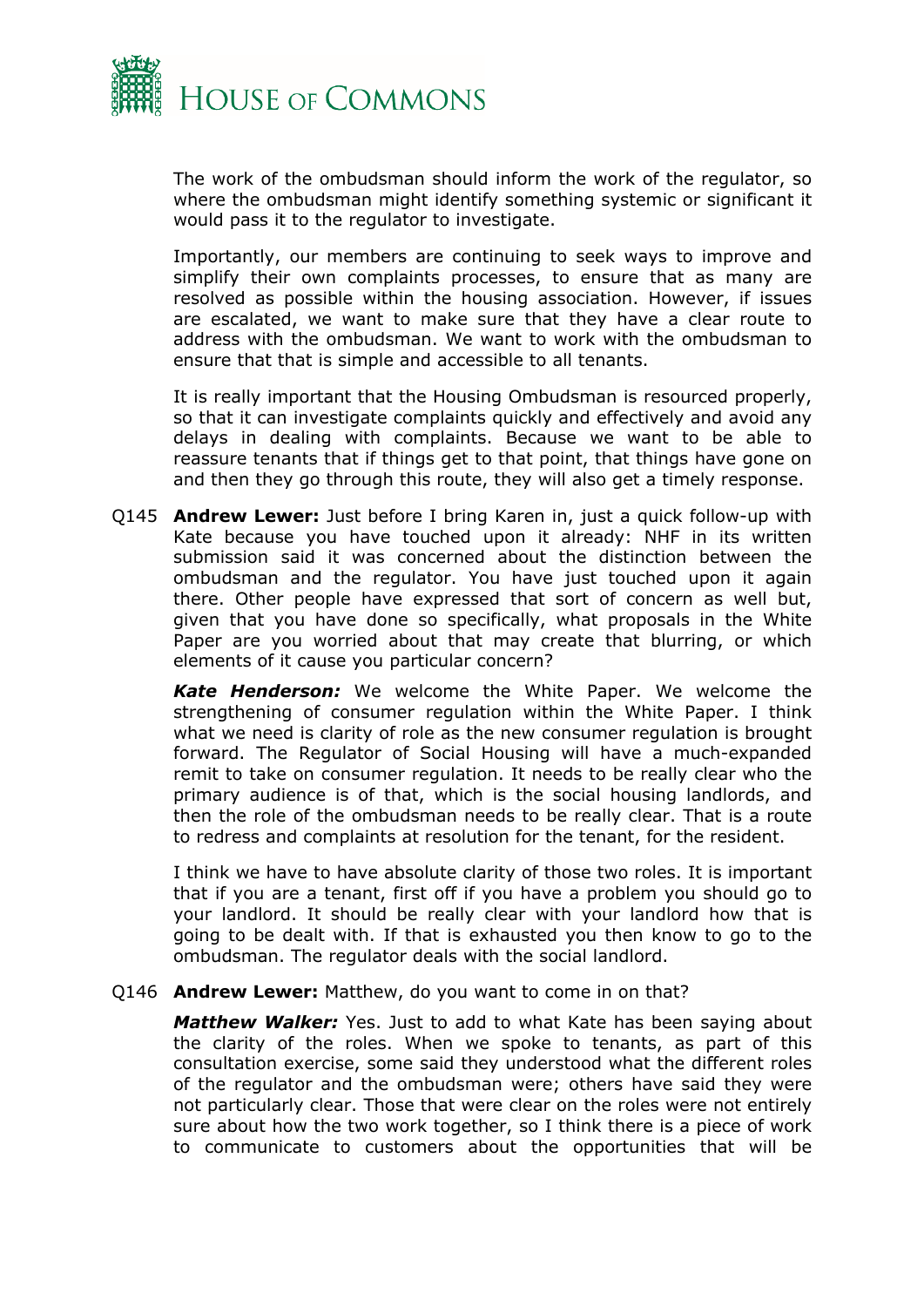

presented to them under the White Paper to access the regulator and the ombudsman and when and which to talk to.

Q147 **Andrew Lewer:** That sounds useful. Karen, just winding back to that original question about your assessment of the role and performance of the ombudsman at the moment.

*Karen Brown:* Previously, there has certainly been, when we have talked to tenants that is—well, first of all, knowing who the Housing Ombudsman is and then the length of time taken to access those services and how long it takes to resolve a complaint. We are very pleased that the democratic filters are about to go, so that there is that direct access. Of course, they will only be looking at the process and sometimes that is frustrating. They are looking at the admin rather than the repairs, so there is a long way to go before the repair is carried out, if that is what the issue is.

We welcome the new proposals around introducing some maximum timescales, the data quality that I talked about earlier, getting rid of that democratic filter and a stronger role around local mediation in local areas so that it doesn't have to go that far in the first place.

It is something that could be built on. I am not sure that I have too many concerns about that relationship. I think there are clear routes to referral backwards and forwards, which is already happening, but tenant awareness of where the best route is to get the resolution to the complaint is an ongoing challenge.

Q148 **Andrew Lewer:** Can I follow that up by asking what your members are doing to ensure that tenants are aware of their rights to take complaints to the ombudsman? How do you ensure that that happens?

*Karen Brown:* There has been a stepping up of that considerably over the last few years from what was already a reasonably high engagement in working with tenants to how they know the best place to go to get the right redress because, again, as I am sure you have evidence of already, the court process isn't necessarily going to get them the best solution, and taking the right route of redress is better for the landlord and the tenant. There is a vested interest in helping tenants understand what their rights are, and I think the proposals in the White Paper will support landlords with capacity to do this. It is interesting that during the lockdown period this level of work accelerated. Landlords had to accelerate and up their game in terms of how they were contacting tenants, engaging with tenants, seeing who needed help and what they needed to know. It moved things forward, particularly from a digital point of view. The digital engagement went from 12% to 29% in the first few months of lockdown. We need to keep the ways of working that worked in that awful period of time, ways to engage much more easily. It has to be as simple as it possibly can be because otherwise the no win, no fee lawyers are knocking on their doors and we are not competing with that to make it as easy as possible. We have to find the simplest route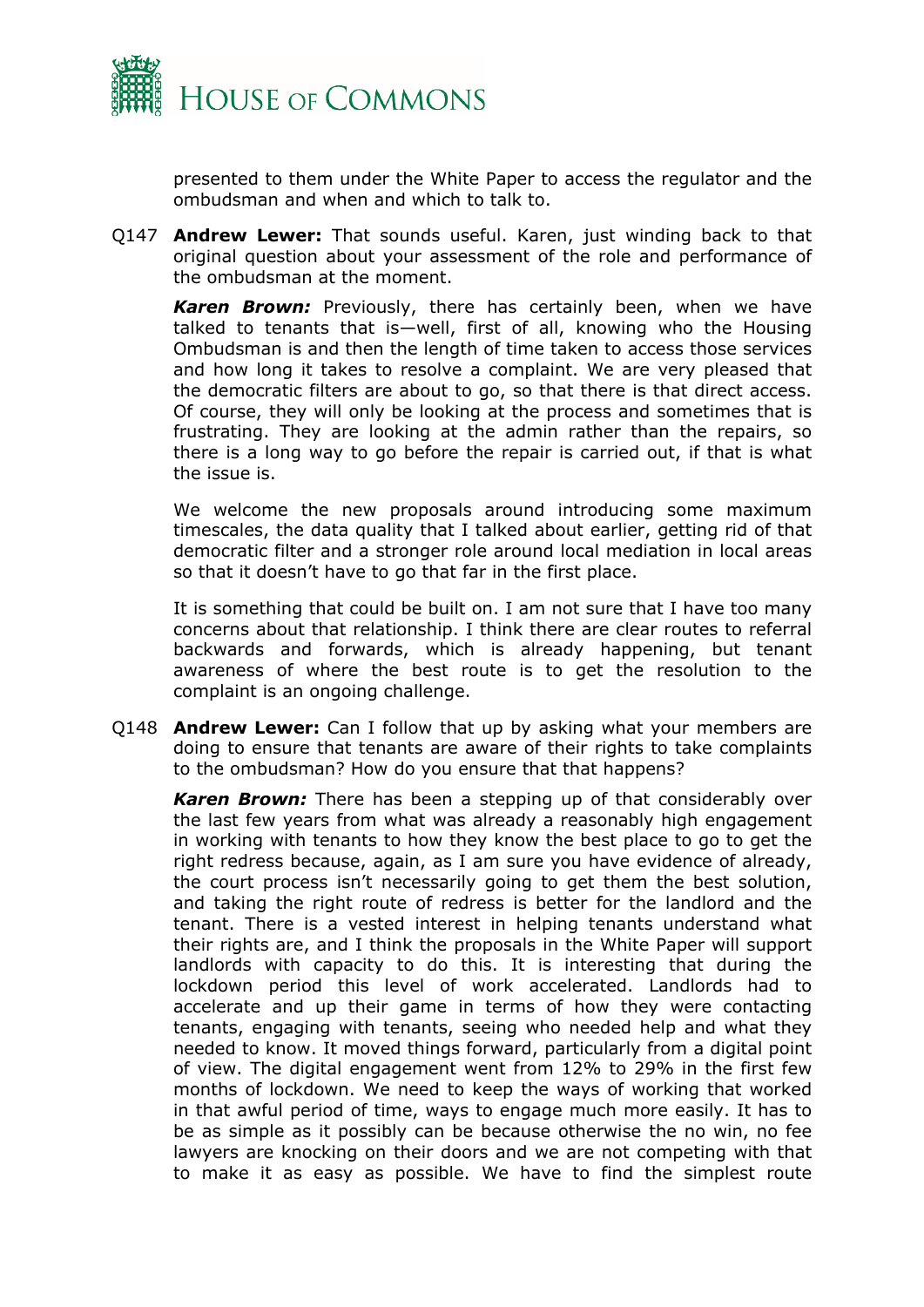

possible through that and I think that is evolving. There is a long way to go still but some very good work has been done on that just in the last year or so.

Q149 **Andrew Lewer:** Kate, a similar question: how are you working with your members to ensure that tenants are aware of the ombudsman's service and how they can use it?

*Kate Henderson:* We are committed to working with our members and our members working with their residents around being much more open, accountable and transparent and making sure that there is good clear signposting to process.

One of the ways that we do that is that we share sector learning. For example, the Housing Ombudsman recently did a report into damp and mould. Off the back of that, we had a webinar for our members with the Housing Ombudsman to share the key lessons of that, so that we could take it on board. We had a couple of hundred housing associations sign up to that webinar.

At our major conferences and events, we also make sure that we have high-profile slots and opportunities for discussions with the ombudsman and the regulator. We often have tenants on those panels too. We communicate with our members regularly through other channels, such as regular email bulletins and the like, where we are always signposting them to good practice and guidance, including making sure that they are aware of things that are being published by the Housing Ombudsman but also the work they are doing around raising their profile and awareness themselves.

Q150 **Andrew Lewer:** Thank you. Access to tenants with the ombudsman?

*Matthew Walker:* I have not a lot to add to what has already been said, except for a couple of examples of how this is being addressed. As part of the build-up to implementing the White Paper in advance of its becoming legislation, we held a series of roundtables with the regulator with customers. We had 100 customers in total at three separate locations around the country when the new Director of Consumer Regulation was appointed. She hosted those and the aim was to discuss the changes coming about from the White Paper, so there is a means of communication there.

We have also held, as part of our annual conference, sessions with both the regulator, Fiona McGregor, and the Housing Ombudsman, Richard Blakeway, with residents on the panels to discuss the issues pertinent to their respective areas of responsibility. So, we are doing our part as well to help communicate those issues.

Q151 **Andrew Lewer:** Very briefly, finally, the ombudsman has produced a complaint handling code and asked all registered providers to self-assess against it. Do you know how many local authority providers self-assessed and do you have any information about how useful they found the code?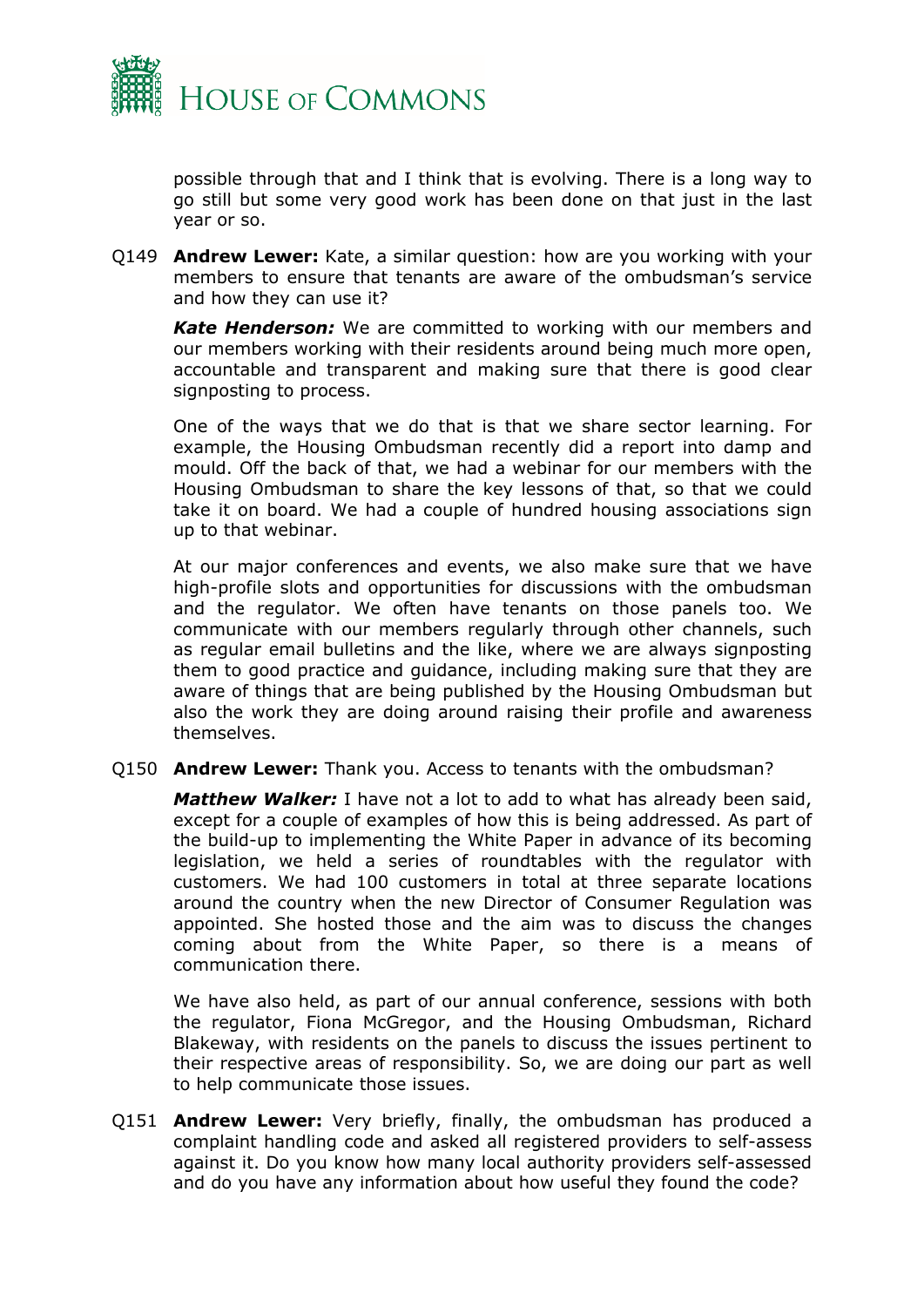

*Matthew Walker:* The code is useful. To my knowledge, everyone I know has signed up to it but I am afraid I don't have national figures to give you.

*Kate Henderson:* Our position is similar. We welcome the code. The code is useful but I don't have the data. I can see if we have it and report back to the Committee but I don't have it to hand.

Q152 **Andrew Lewer:** Thanks very much. Karen, you are similar?

*Karen Brown:* Yes. I don't have anything to add to that.

Q153 **Chair:** Finally, moving on to the regulator, the Government have said that they want to take steps to abolish the serious detriment test, which I think has been criticised particularly over some of the highlighted cases that RTB exposed—which apparently weren't a serious detriment, which I think shocked one or two people—also, to give the regulator powers to do proactive inspections into particularly large providers. Kate, what is your response to those two proposals?

*Kate Henderson:* As the trade association that represents the regulated parties, we need a regulator that is fit for purpose. We consider that the regulatory regime for social housing is delivering against its current fundamental objectives, and that is around ensuring housing associations' financial stability, which underpins their ability to invest in quality homes and services for tenants. I think that this focus has to continue because it protects tenants and it maintains lender confidence, but we welcome the proposals to strengthen consumer regulation and to implement the more proactive approach to regulating these.

Many of our members are already working independently to prepare for these new regulations and we will be working with all our members to ensure a smooth transition. We will need the regulator to have adequate resources to ensure that it can transform into this new role, so that it can effectively conduct its duties and ensure that the economic standard focus is not lost.

With the increasing involvement of the for-profits, which Ian Byrne raised just a moment ago, it is important that the regulatory regime is able to robustly safeguard both social housing itself and the experience for residents. We think that the default position should be one of regulation across both the not-for-profit and the for-profit providers of social housing.

In terms of having a more proactive regime of going out and investigations, we would also welcome that.

Q154 **Chair:** That is a slightly different answer to the one we got from the LGA earlier—which you may not have heard—from Councillor Renard, who was saying there were concerns I think about almost the extra costs and extra amount of work that was going to be imposed on the sector by giving the regulator more responsibility, more powers to go in and simply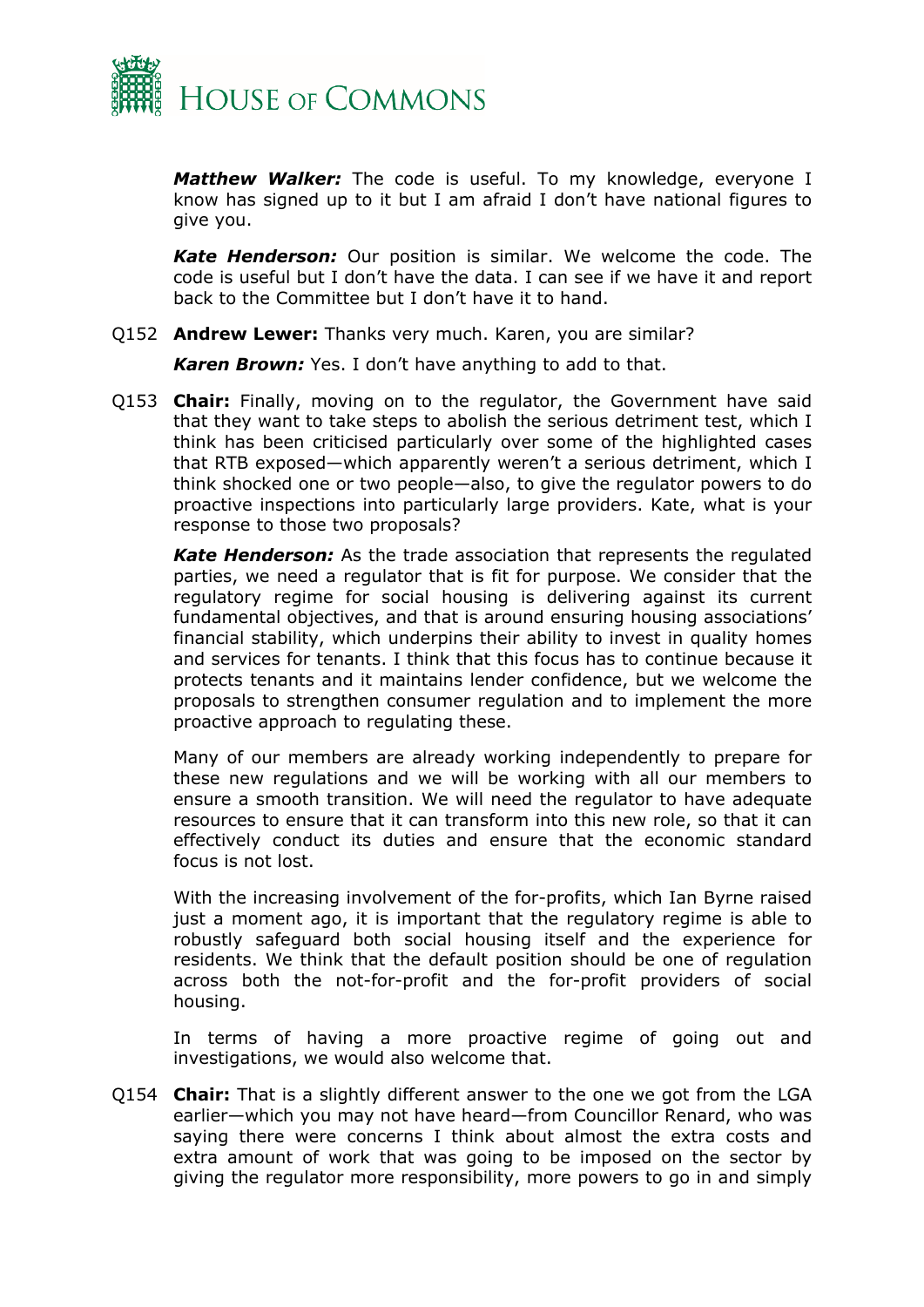

do inspections even when no one was raising complaints about a particular organisation. Are you concerned about that? I think Councillor Renard talked about having a risk-based approach to regulation.

*Kate Henderson:* The actual investigation and having the strong consumer regulation, we very much see as the backstop to being a good social landlord. We also want landlords—and all social landlords I think want this too—to be accountable, transparent, to have a good relationship with their residents, to make sure that we are already reporting the customer experience, the resident experience, around the board table and having the investigative powers to go out and do that I think is very welcome, to provide that extra layer of reassurance, transparency and accountability where it is needed.

On resources, we have talked about priorities and pressures facing the sector in terms of safety, sustainability and quality of supply, but I think we just absolutely welcome having consumer regulation. How this works out in terms of a resource requirement will depend on the size and scale of an organisation. There will be greater pressure on smaller organisations to get up to speed but as the trade association for all housing associations, we will work with our members on a smooth transition.

Q155 **Chair:** Matthew Walker, do you worry that every year you are going to have a whole team of people with clipboards coming round checking everything you do, people who do not properly understand your organisation but come from outside and give you points according to what they think you are up to?

*Matthew Walker:* I don't think it is every year. I think the proposal is for every four years and we already have an in-depth assessment every four years. I think most people in the sector, uncomfortable as that process sometimes is, do welcome it because it is a good way of checking that we are doing everything that we should be doing, and I think people would welcome that.

We are not clear quite what particular inspections linked to consumer regulation are going to look like yet but we would welcome them as part of welcoming the White Paper, which PlaceShapers does. To the point about the risk approach, I would say that I would expect the inspection process to be risk-based and proportionate and that it would be a more in-depth process for larger organisations than for smaller ones, as it pretty much is for the in-depth assessments that we have at the moment dealing with economic—

Q156 **Chair:** They are different, aren't they, the current ones? They come to look at your books and see if you are going to go bust in the next few years. That is slightly different to looking at how your day-to-day services are operating for your tenants.

*Matthew Walker:* Yes. That is what the consumer regulation requires us to focus on. I think what is happening is that, since the White Paper has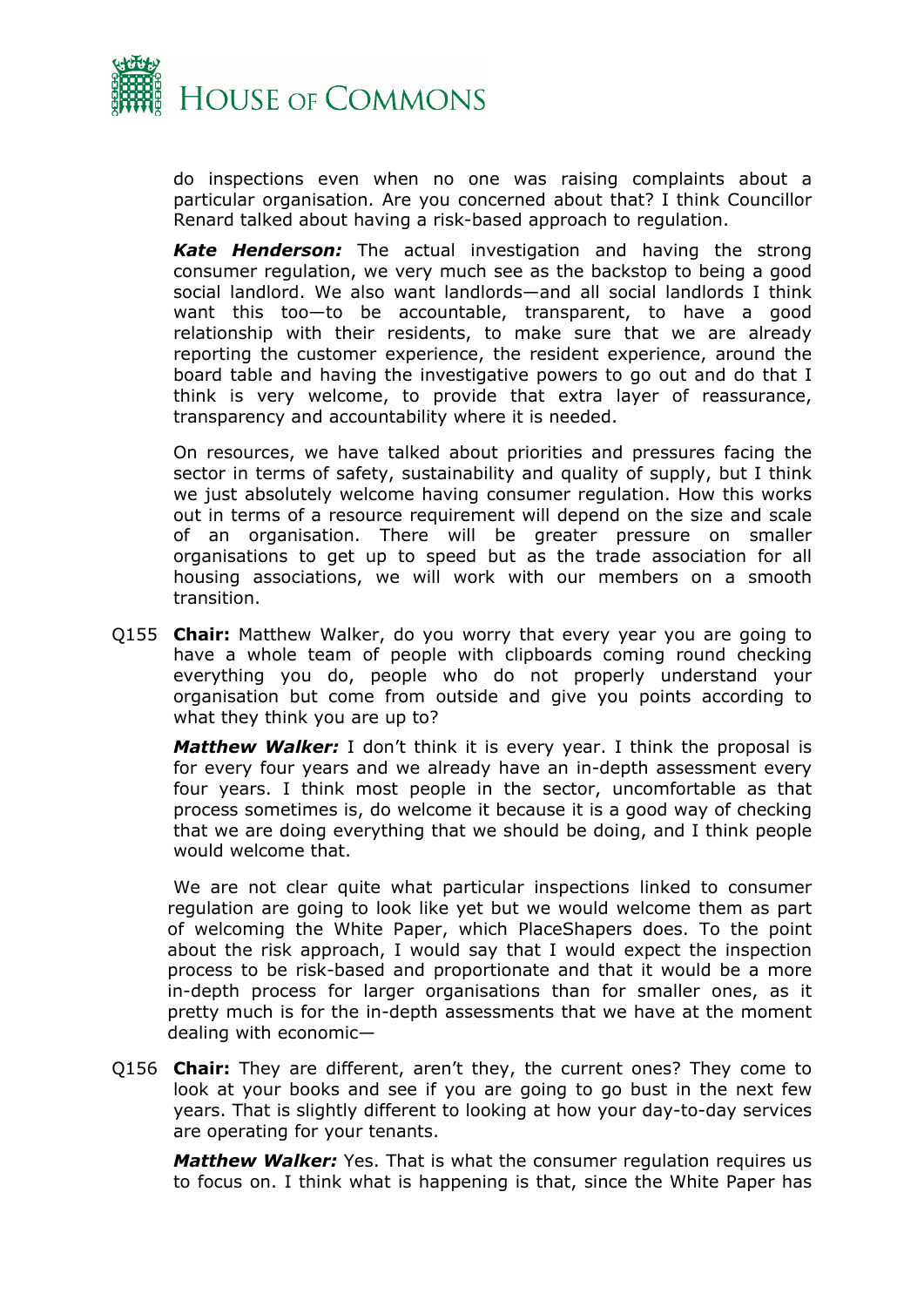

been produced, there is frustration—a tenant said this and I think it is widespread across the sector—at the amount of time this legislation is taking to get through Parliament. We would like it to be legislated sooner, if that were possible, than later, but we are not waiting until the legislation is in place before some of the changes that need to be made within the White Paper are being implemented. So, we would see the White Paper as welcome. I think members are engaged with the activities that the White Paper has within it and we see inspection, when it eventually becomes legislation, as part of that process.

Q157 **Chair:** Karen Brown, have you any further comments on that and do you think that at the same time we should be looking to enhance and improve the Decent Homes Standard?

*Karen Brown:* On the proactive regulations, as far as I am aware, everyone welcomes that level of assurance that balances it with the economic standard. The proportionality that is built into it means that larger housing associations will have a higher level of inspection, every four years, and smaller organisations will not have that level to deal with, so it is proportionate according to the capacity they have.

Yes, the Decent Homes Standard is out of date right the way through, particularly on thermal efficiency. It does not reflect what providers are doing in initially getting all housing up to C and beyond that, getting all housing up to net zero. We would like to see the Decent Homes Standard reflect what providers are actually delivering to get decent standards.

Other aspects of it are also out of date. The fabric of the building, ventilation, condensation—everything we have talked about today—are not reflected very well in what makes a decent home. I think everyone agreed it was the minimum level that you could expect, and not getting us to that aspirational level contributes to stigma and seeing social housing as not somewhere you aspire to be. We would very much like to see a revised standard.

Q158 **Chair:** We get legislation on the regulatory regime; you probably get one go in a generation. Is there anything else you would like to see the Government include in the proposed legislation?

*Karen Brown:* We welcome the fact that, as set out, it is not prescriptive in that it retains that core regulation and it provides discretion where needed and proportionality. It very much includes a high level of a Decent Homes Standard with funding attached to deliver that, as was there originally, and certainly building in capacity around the independence and the routes to redress, so we very much welcome what is already there.

Q159 **Chair:** Finally, coming back to Matthew and then to Kate on the Decent Homes Standard. Should it be improved and should anything else be included when the legislation comes in?